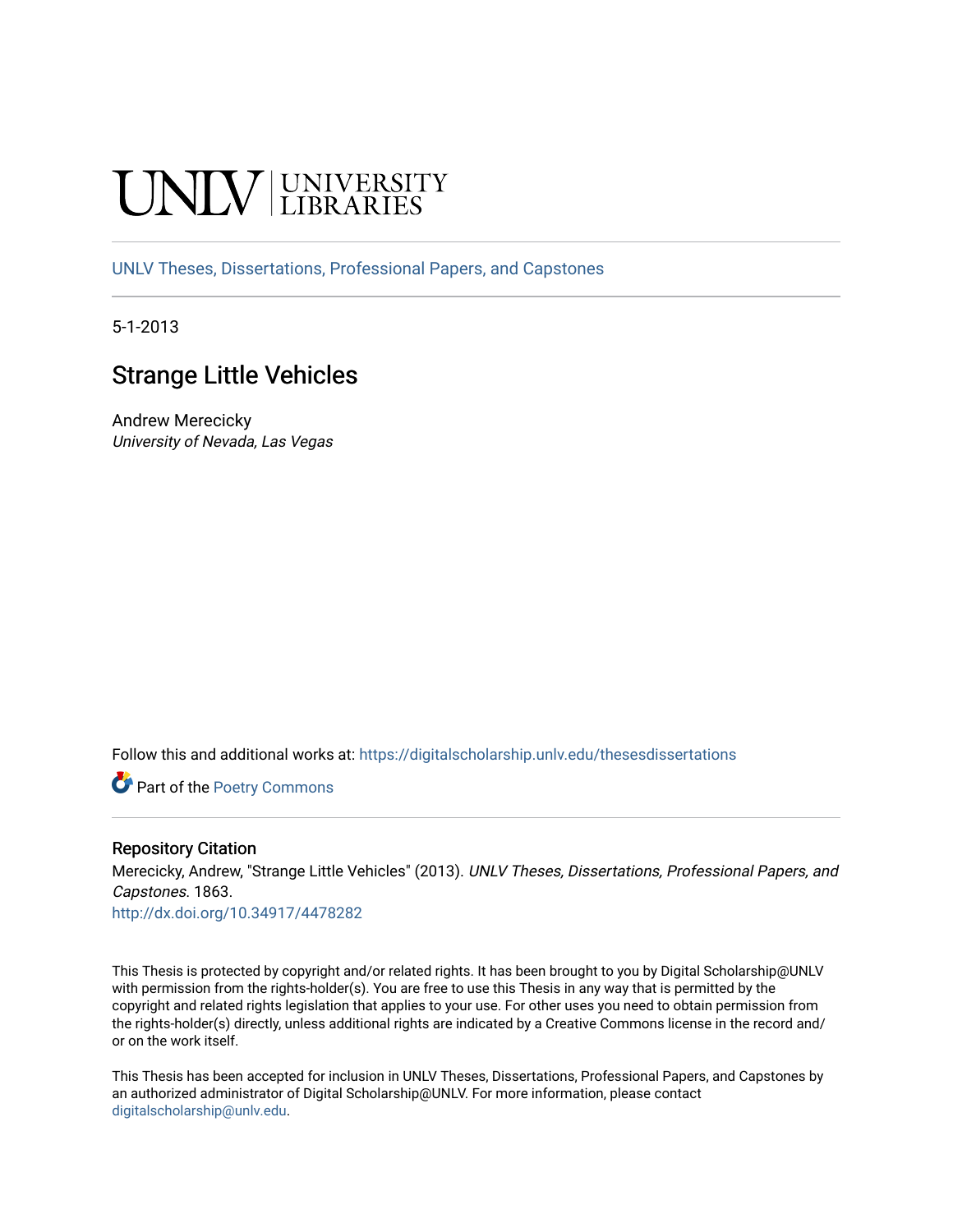# STRANGE LITTLE VEHICLES

by

Andrew Merecicky

Bachelor of Arts in Creative Writing Ohio Northern University 2010

A thesis submitted in partial fulfillment of the requirements for the

Master of Fine Arts in Creative Writing

Department of English College of Liberal Arts The Graduate College

University of Nevada, Las Vegas May 2013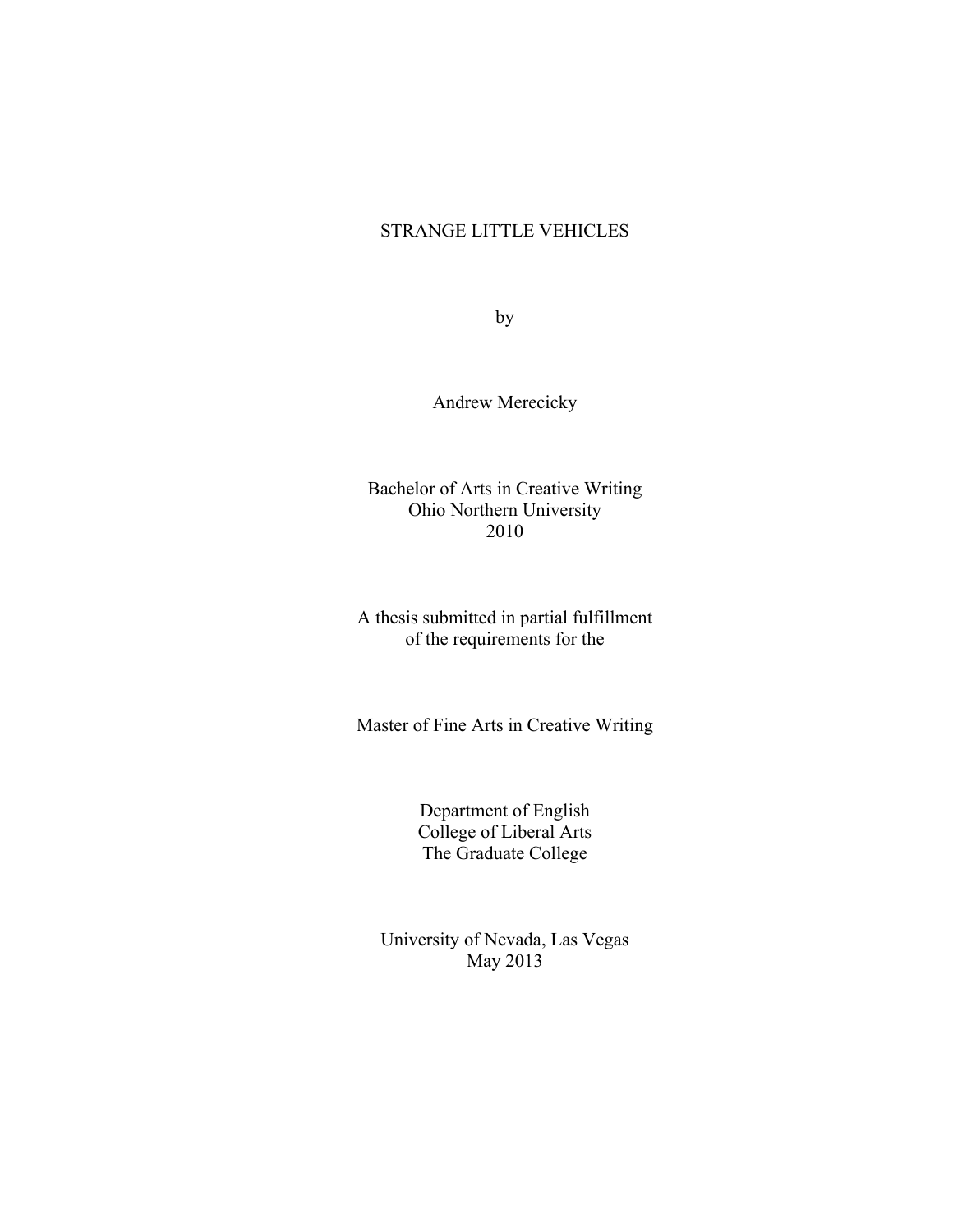Copyright by Andrew Merecicky, 2013 All Rights Reserved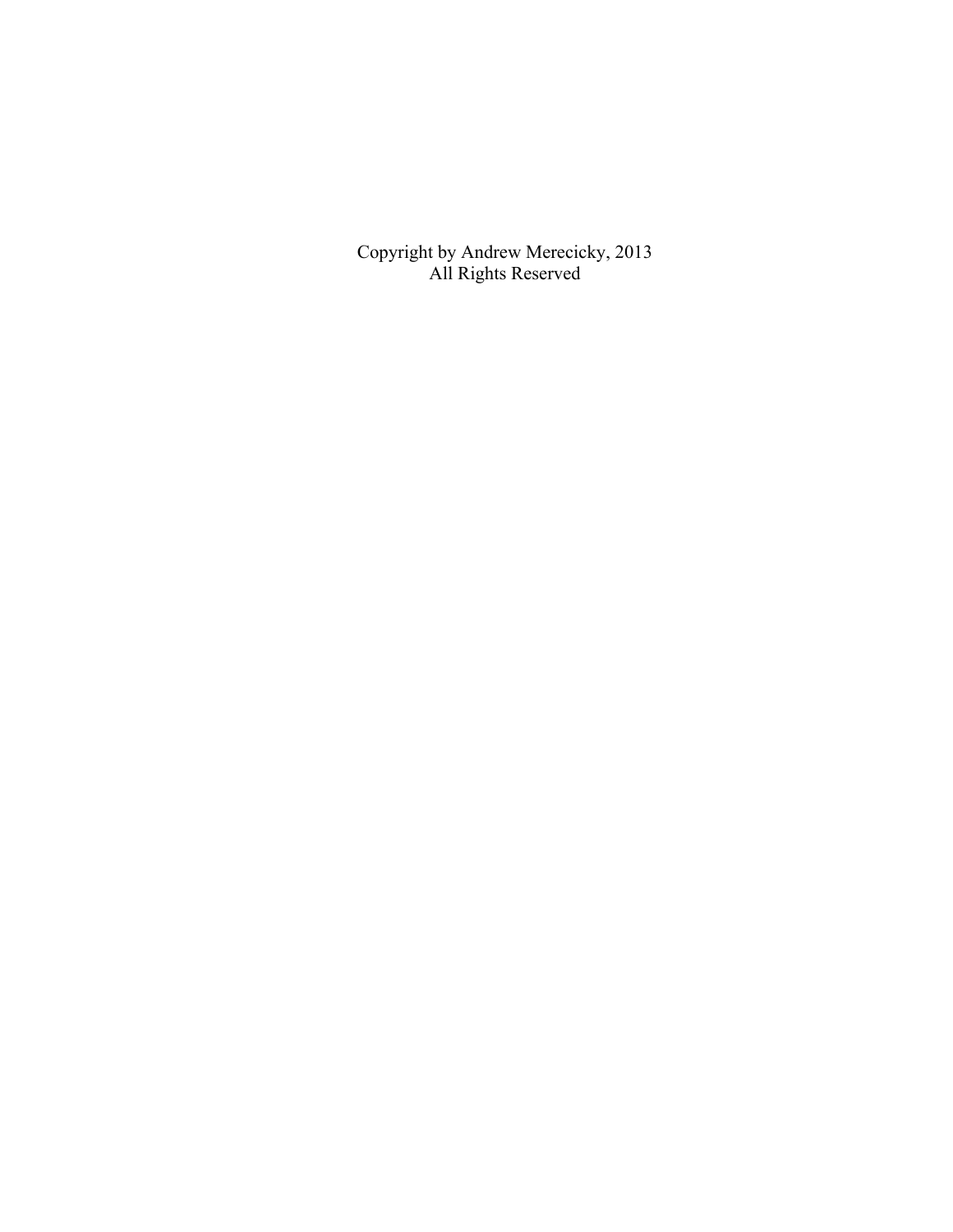

# THE GRADUATE COLLEGE

We recommend the thesis prepared under our supervision by

# **Andrew Merecicky**

entitled

**Strange Little Vehicles**

be accepted in partial fulfillment of the requirements for the degree of

# **Master of Fine Arts in Creative Writing** Department of English

Donald Revell, Ph.D., Committee Chair

Claudia Keelan, M.F.A., Committee Member

Richard Wiley, M.F.A., Committee Member

Giuseppe Natale, Ph.D., Graduate College Representative

Tom Piechota, Ph.D., Interim Vice President for Research & Dean of the Graduate College

**May 2013**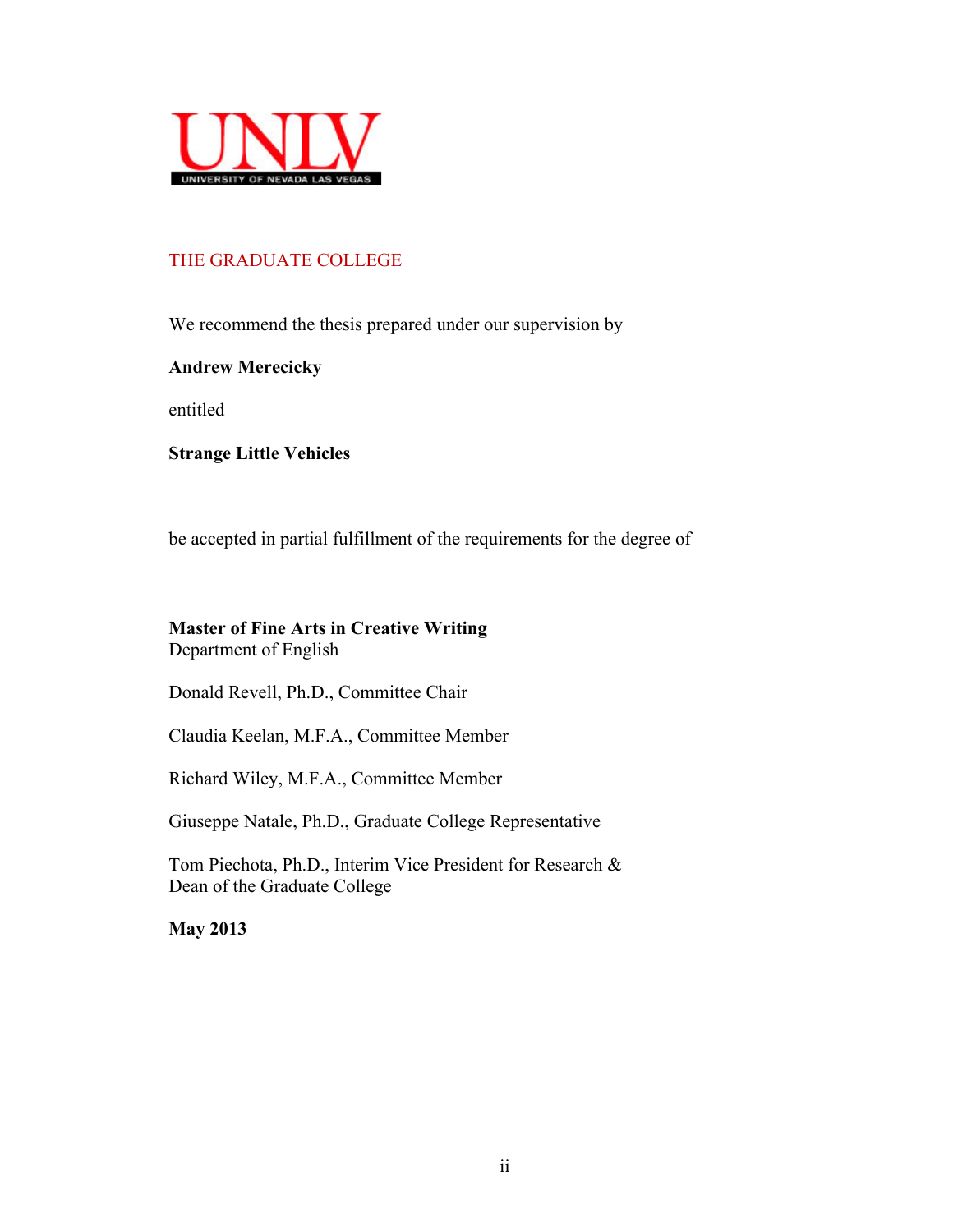#### **ABSTRACT**

#### **Strange Little Vehicles**

by

Andrew Merecicky

Prof. Donald Revell, Examination Chair Professor of English University of Nevada, Las Vegas

It isn't an exploration in or an experiment regarding. It is a praxis, as a commute is the opposite of an adventure. As *le chat regarde le poisson*. As when one looks at anything, it becomes strange. That is, a thing (a thought, a feeling, Gertrude Stein's "piece of coffee") once considered becomes little and different. It is the world that is large and alike. It is ultimately the similarity, the recognition of which we, who feel small and unique in the grand scheme, find terrifying. Language is always, as Lyn Hejinian wrote, social; it is a *vehicle*.

As I originally conceived the title and the language that follows it, I thought of these vehicles not unlike the general sense of the vehicles in Buddhism, as a way through or across. The undulation of the other and back, the movement which constructs for one the self. As such the poem becomes a living organ, a biological extension of the poet, like a lung filling and emptying. The vehicle, which transports as in Whitman's "Crossing Brooklyn Ferry," not vessels, which merely contain.

In her essay "Happily," Hejinian writes, "Are you there?/ I'm here/ Is that a *yes* or a *no*?" The reaching for exactitude causes exactitude to slip away with the intent of the question and how it's received. It becomes impossible to say. And we who write poetry know to say nothing is the same as death. Such is the distance, such is the poem.

iii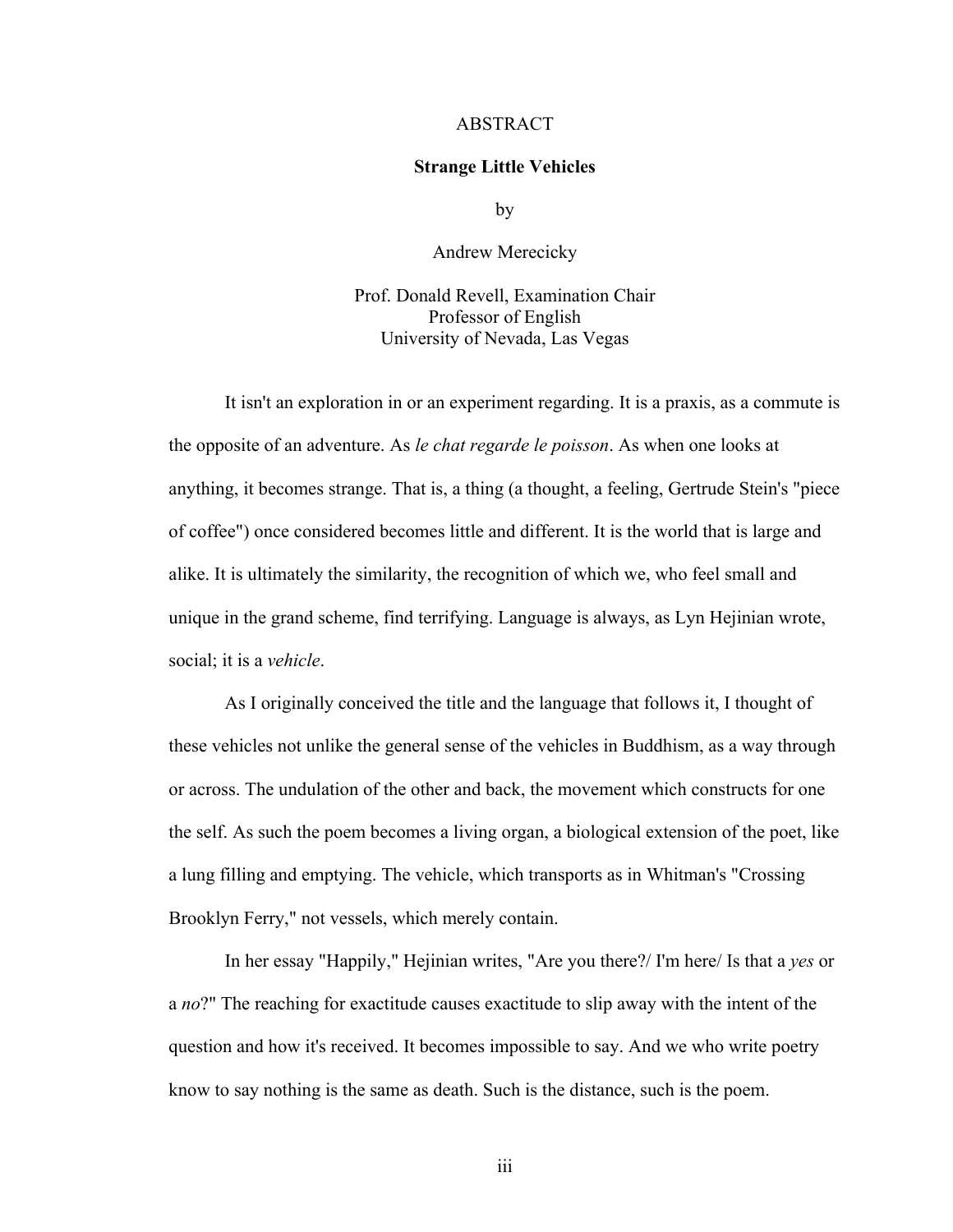*Strange Little Vehicles* is the poem I have been writing for the past three years. It is incomplete. To borrow a line from "The UNLV Graduate College: General Guidelines for Theses and Dissertations," it is a "partial fulfillment of." The poem, or at least this part of the poem which I am submitting for approval, is subdivided by the asterisk symbol both as demarcation and as the essence of a line (not repetitive) of poetry. Rather than Henry James' stream of consciousness, which has for some time been regarded as a poor analogy (first by James himself), the poem proceeds in an organized manner similar to a rockslide in its rapidity and fragmentation.

This poem's orchestration includes a particular attention to the "page," in quotes, because it is an electronic page alone to which I took the compositional effort. I must refrain from commenting on the content as content is traditionally understood. From where the poem begins, or where I intended it to go, does not to me seem as important or relevant as where it is, namely its context and the reader's context, over which I have little to no influence. I will say that my concern for the poem is in its sustenance. Thinking of such monolithic works as Walt Whitman's *Leaves of Grass* and Louis Zukofsky's *A*, I was primarily concerned with how to keep going. As George Oppen put it, "We are committed to the problem we found, the problem we were born into—."

Lastly, I am fascinated with the sounds of words next to words, the "music" of the written word in the mind's ear as well as when spoken and its inherent illumination as a poetry which precedes authority. That is, I believe in the poem which is coming into being, sometimes, at its best, at the direction of its own sound.

I want to give something for the eye to do as well as the ear. The mind makes its own way.

iv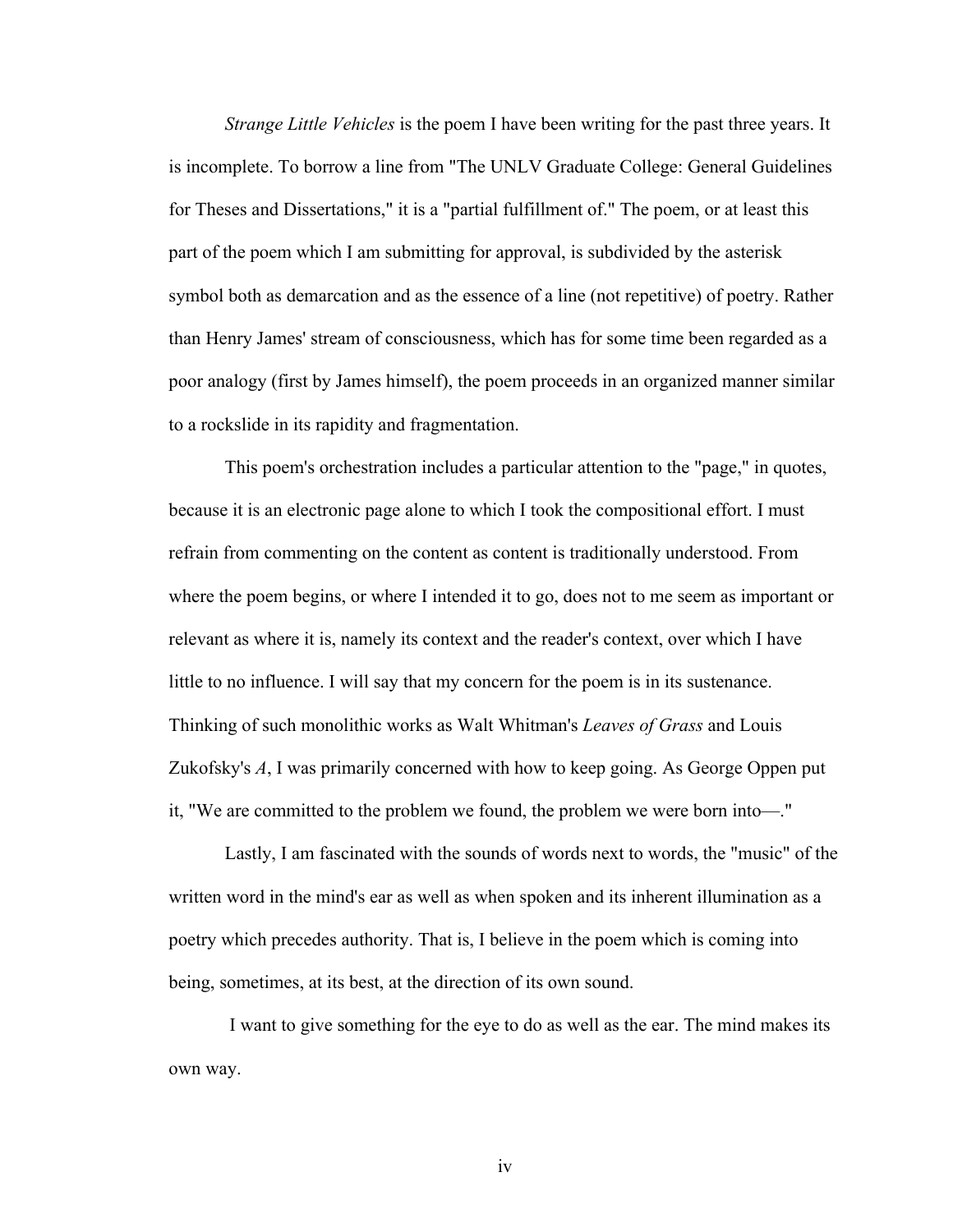# TABLE OF CONTENTS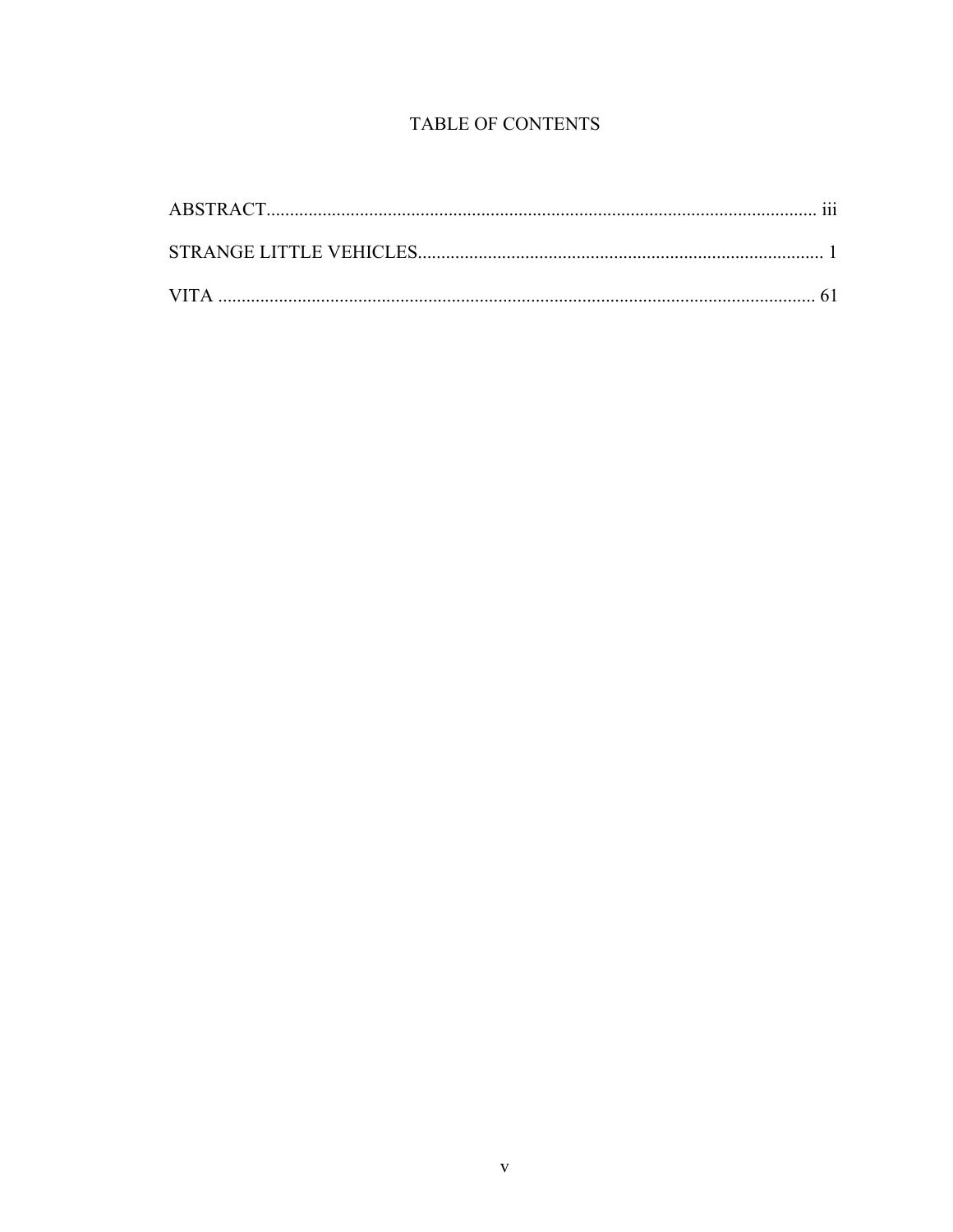Strange Little Vehicles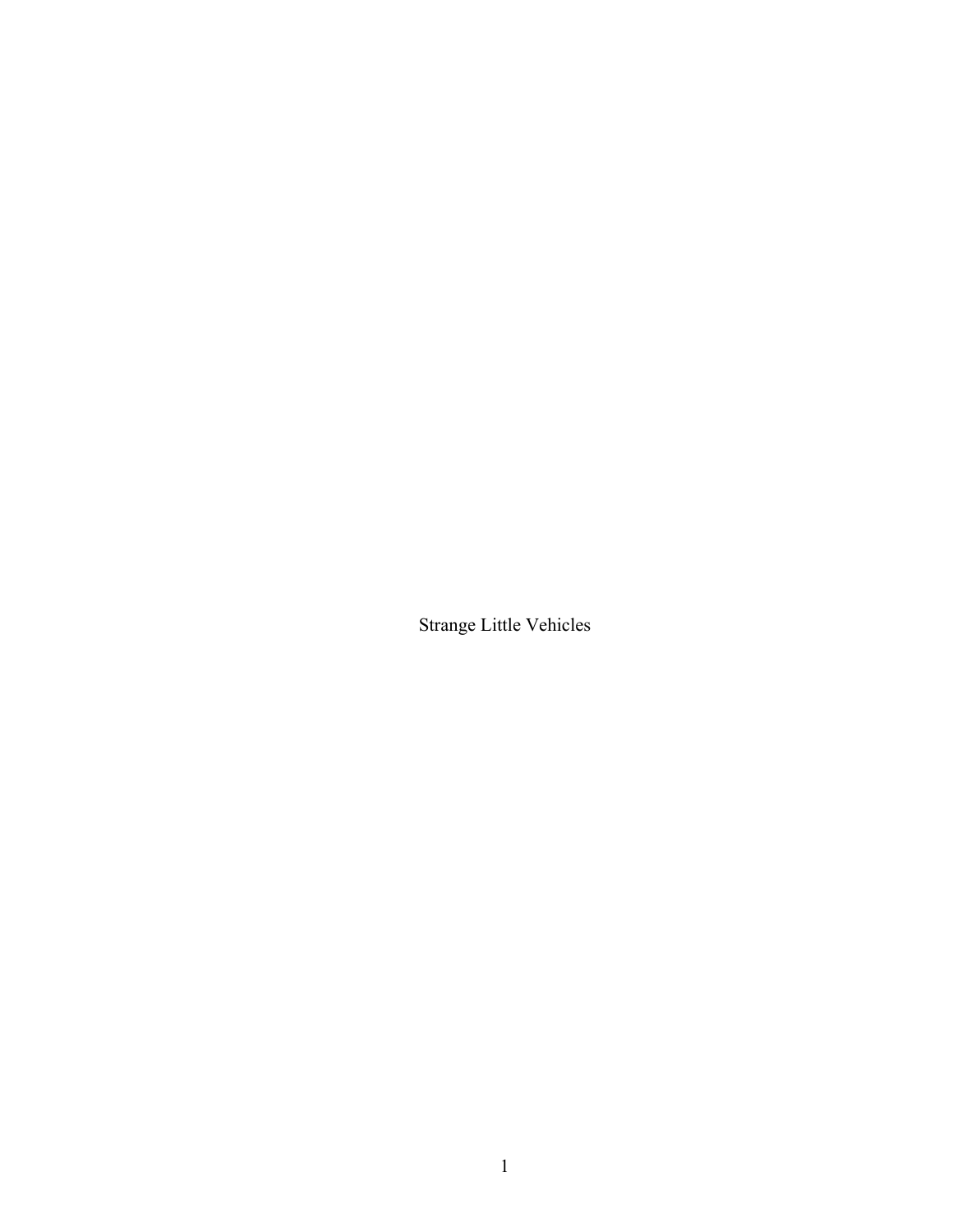```
\overline{ed}<sup>-----</sup>if could
|place, n| your exsc
                        \mathbf{I} ceaux
<u> L______</u>
                      \overline{a}
```
—all written near the slender pistiled Tao-sop

an orchid—

\*

and the meat truck for the morning<br>delivered lighted delivered upon the brick a spack of pigeon shit drops the street corner white plop

inch forward patient battallion cut stone and sculpted cornices a cone in three points on the dragon's back I count them call them by their dateless reach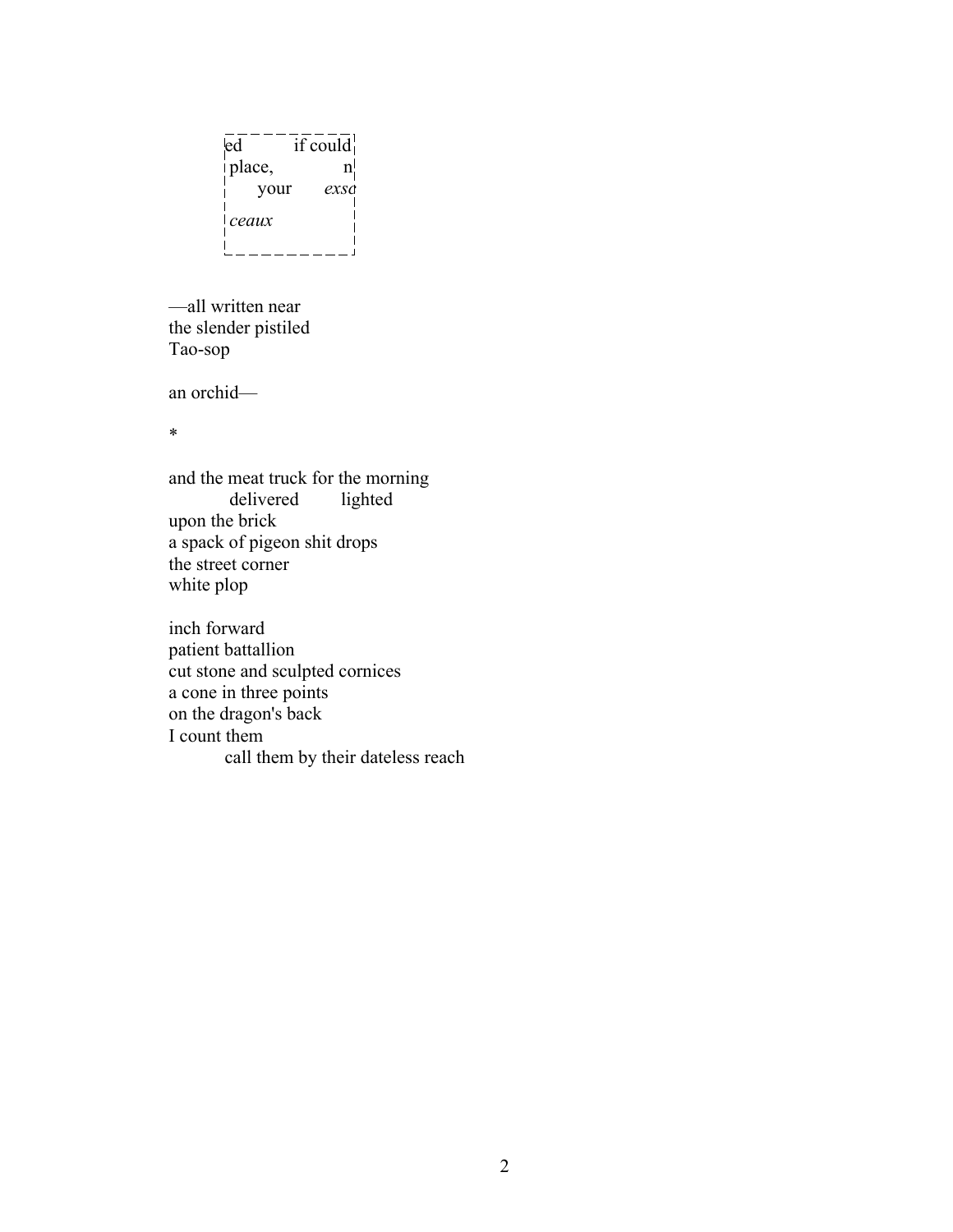\* I woke up drunk the square whimpering behind is a weightless throb crown when I think I need to be in the street again in three

> four hours —quiet —lunch —out

on the ash balcony avenues gaunt red inflamed in force all against all together how my noticer bulges in the wind

bed sí sí, la cama is

our fortune (buenos días, España

an open landscape cooperates with its own interrogation / in the summer in Plaça del Sol |||||||||||||||in spring a woman's careful hen wing sky — Over

her neckline slackened in the dark BLUE all one piece

dusk the tower bull's horns there in pink is a hound's tower

he howls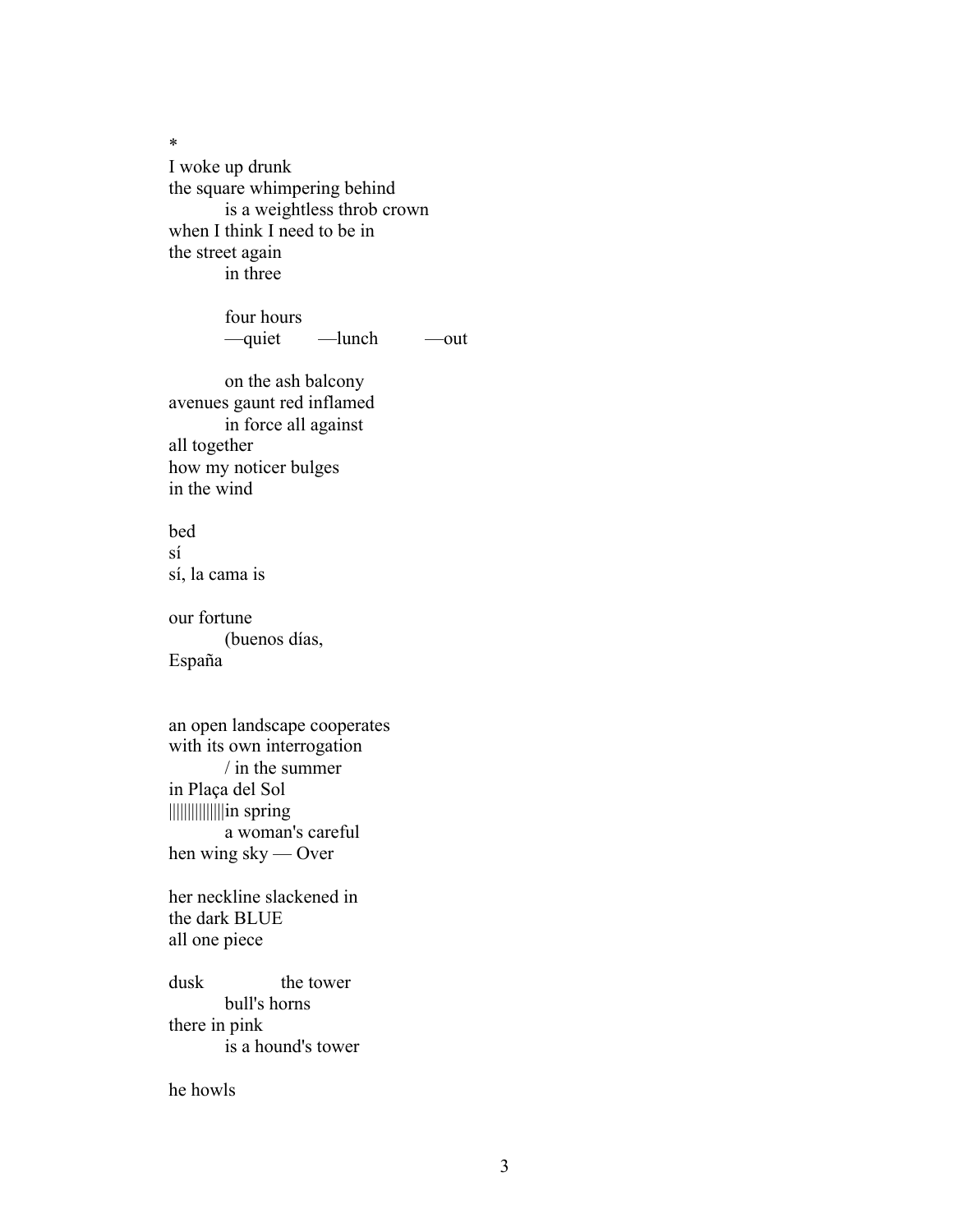and I hear him

\*

in Picasso's "La Vie" (I searched :::::::::::"a'''::::::::>|>|>|>|> for a way

thru—  $// out)$ 

in the ragged couple in artifice and wine in shade

I saw the street Travessera de Gracia flooded by los bomberos blind loitering spending it for the cameras beneath the afternoon (in her small mews)

my screen arranging postcards for the guidebook another another

another plot a tombstone bent fucked into its collectible self

the cloven street one thinks of *charms*

a new impetus for a brutal golden vision whispers the miniature beat nerd in my brain

I'll never be dead everyone else will die I never ever will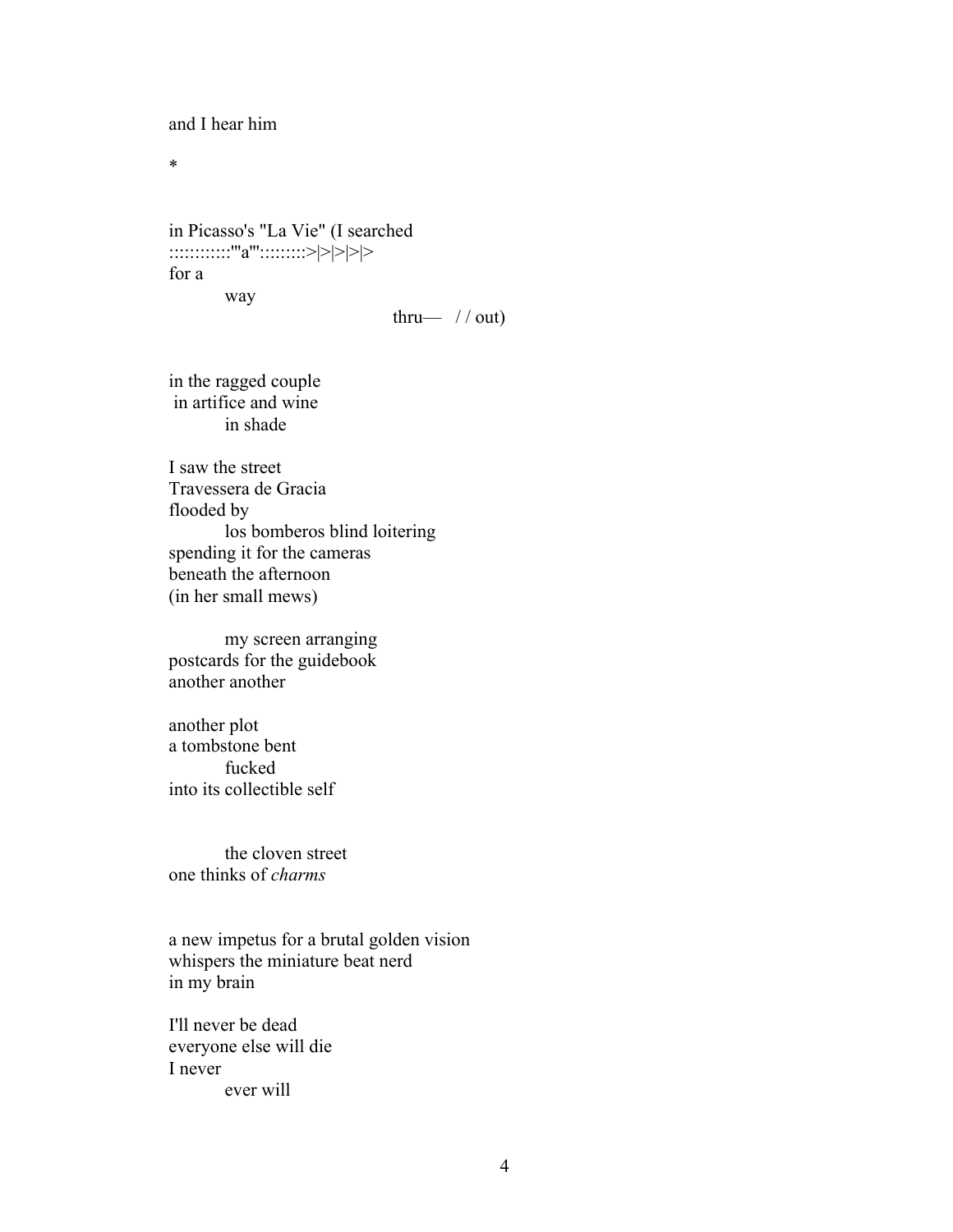the loafer watches lacerable peaks hugs his knees

the sanctifying towers hike the sail white ghosts! to see down latitude! what they see . . .

we are spared<sup>\*</sup> given our own soiled departures

circumstances that bring us to break bread here

<realizing loss

<cool rain

make room> make do>

 <sup>\*</sup> <sup>A</sup> glyph resembling a star; three in a triangle formation is called an asterism, not to be confused with celestial asterisms, one of the most ancient navigational tools; in computer programming, it serves as a universal selector; wildcard denotation; footnotes (esp. advertising); repetition; multiplication; censoring a text as in 'F\*\*k'; to avoid profanation, especially in some Jewish and Christian traditions using 'G\*d'; signifying a breakage; calling attention to an omission; typographical bullets to indicate list items; when wrapping, to add emphasis; in generativist linguistics, an asterisk in front of a word or phrase means that the word or phrase is ungrammatical; the sustain pedal lifted; zero; in superscript it might signify some property at sonic speed; to mark corrections according to unofficial sms conventions; a flower.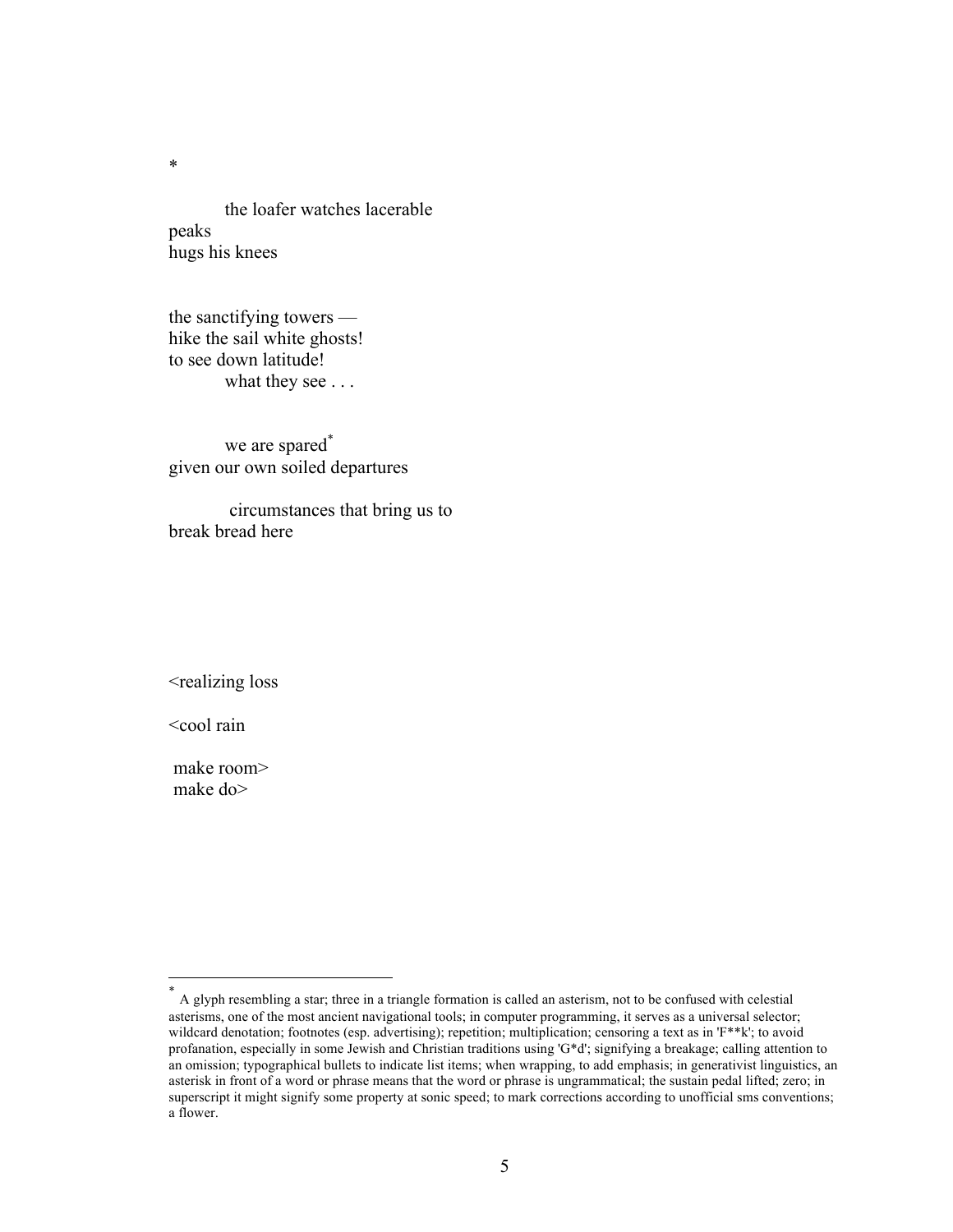[s] does a tiny pummelling *ratee-ratwee*

jokey lizards kick out mini slop sixteen puckered feet make sixteen inaudible slaps

soppy moppy in godlight flow with her entrails untickled

a plan to reach outer Mojave! scimitars and notebooks (of course.)

noon-staled trace rolling tobacco pasted to the small hollowed bootsole

de dónde in pointillist plaza

> (no small labor goes unnoticed (why not arcane hisser

all the cutlery in the kitchen soaking in Coca Cola pitchers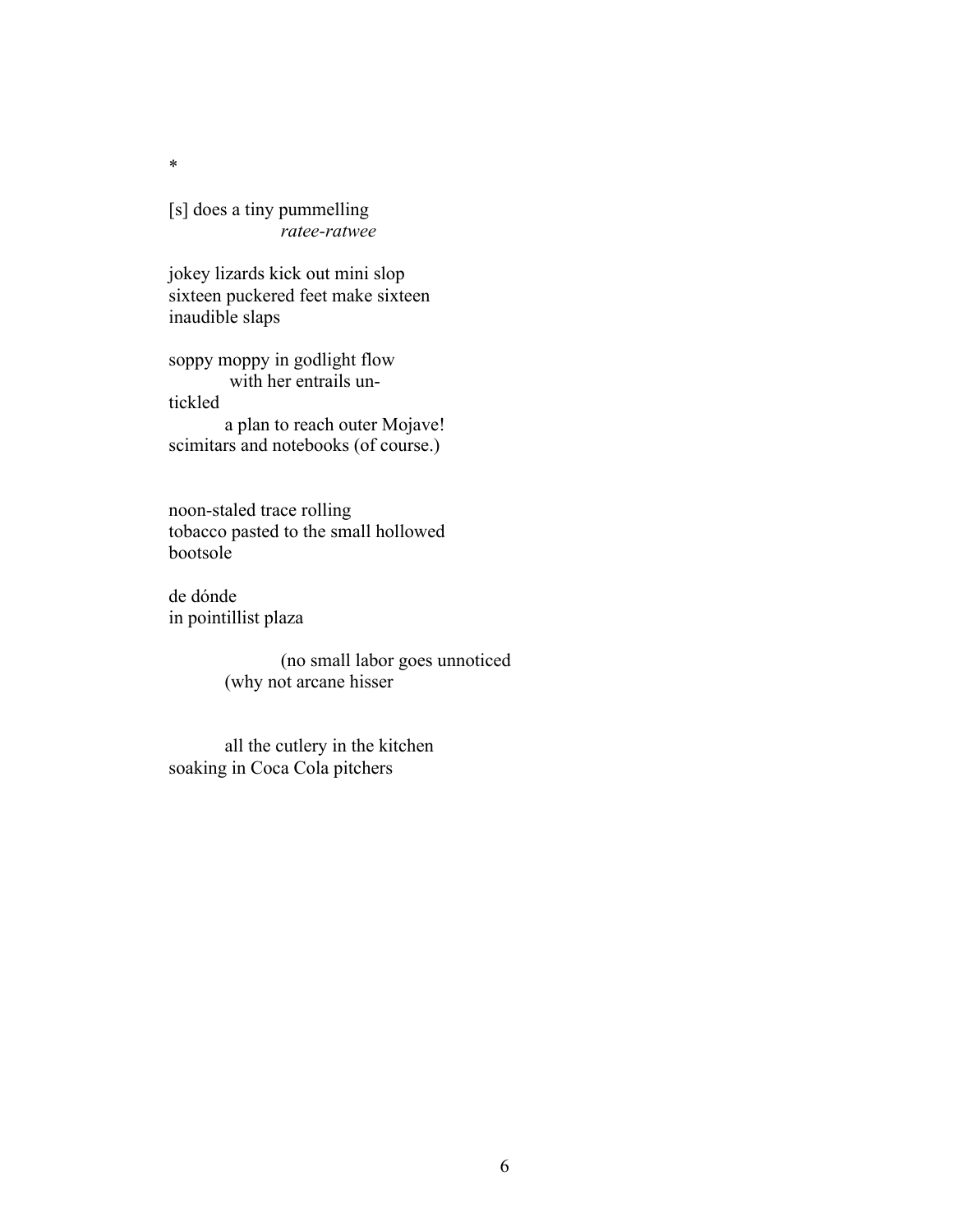I'll get

into vino tinto dance the dizzy-ack in white & black kerismat everything-O Oh so-goddam-rusted

*come be a poet under the tree with me we'll wrestle and break holds*

fat chance daddy-O grapple and rip collars here for flesh on the ground

the eye of the old stone master clock water flowing between a saint 's feet the stoop under the bitch winded beside her red plastic bowl

give me that one and one waiting for a Good Dog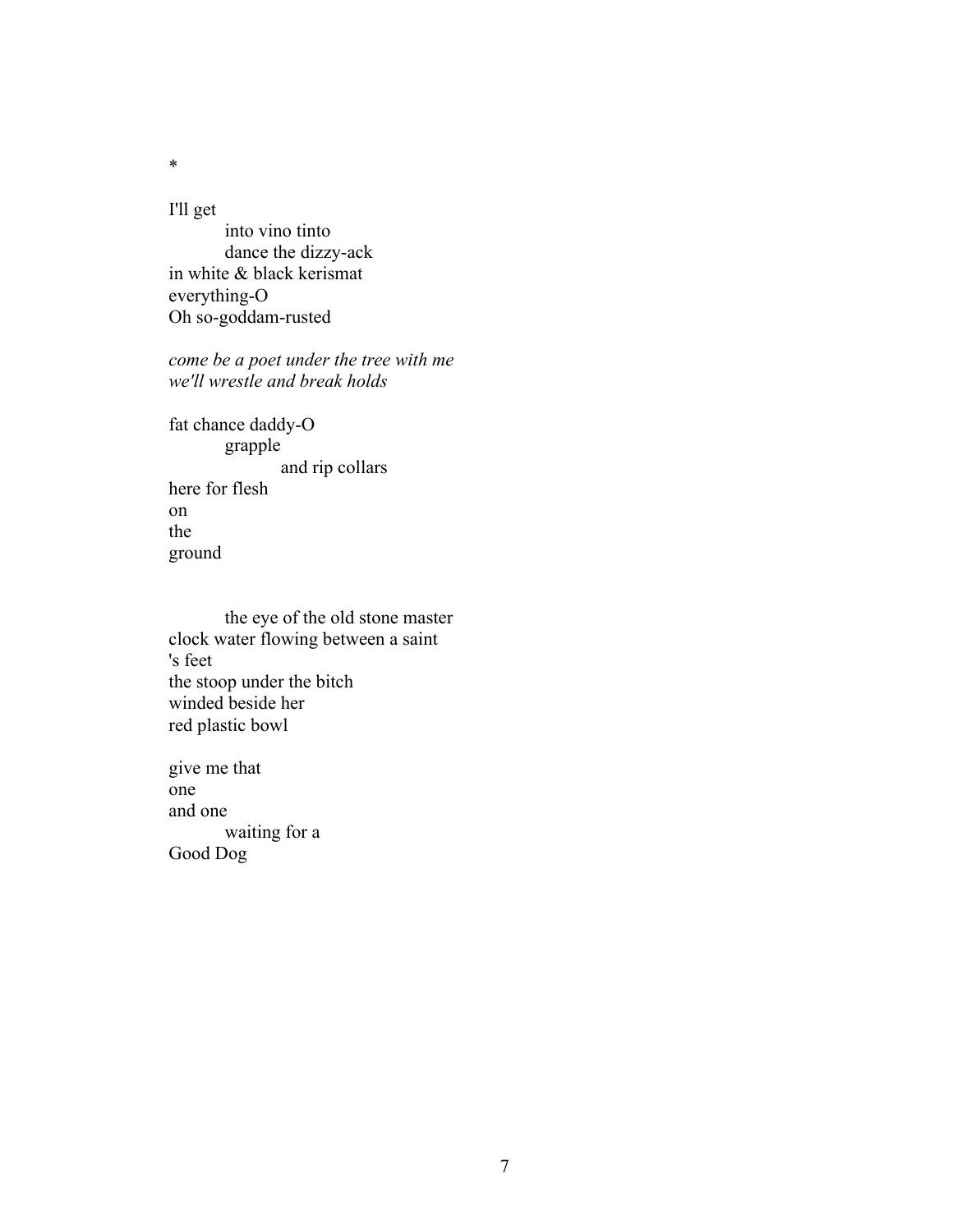*heh* . that never hurts

without regard their underground coats

they they they

they are there

a joy to amble between the peeking light to twist my chest left and

tu nombre tu nombre little bulbs too easy is

*uhhh ehh errr sooo…*

attending pause mediating foreplay for

dummies purest rupture impanding feathers smokey fibrous electric celebrations stir

> one might feel asleep at the wheel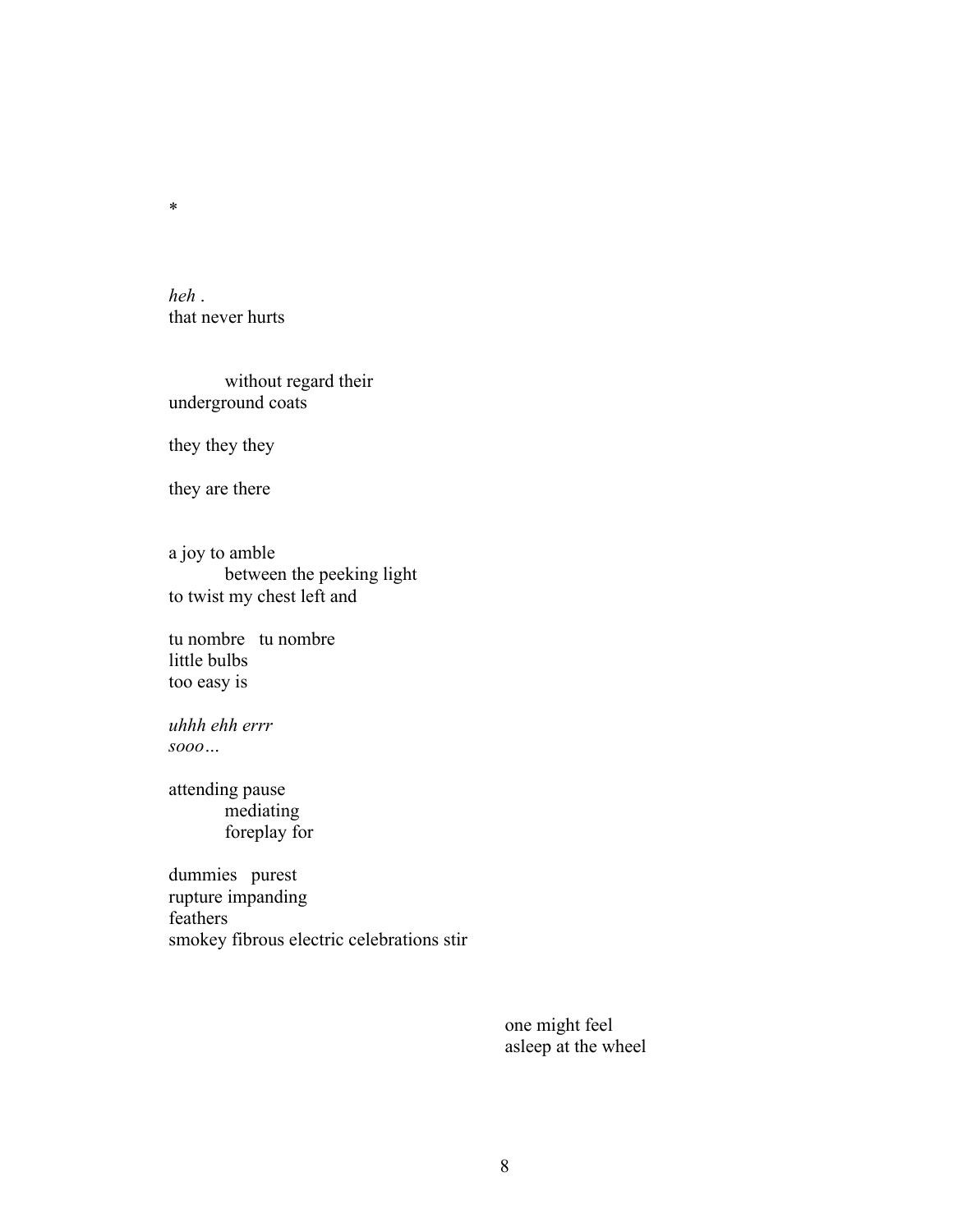Drug abuse $\overline{\boxtimes}$ Resistance  $\boxtimes$ Education  $\boxtimes$ 

*fear dying are dead* —Your friends at the APA

\*

and one

who

 a thousand white-blazed windows couldn't wake

ah let her *dream, cabrón* let her be

I wake her

anyway—the first thing I ever saw had to be

tres estrellas in a box to light the way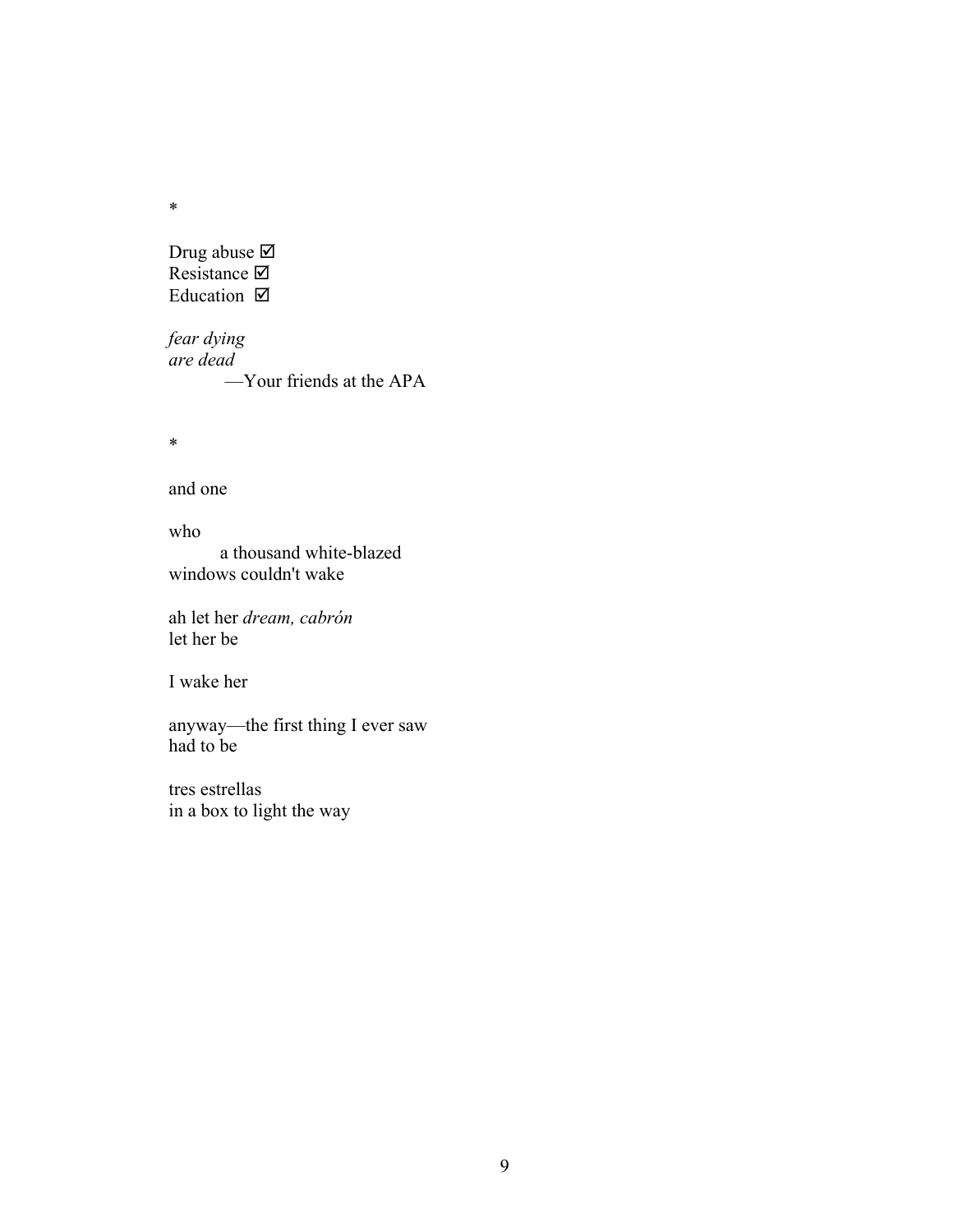now the elderly women doubled

leaning out their windows waving sheets hollaring *sí el moto. no?*  [something something] *policía*

the ambulance the wailing bead strung across the city's praying lap

\*

the fat girl pulls her skirt her xylophone thighs against the greenlit taxi gust

where does she play that thing

\*

push it back a day lay it down I woke up too late to find food

\*

water packed harder than concrete a riverbed stuffed with boulders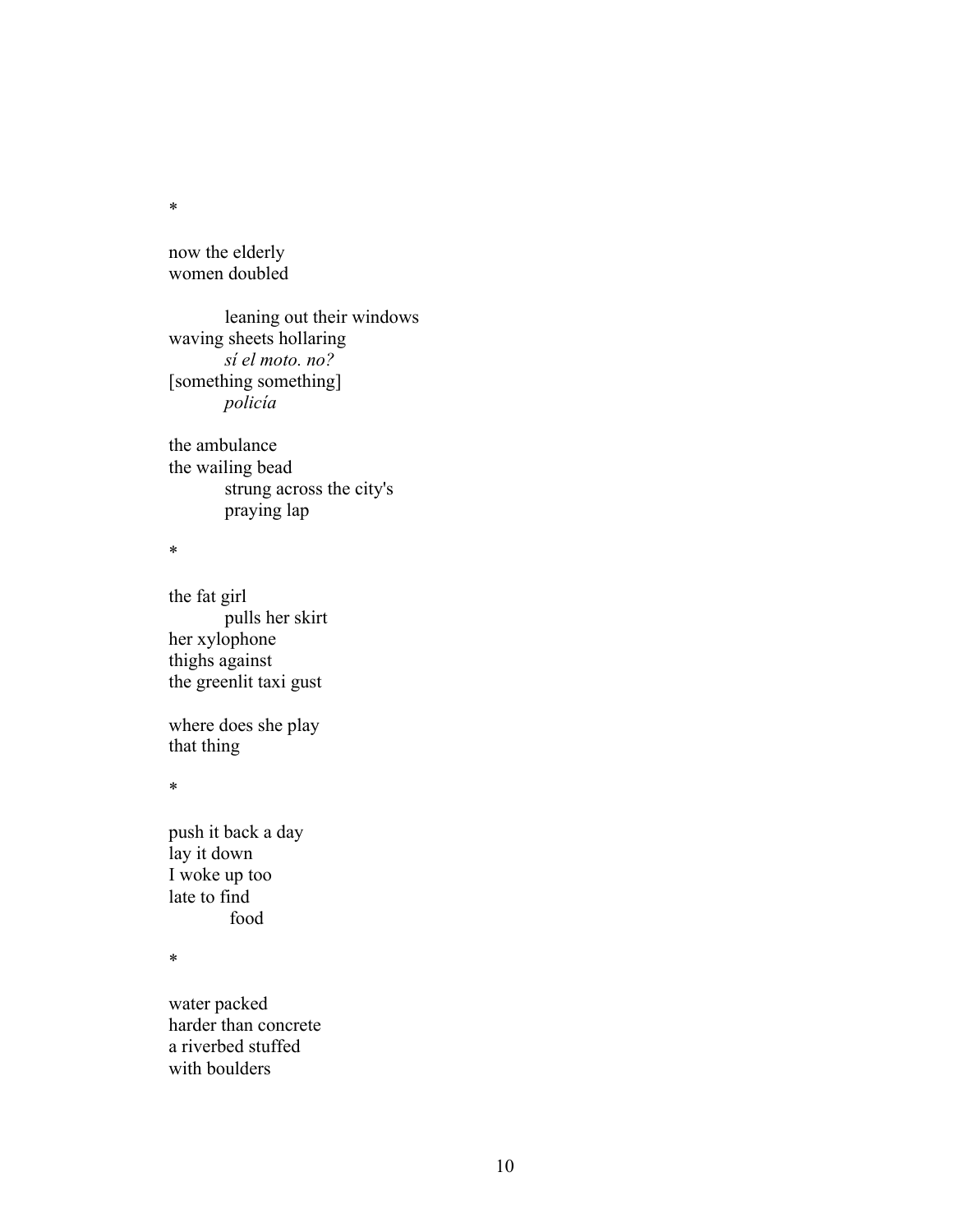the end of living high and cheaply

\*

the words were emptied already

the bottle spilt out in

wood floors faded by and by foot traffic coverless paperbacks piled in the corner

now everything was only golden inside

\* what was that o I thought. I heard. . . .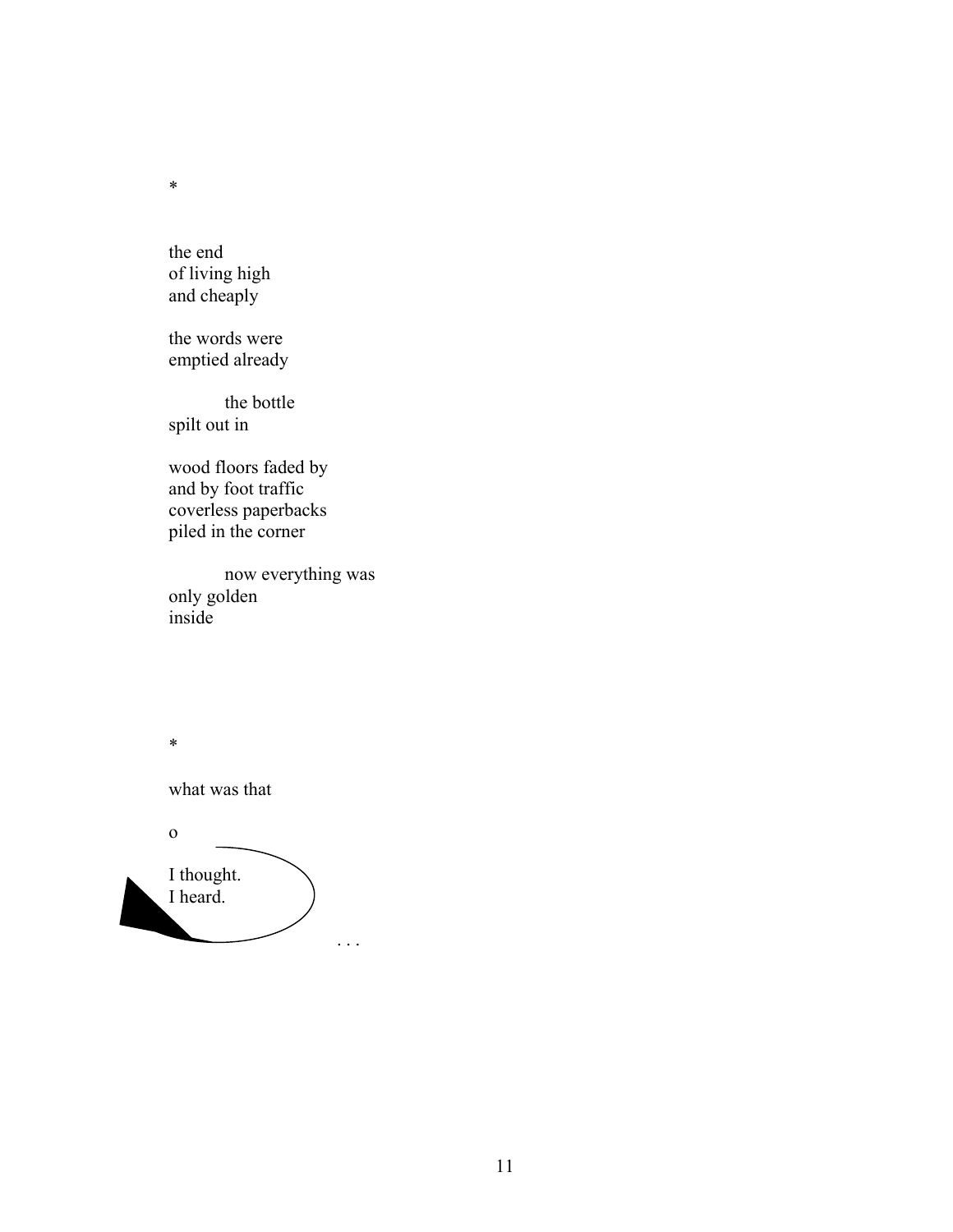the oracles even have bouncers and keep a line

no blessing is a blessing how it looks in the mind

bright singular intention

bodies all—

precise preposition for laboring golden arch

looking up into rain useless and to keep it that way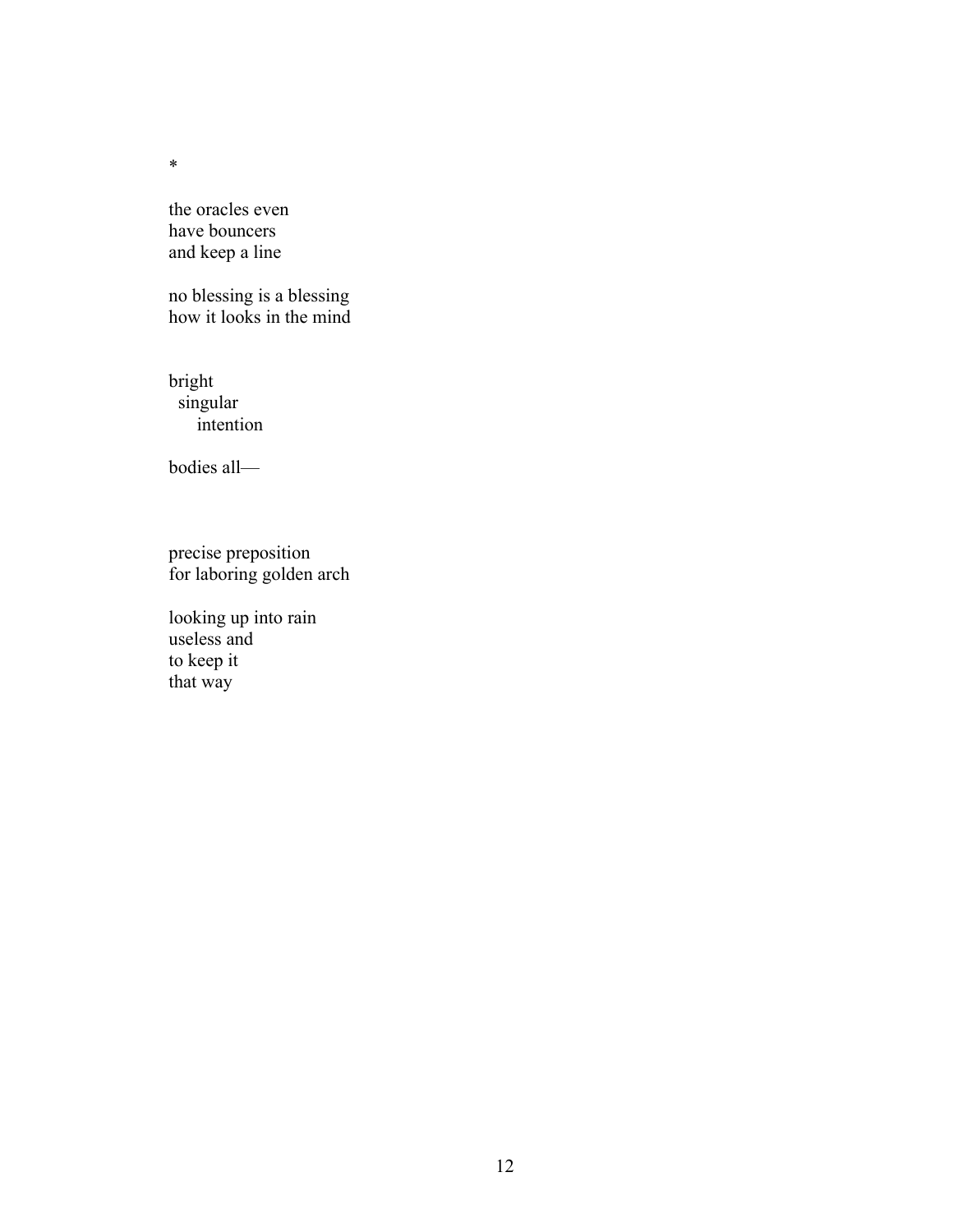birds ripping thru the busted streets with wind tunnel suits

at the sill she sits painting her toenails

one at a time the birds brain themselves in little batches on the brick

a hundred softballs swept off a roof

the residual slop beer and piss and cigarette froth (after the morning streets are swept

she daydreams about the bare wood studio

what to do with all the bodies

her mind is a muck a glass of water a book dishes stack themselves

without hearing a single note

the humming collection alternatives come in fits and her passenger wakes

*I have to tell you something*  $\lceil$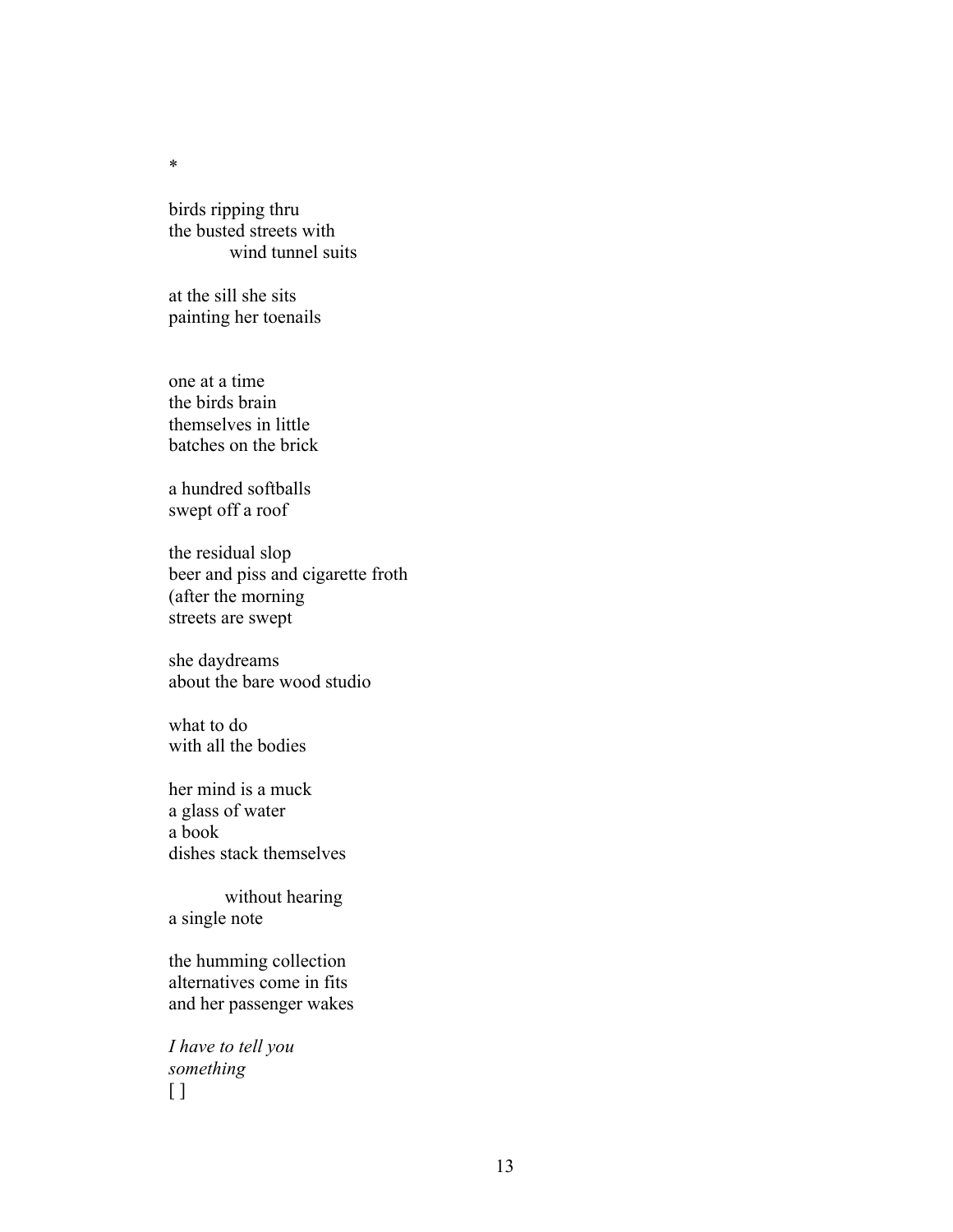*you can't get mad*

\*



so what if I don't want more than this

\*

becoming not waiting claiming not stealing

the feeling upon listening of having said it first belonging to no one

I have faith had I ever any [f]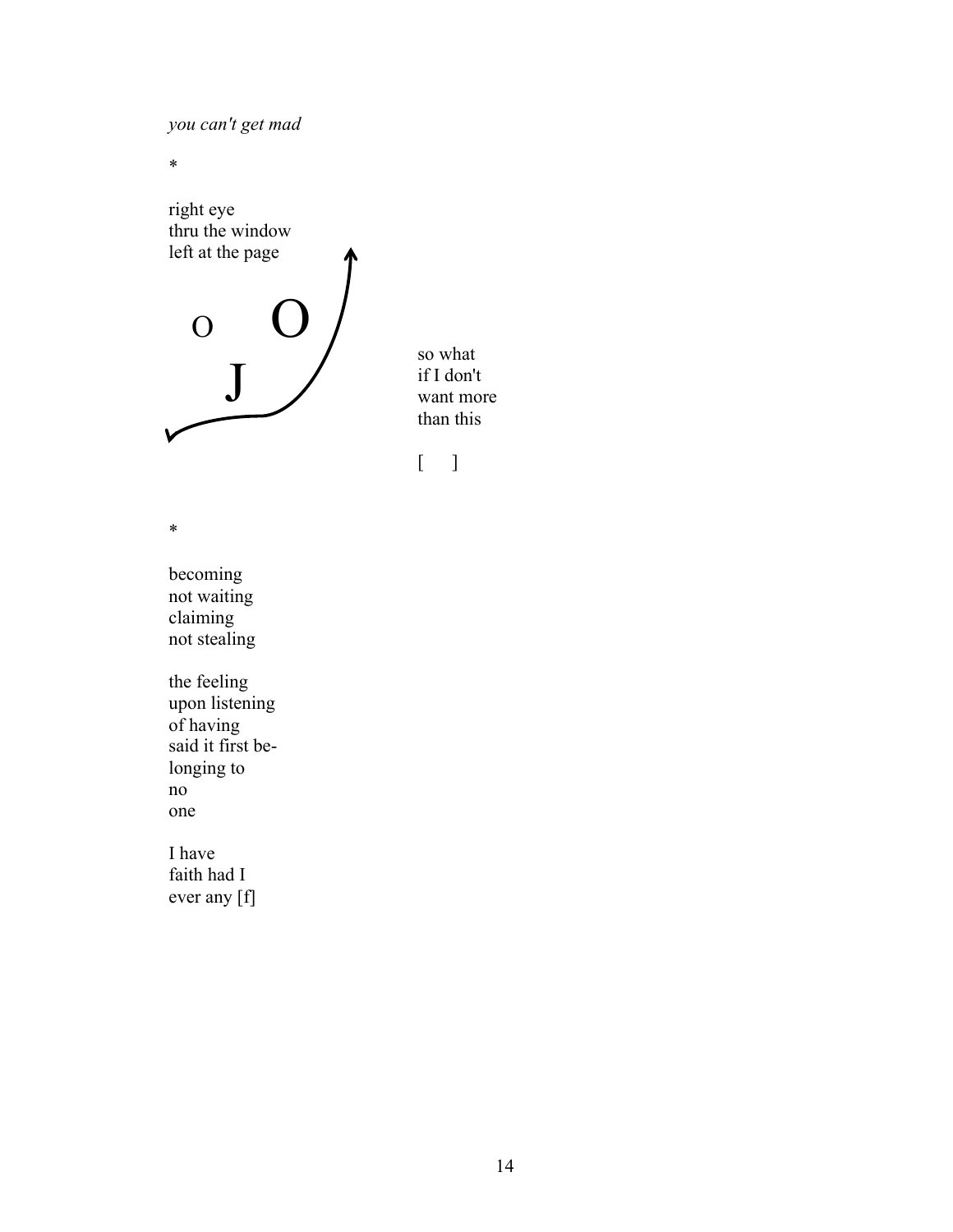a green pigeon tucks her breast against / squat and toes her shit

on the cereal box buildings with breathing holes the good and the

bad ledges dreams in which choking on Kraft macaroni

what a pigeon must  $((((()(by \text{telementic mind})))))$ of a little crust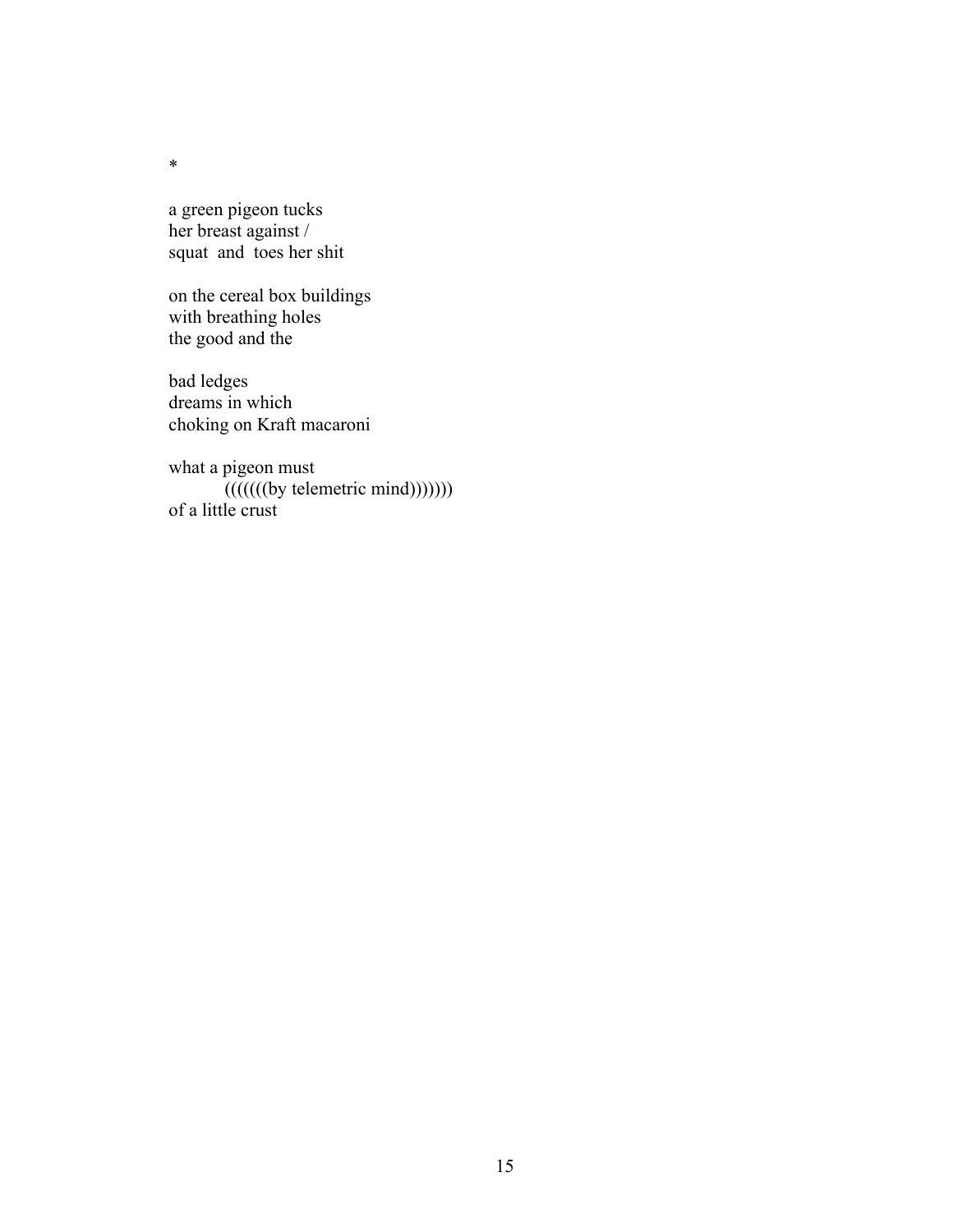I came home and found it done with broken feet bleeding back licked thru the bars on the windows to fall asleep on the couch

all this time

I walked with my hand a visor to the sun

more to the point store to store for cava and bread

here

replying to emails a week after receiving

two more lines to top it off

my father my lord—just

stay out of my way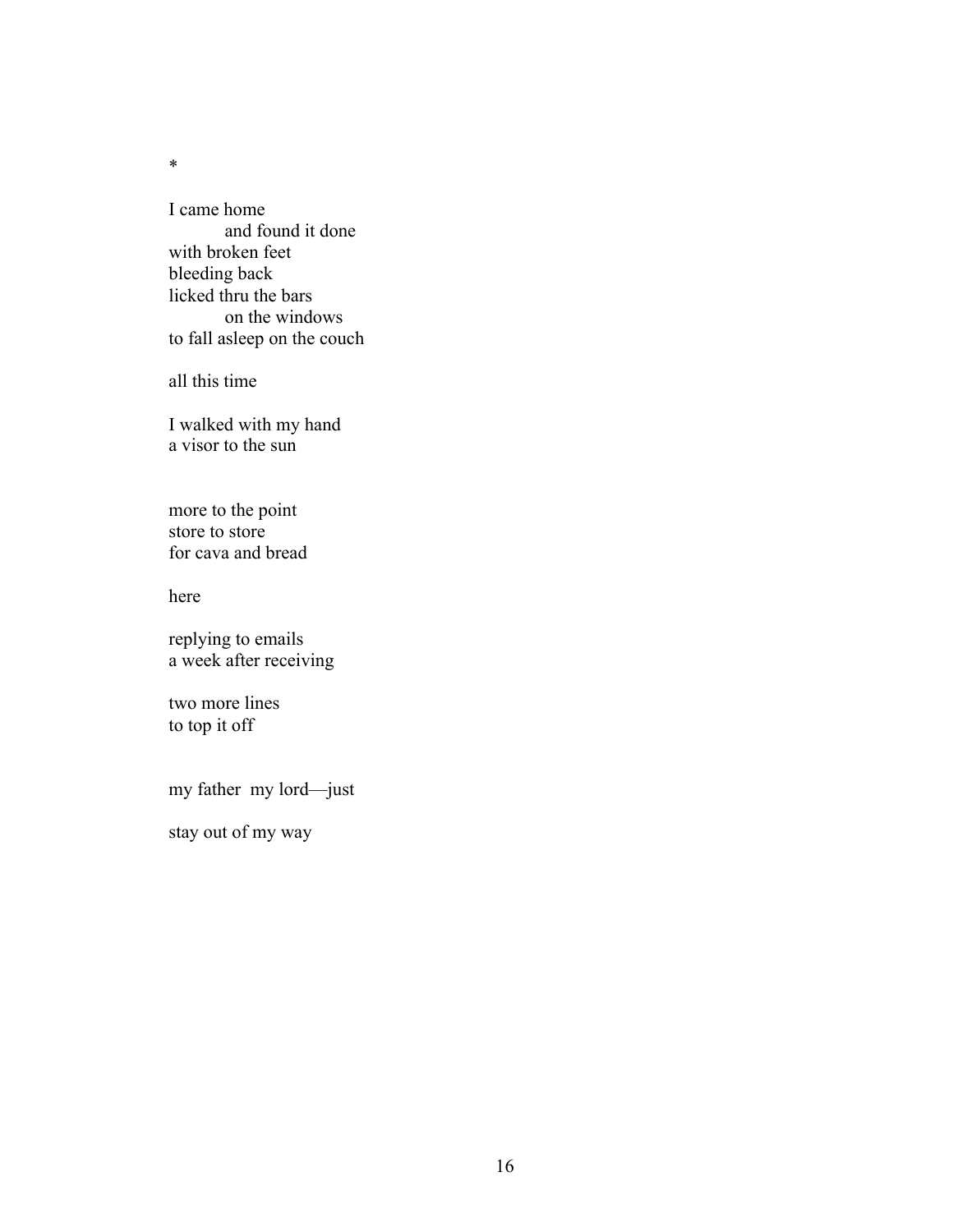a cave exposed in the sun boredom

shadows that wind and pivot about a forest

coal hunks in an X-mas pail

callolillies on the porch need watering

a yank at the dollar in America many benches many friends

gymnasiums galleries (d'art) guitar tabs

. . .

cleaned by mouth the slums not by deliberate sanitation

yellow dandelion rub it on palms foreheads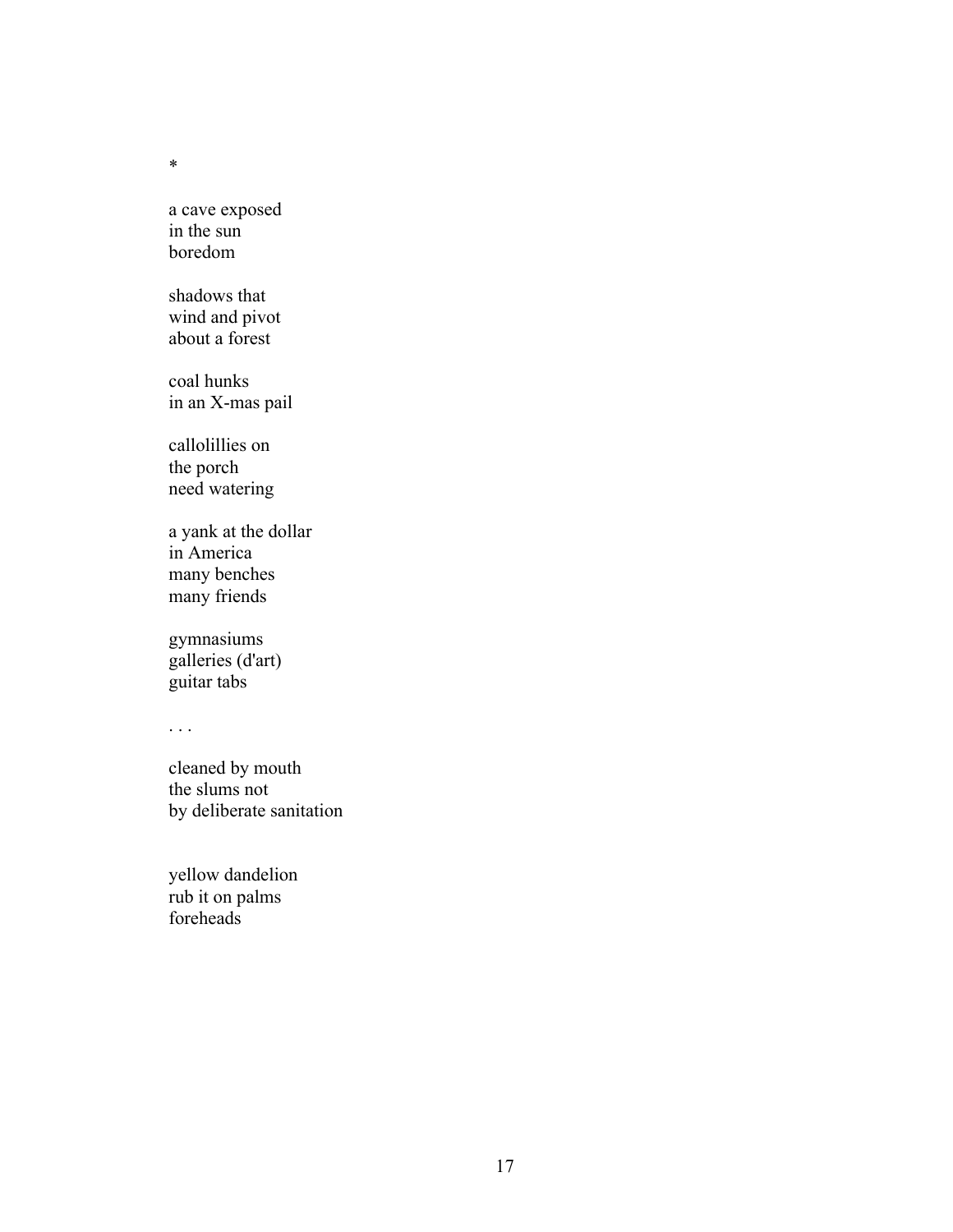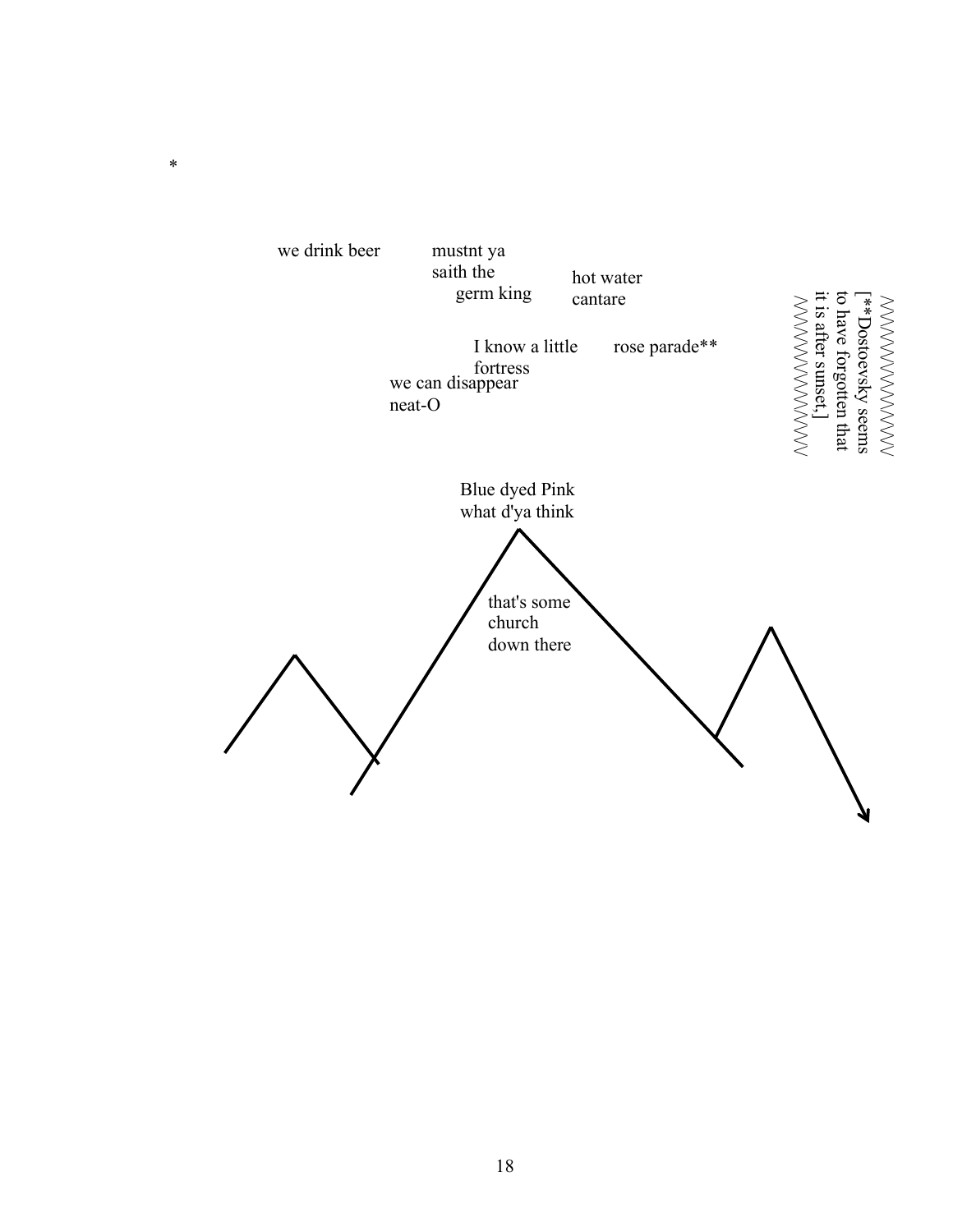follow the breath zero out

like a pro doesn't wear a

she paints different tambourines and abstract pigeons (*oil on canvas)* what's the count zero out

watch right now interested in place (marching in)

> the rusted page won't drag and drop

\*

\*

| I want marigolds blown beneath<br>a spanish banister<br>an open window |                                                                                             | the dead stare                                  |
|------------------------------------------------------------------------|---------------------------------------------------------------------------------------------|-------------------------------------------------|
| they who come by                                                       |                                                                                             | back at us /                                    |
| attacking flashes<br>something (black) before                          | couldn't hold the couple<br>in my right hand and<br>in the left two armless<br>men brawling | consult the magazine<br>stand next to the $a/c$ |
| in the library<br>the shelf opposite /<br>form a line                  | grunts and teeth and legs<br>worms above the hook                                           |                                                 |

tracing paper long hair shards of olive beer bottles for a crown twitching veins in the body concealed and beautiful against every reason

we don't need these things—I don't want to live without them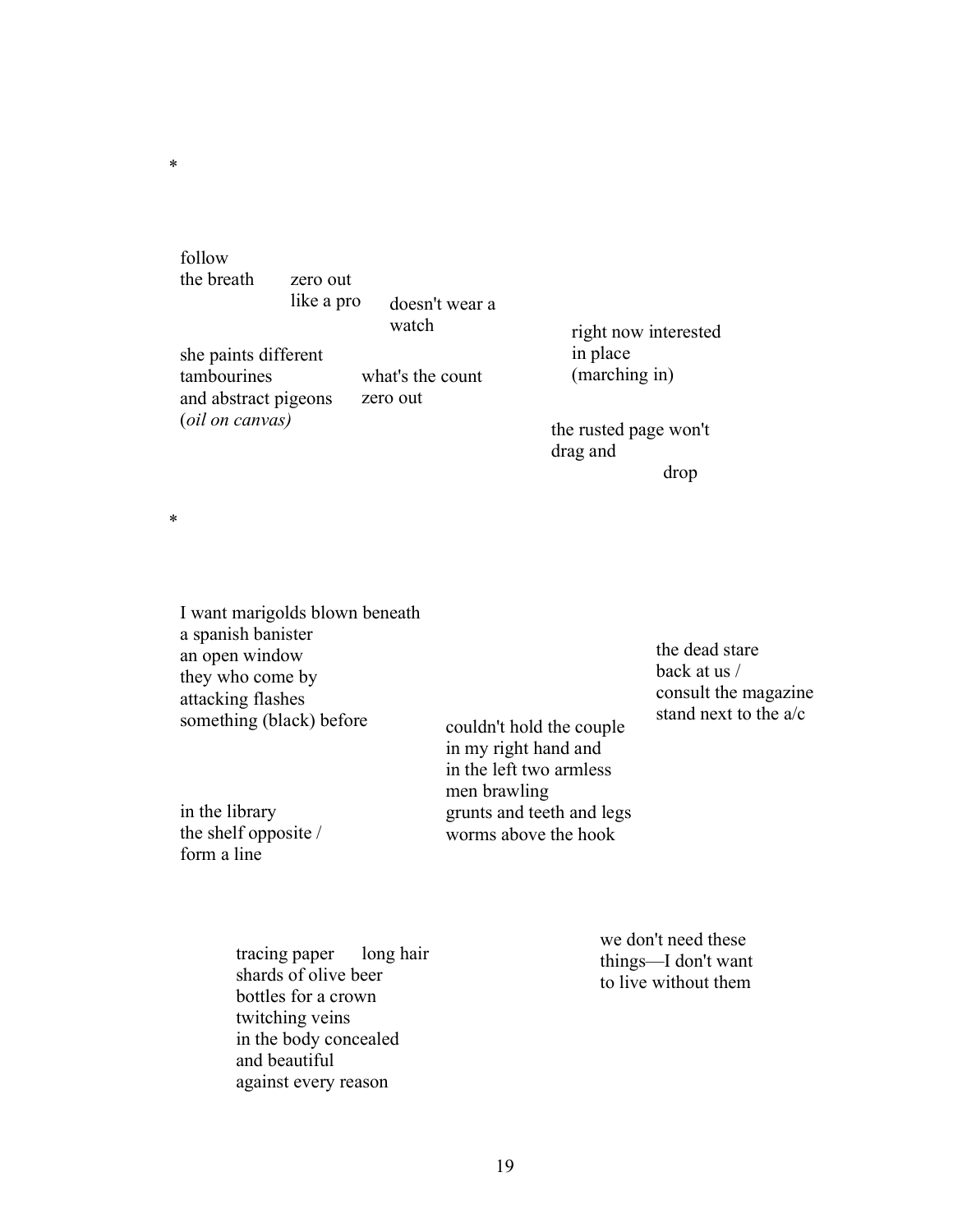many labor and take centuries to complete

I admire the private publication of these near the butchers dressed like nurses in mystic garb

 to clean the cigarrette butts out of the sill off the third floor balcony in the blue and green streets

thick pencil sketches brushing of finger backs the floor smudged particles descendents

\*

bits pressing with a bandit mass down on my chest / I need to get up

the chamber splatter a stranger's echo in my shower

> spinning clay plates in full articulation

and I in the half-breath invisible and toss in the warm sun

a man who doesn't see how he is wasting my time and so keeps talking in his own theater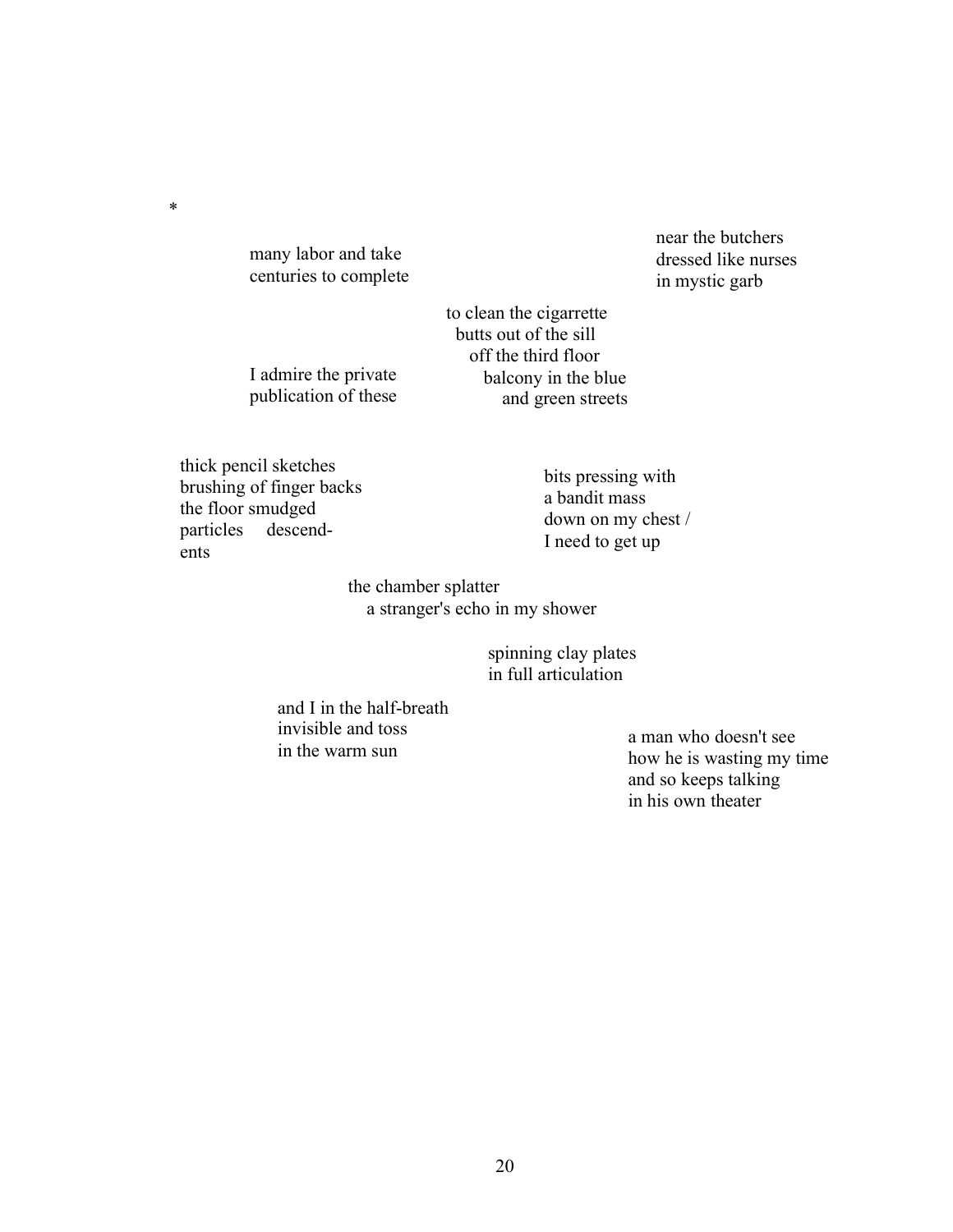fly on the glass tilts the hand<br>black bulb splattering

\*

desiring my furthest self which no longer belongs to me

a habit to knock on wood a gesture to disbelief

> scratching waves sing lullabies sing is ritual

a tangled plumbing muscle memory

> when I loaf who loafs

and cross thyself to say there are no gods no self no soul no will no won't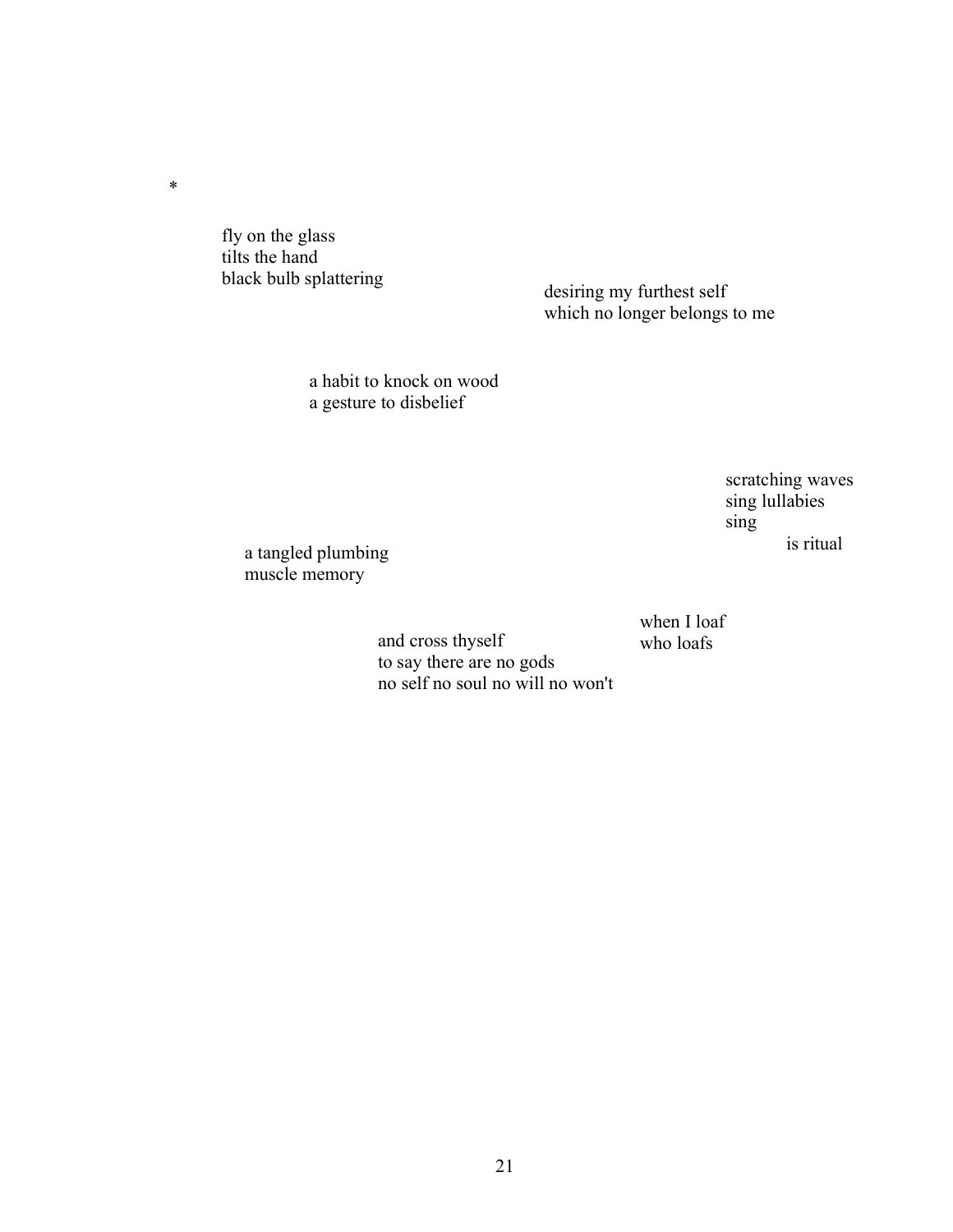| *<br>I built a lair here<br>smoking a bowl in my boxers<br>tiny yetis swarming<br>my groin<br>make a box<br>and fill it<br>with artifical | discover something<br>new about that<br>er tiny shadows quivering<br>hattered rose<br>drawn out days<br>$\bullet$ |
|-------------------------------------------------------------------------------------------------------------------------------------------|-------------------------------------------------------------------------------------------------------------------|
| do it                                                                                                                                     |                                                                                                                   |
| their poems made me                                                                                                                       |                                                                                                                   |
| often want to die of thirst                                                                                                               |                                                                                                                   |
| envy the blind cartoon cattle skull<br>bleached white<br>awaiting inscription<br>awaiting skin<br>waiting nil                             |                                                                                                                   |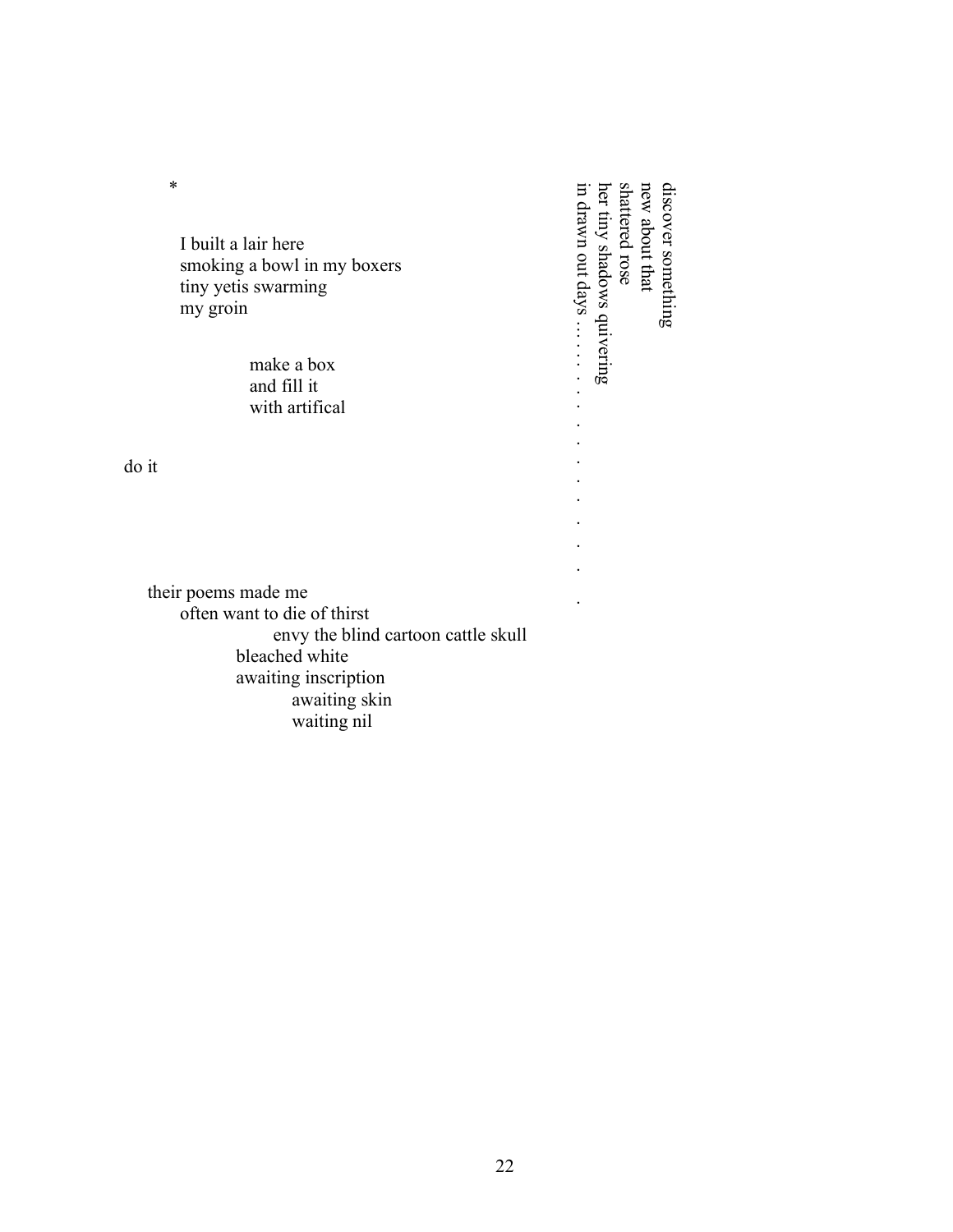it got that way

 you know it's not that color

\*

though it is now untended garden keep . . . tread on me

naturally

New York of those who are Real! New York of the one-way glass! New York since 1931! New York of the Cleveland Confectioner's Son!

teach me how to irritate to be irritated all day long

(must be humid

to conceive)…

in the sun's hot bondage

under the motoring whirr gone out from leaf blowers lawn mowers tractors and combiners

and the fly in my ear is a digital bee

> behind the lens of an empty womb a low hanging

> > green

bra

nch Moist and dewey

wiped off the brow off the front of my teeth and smeared in your palm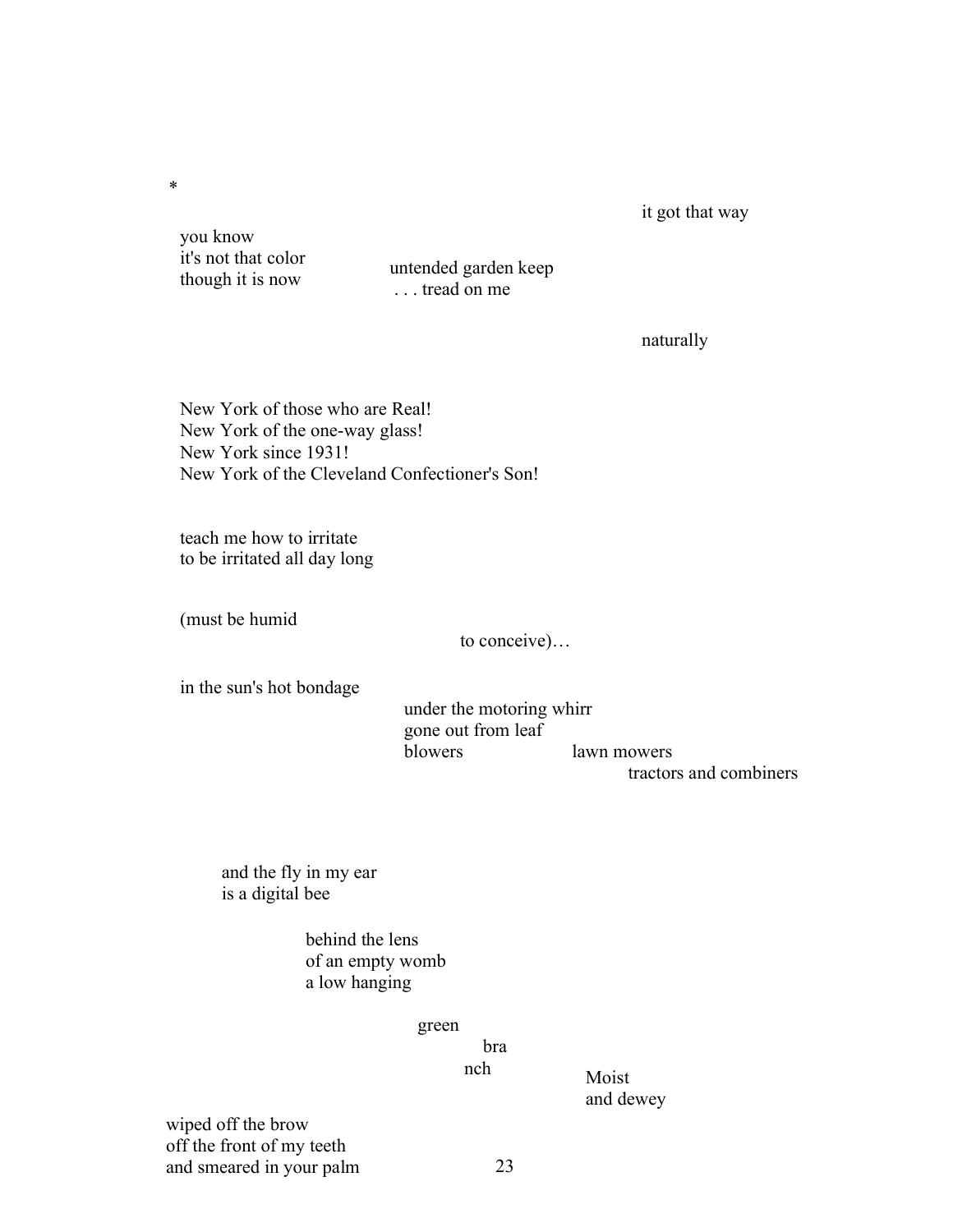in humiliated disapointment in a greatly abiding unconditional . . .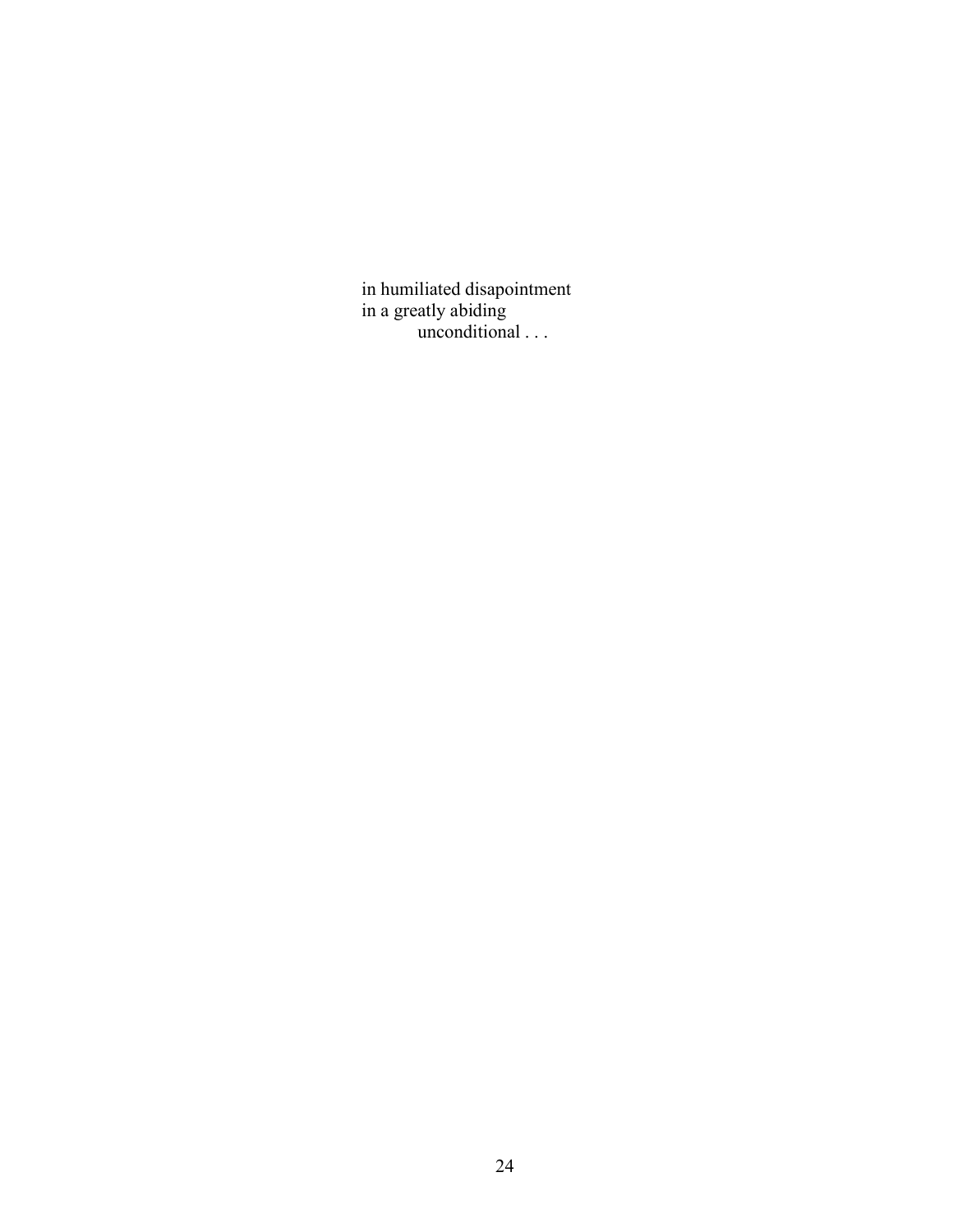two flights of stairs a short leap, saalam, saalam a technique: extra innings

a kiss on each cheek to prove speech has a brother

birdseye faceth

\*

\*

summer collecting egg cartons in the midwest isn't any better

> so we could record in the basement which was a brother's room

everyone worships in hope to go back where

a name an outpost to nowhere a holiday

a bruise from the wind

swing low, swing low

### sweet

lover

no one was supposed to see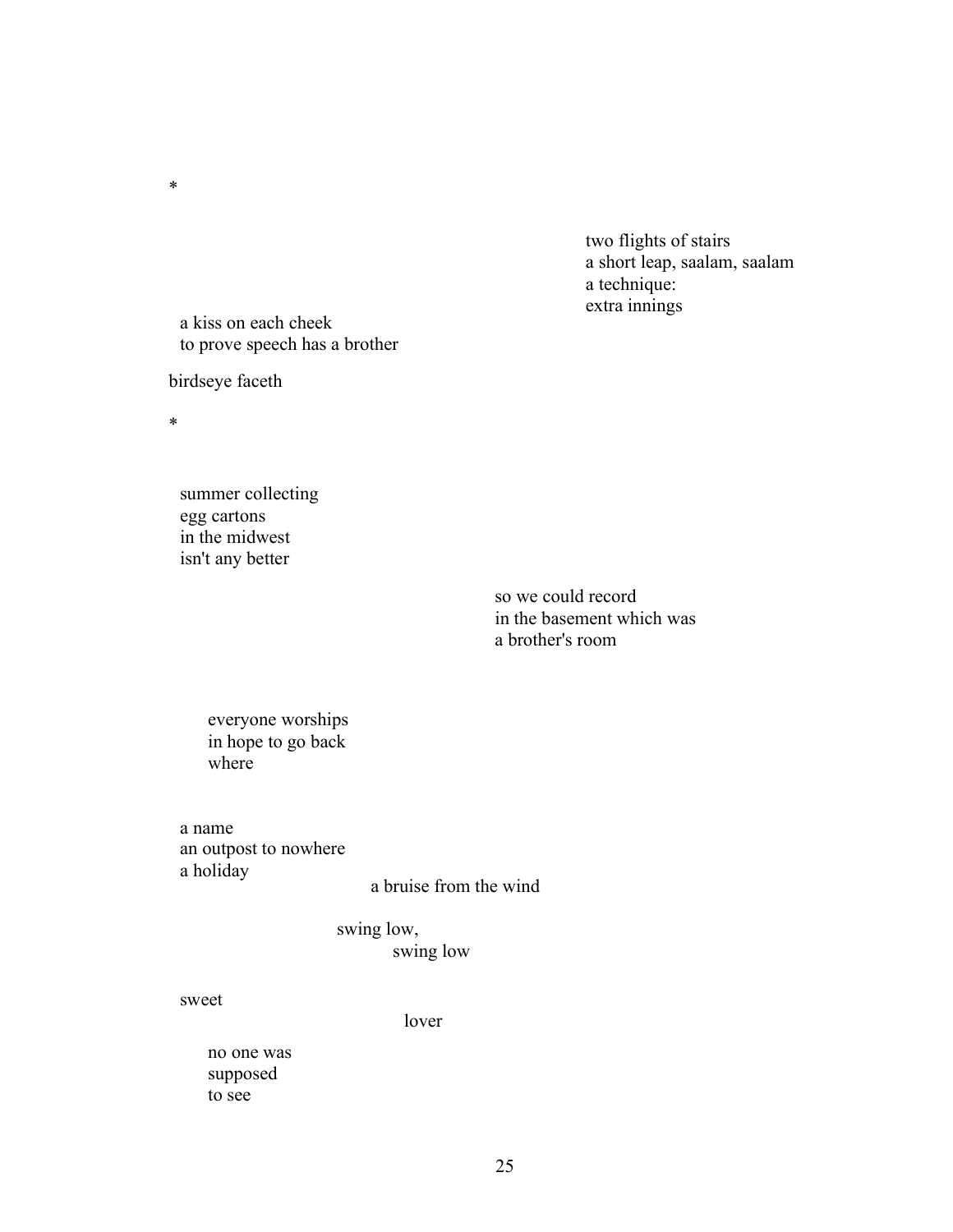who get nervous when the record unnoticed

> and one can't know one as though before he was born

> > everyone has seen that western

after that a vocabulary

\*

 as Christ called it a life vest

> after that any apocalypse will do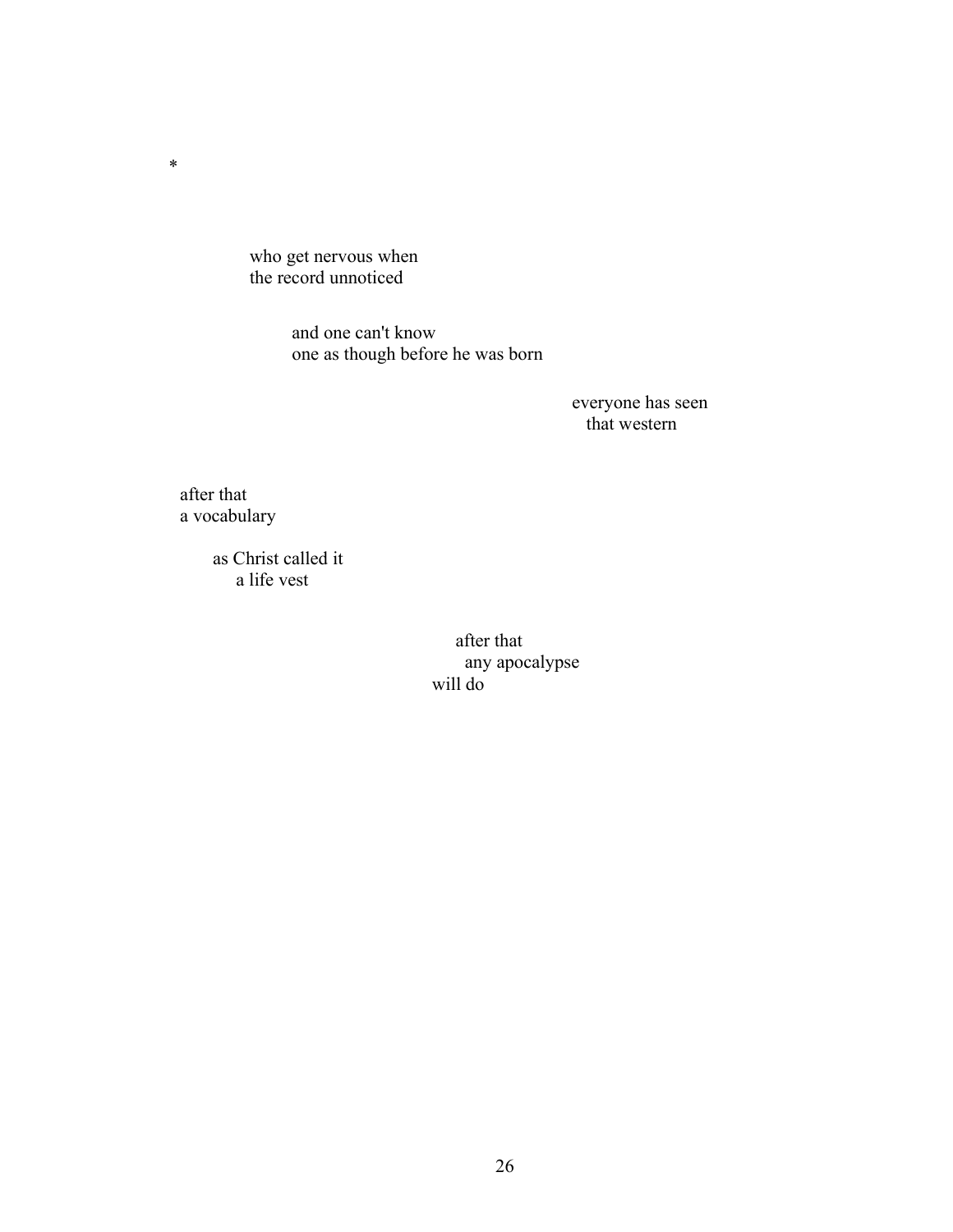I envy the ability to think under water in a foreign physics an inter-planetary

\*

a pen and a cloud are a few degrees separated one eye is more than enough a man wants to stand over a fine haul so he can breathe

I'm not asking you

saying I hear you

I'm

to kick my teeth in

earliest love reappears scented with puzzled vaselines

> I can walk to the corner without anyone walking to the corner with me /

> > I had that Zombie Dream again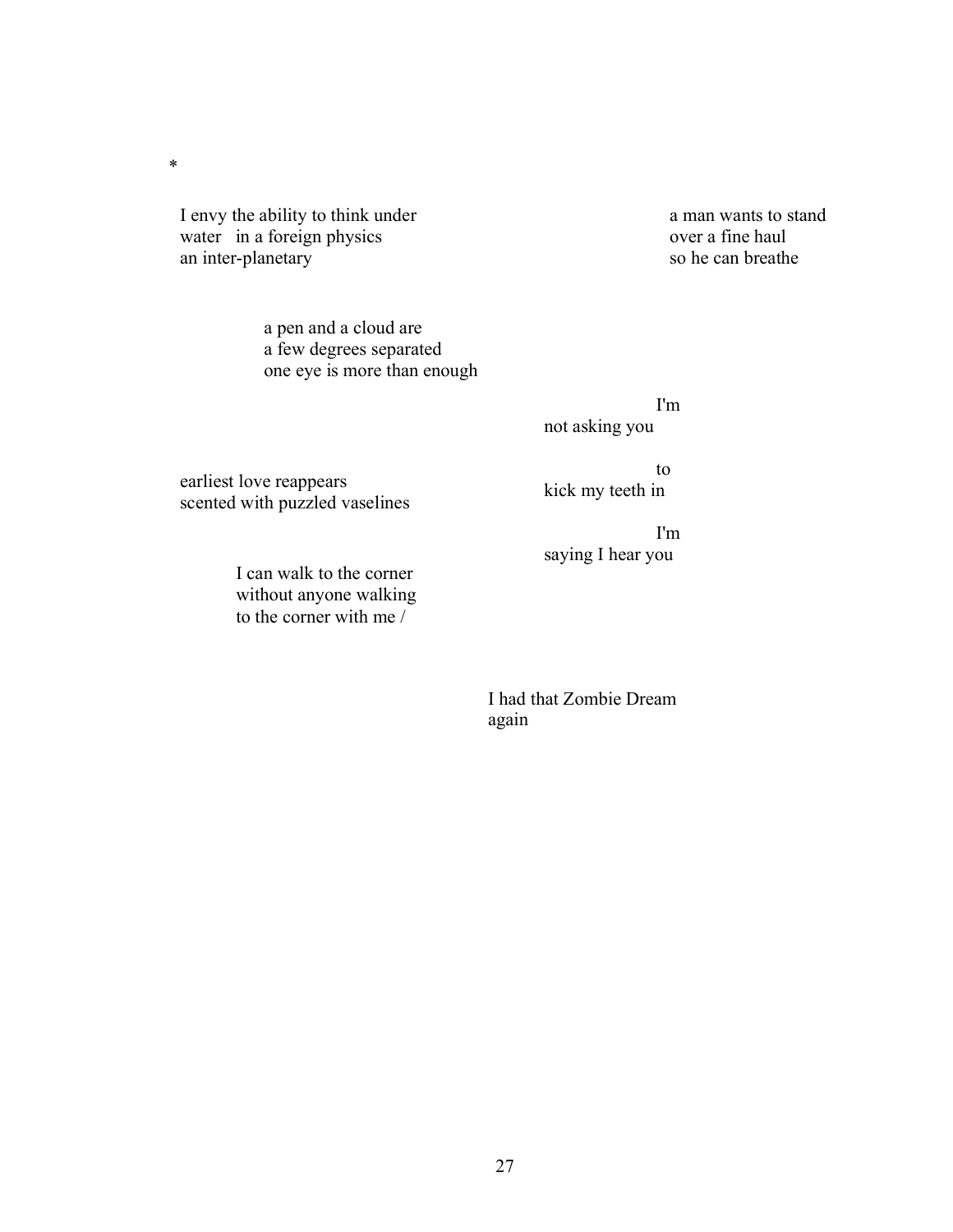Wherein Satan is a white-faced hornet and God

I see the rest is mine

the trees sip themselves outside the late-shaded room // you found me were ahead of me along the groove are being tossed

> and zoom requires a limit.

with three to a web the flies never land

\*

a flower in a crag out to sea / waves laying down their crowns in succession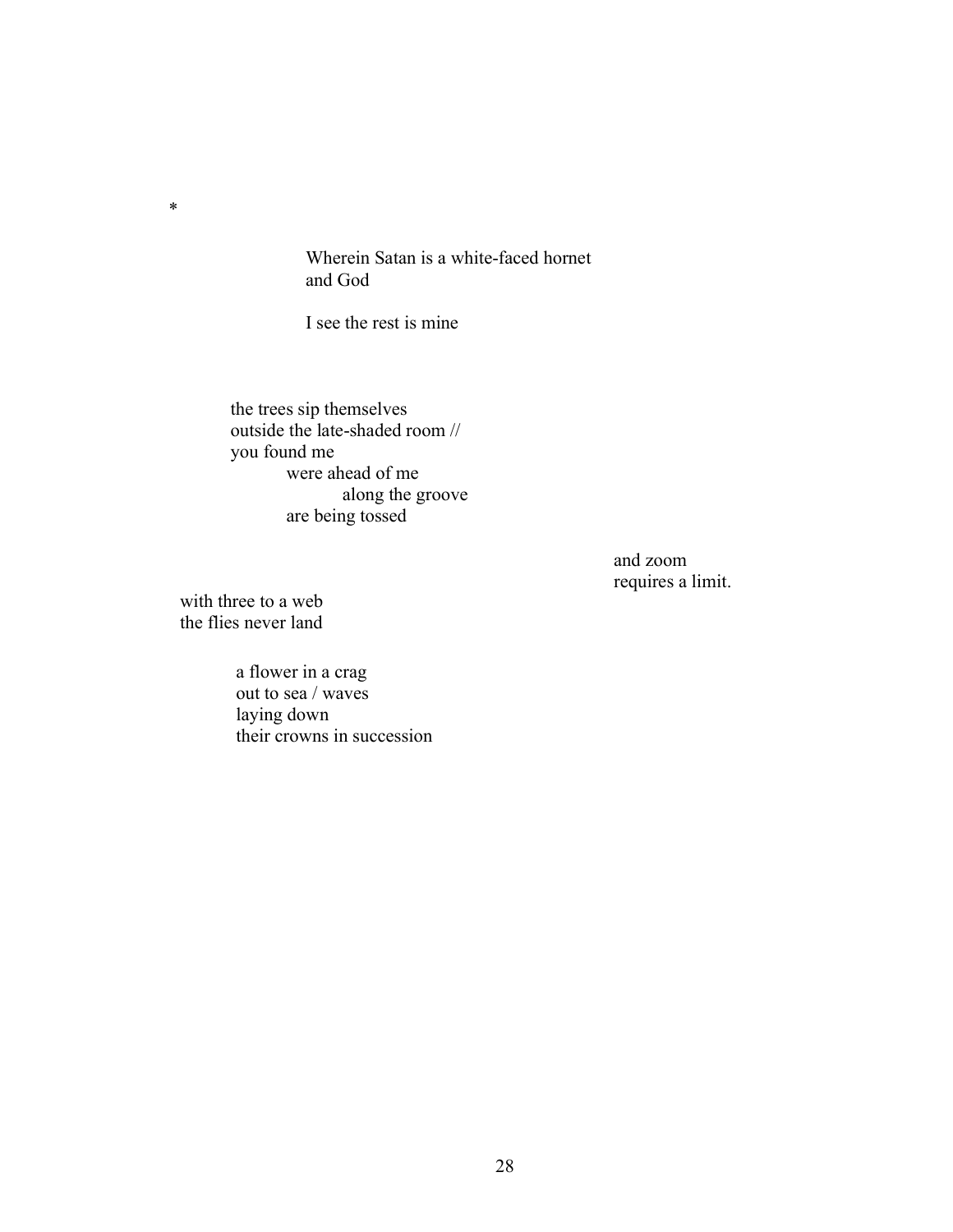exhale the planet's last pink breath

the little man in the corner laughing is a divination with a childhood string thrice thrown into the shape of a shield the counter word for compounding *deja vus* takes the shape of an open hand

I struggle with the ocean and I don't owe her does not mean the ocean struggles with me

in another tongue "touches" are what keep me here

in a horseshoe pit in a bet truth is a bedside nurse with a forgotten face but I know she was sweet

> to be in charge to calculate my own tare weight

the book shelf becomes a chemistry set and has come from you

reaches a singularity

herald beep the frequency we have

never not heard and can't distinguish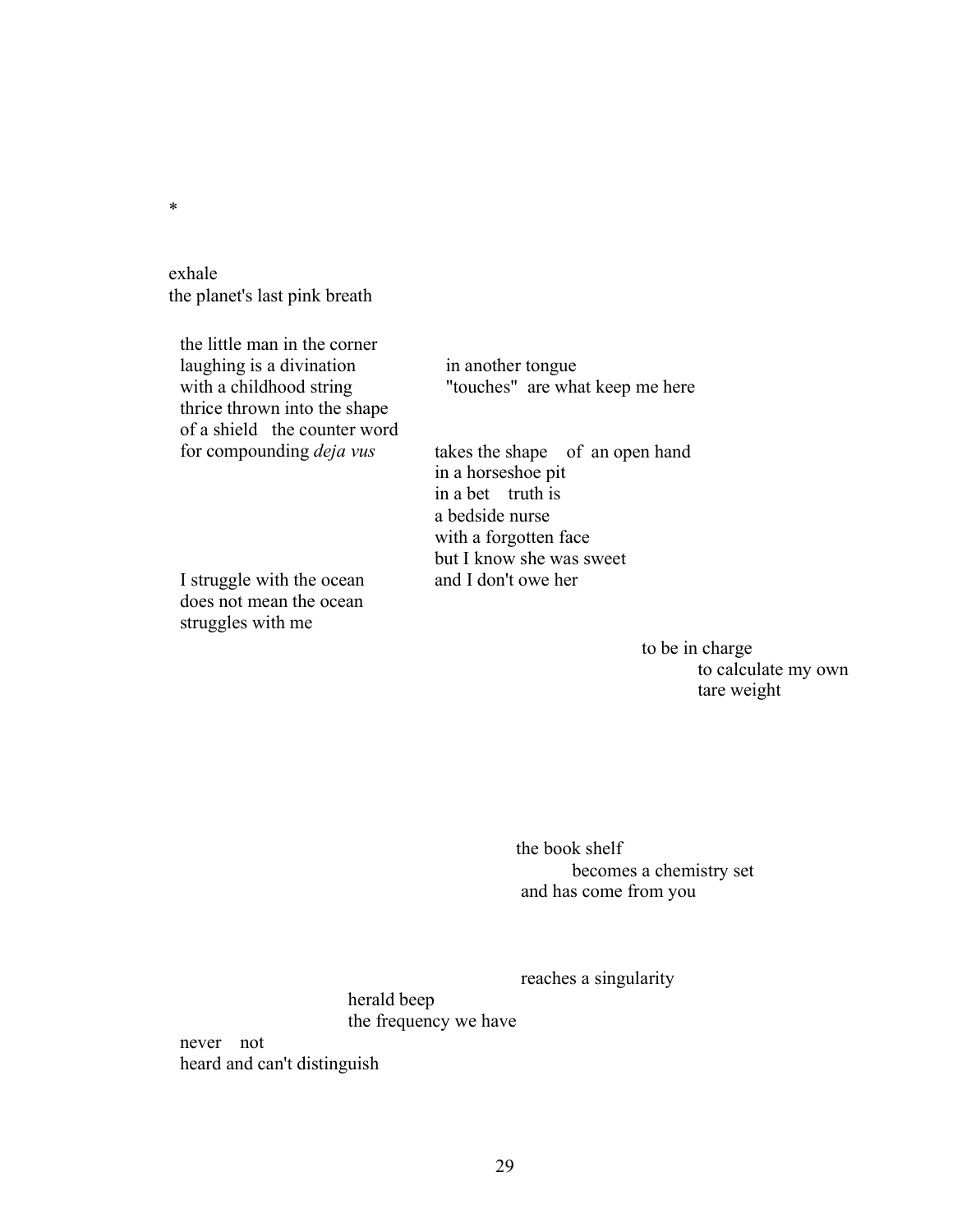all a joke can achieve

and an empty energy drink rolling around the back seat

> clearing spaces for new spectra another fastest route around the track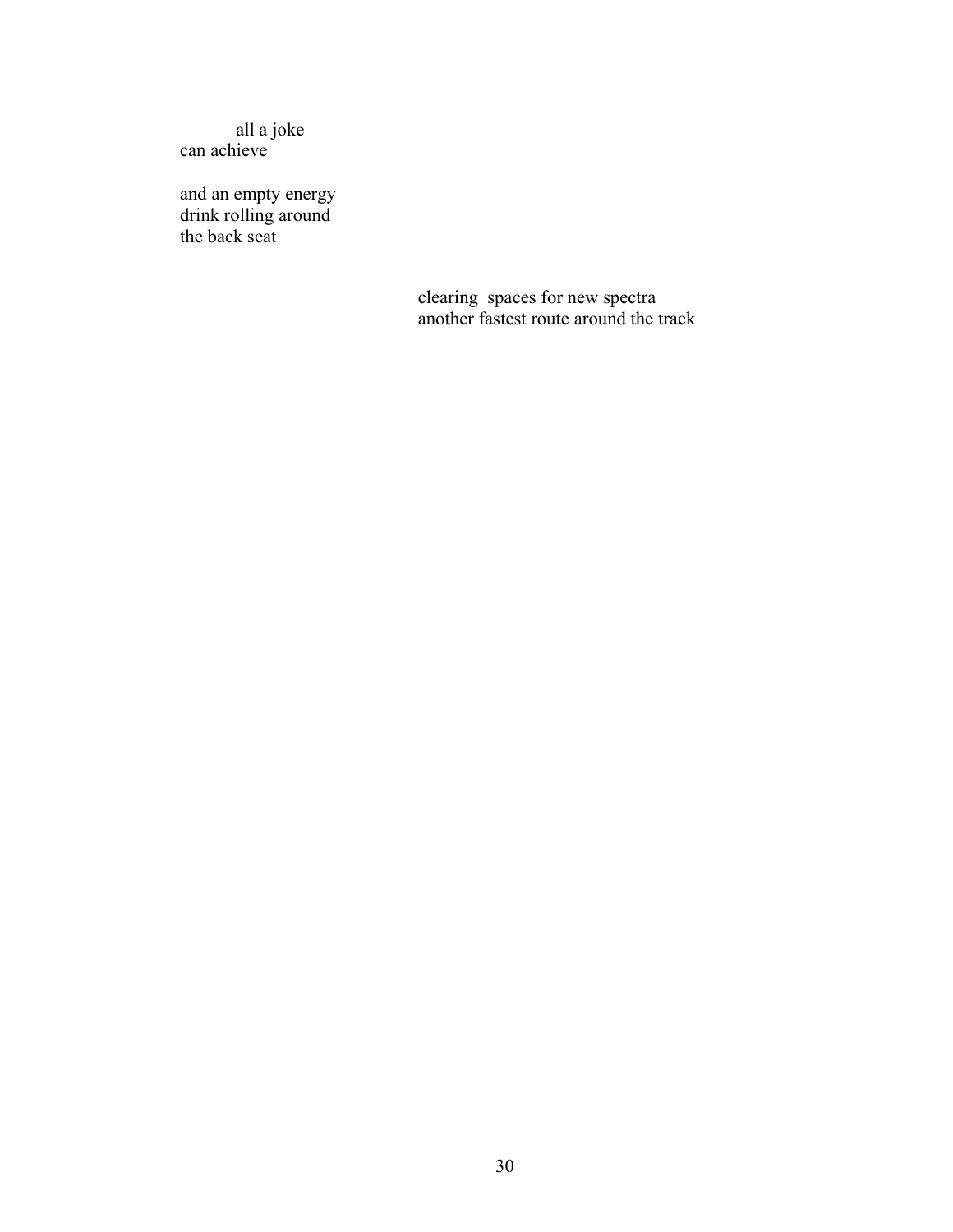— is something one never has to think about

anyone can draw horns on anyone

two ends of the same wicker fingertrap ecstasy and devastation

# to handle any interruption

face the sky a clearance

a stream does not know to be savvy

or need to be grateful for delays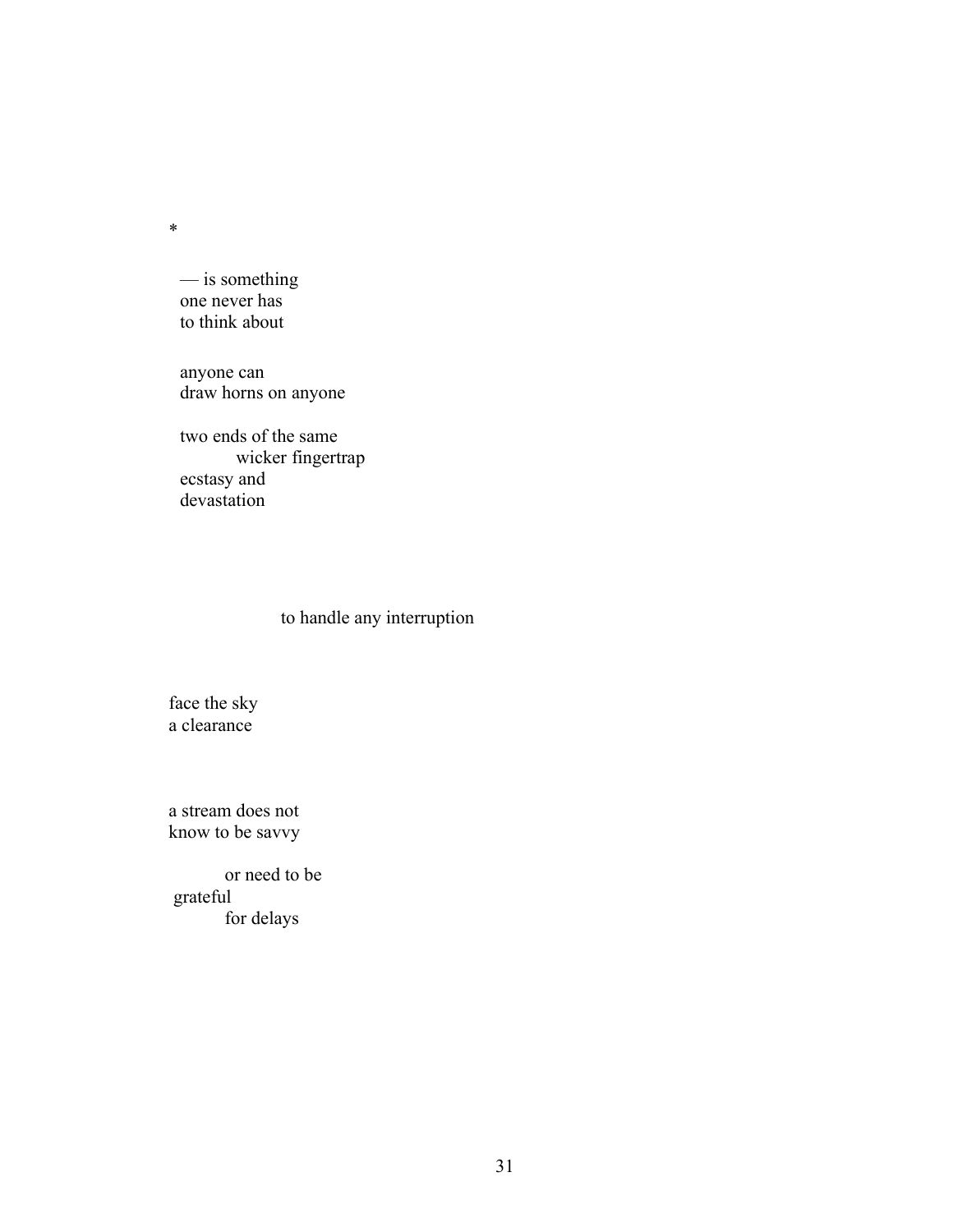a team can teleport a park bench from Austin to Moscow and I have two pages

> to the Gut my roiling to not notice nothing is missing

Speak. to me re: Knowledge v. domestication I regret I am interested and doughily calibrated

> peeking between the boards in a daydream you had no wife were an orphanage

a bite that came with no memory flesh shred thin the light was thinner

> every instance I wake to a peculiarity

then the bough breaks. Sunrise.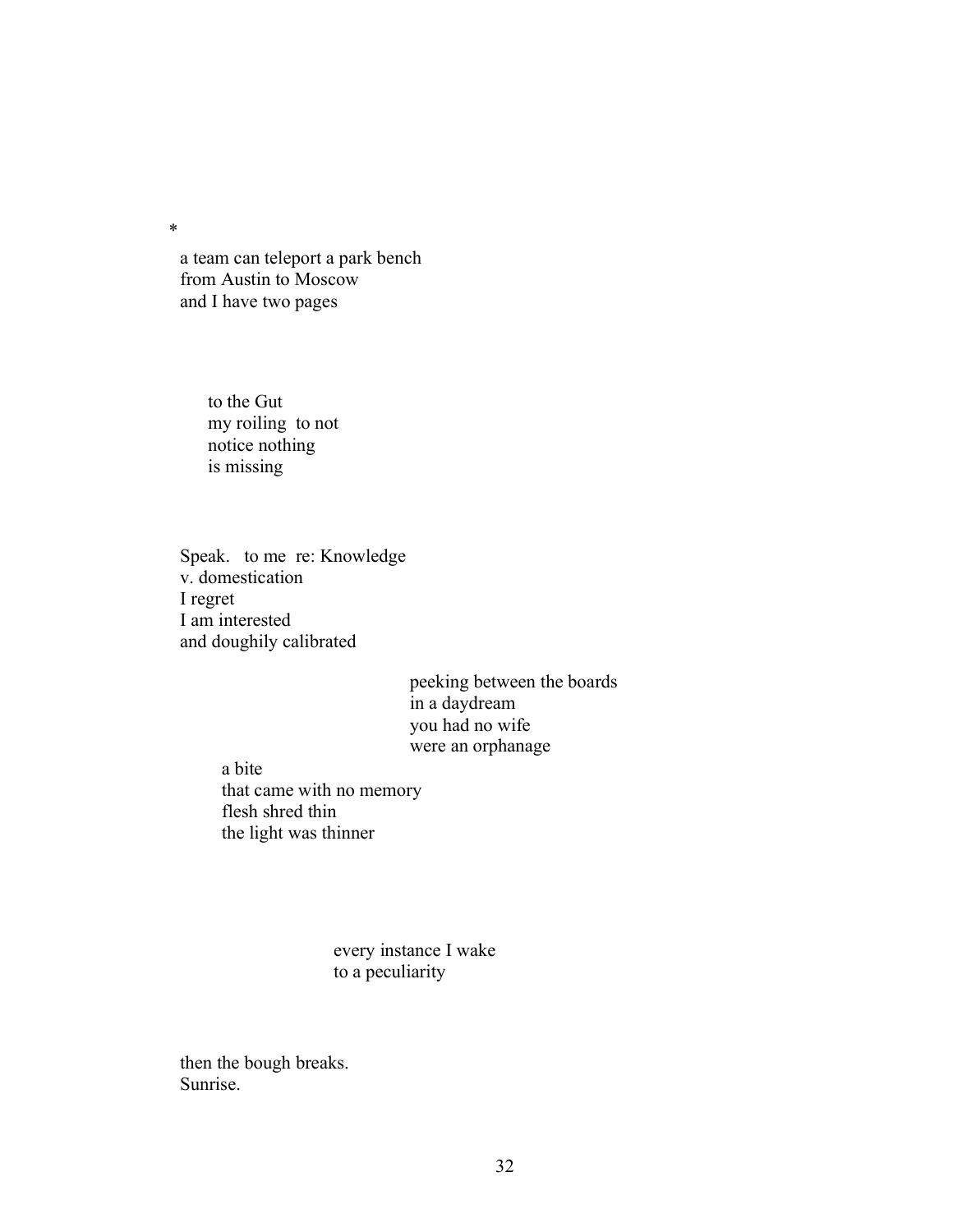to measure the orange in the spring room

animal to be here con-

spiring

stumbling drunk into snowfall

> a vessel named Caesura catches fire

> > by the body I believe I am

beyond 20m is wild canvas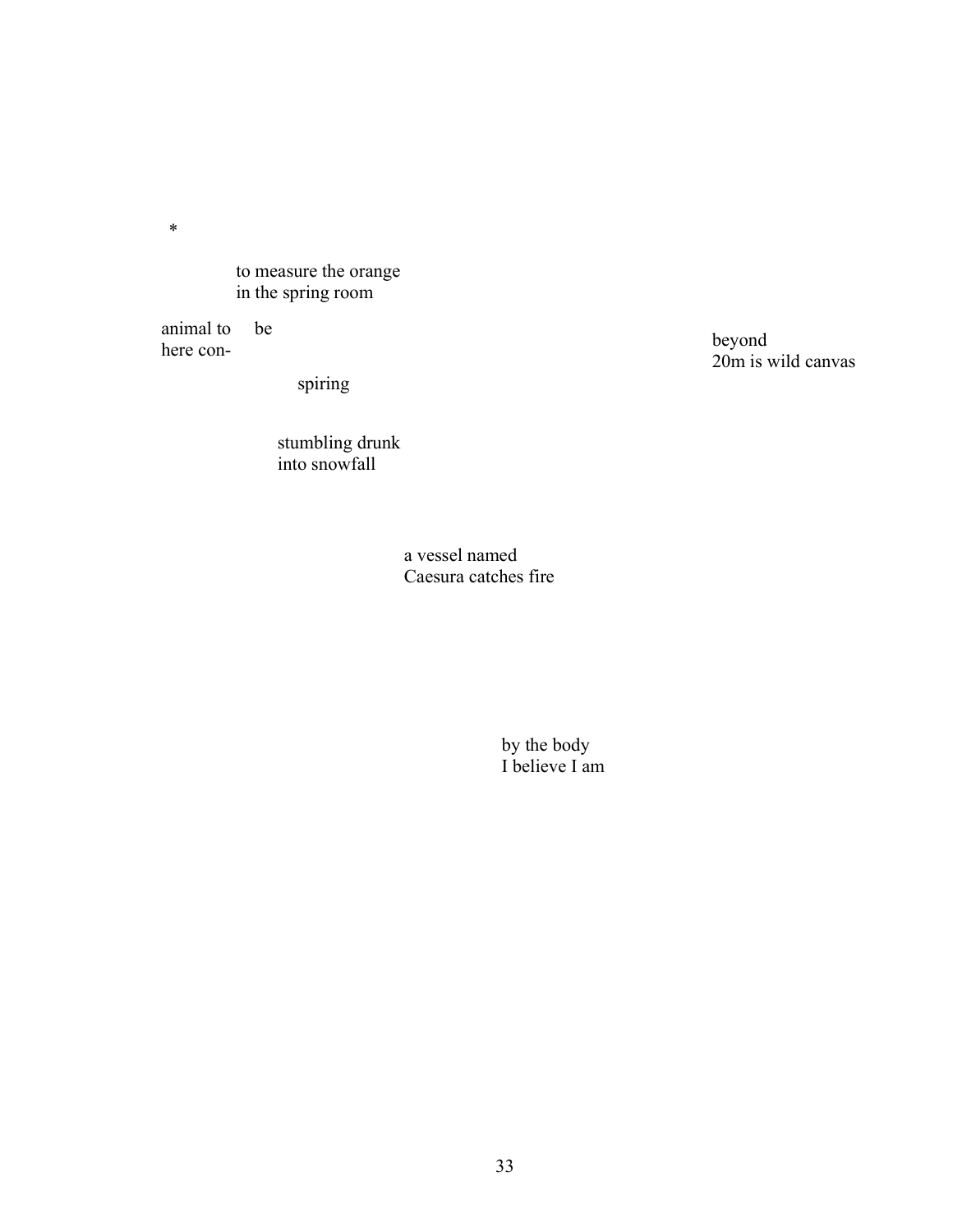I gave five clues stuck on the edge of the counter

for a joy assembly

round a campfire a handful more to the surround

Escher that you? in unnatural light

trying to fold me flat I'll make graffiti outta *please someone has to do with anything to do* —with you

> every step is a desert to and fro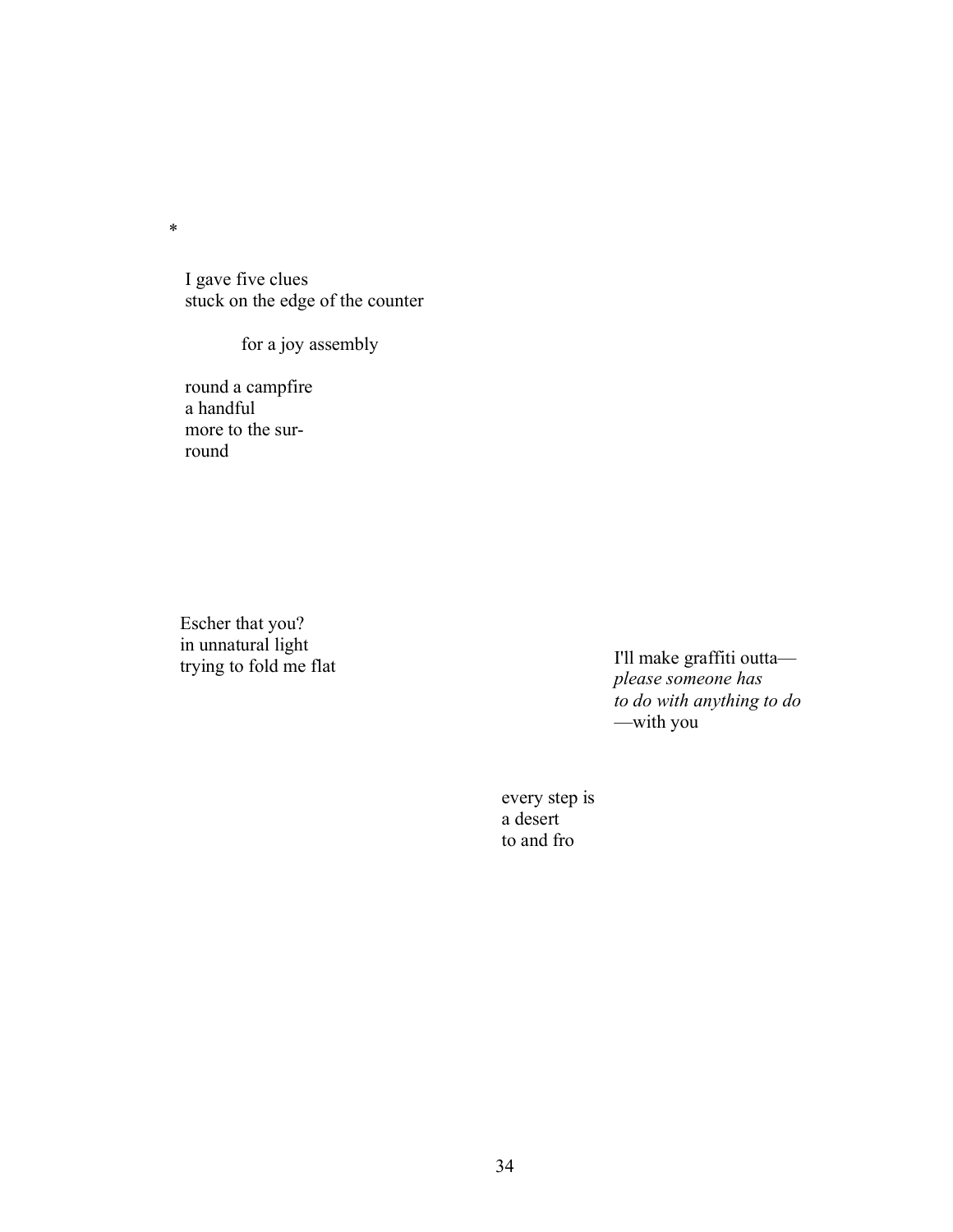the stained glass choir a living epigraph

. . . a poorly-hid bait a sorely-missed place

and the first time someone saw me pray that was it the reel ran out the people started talking then left slowly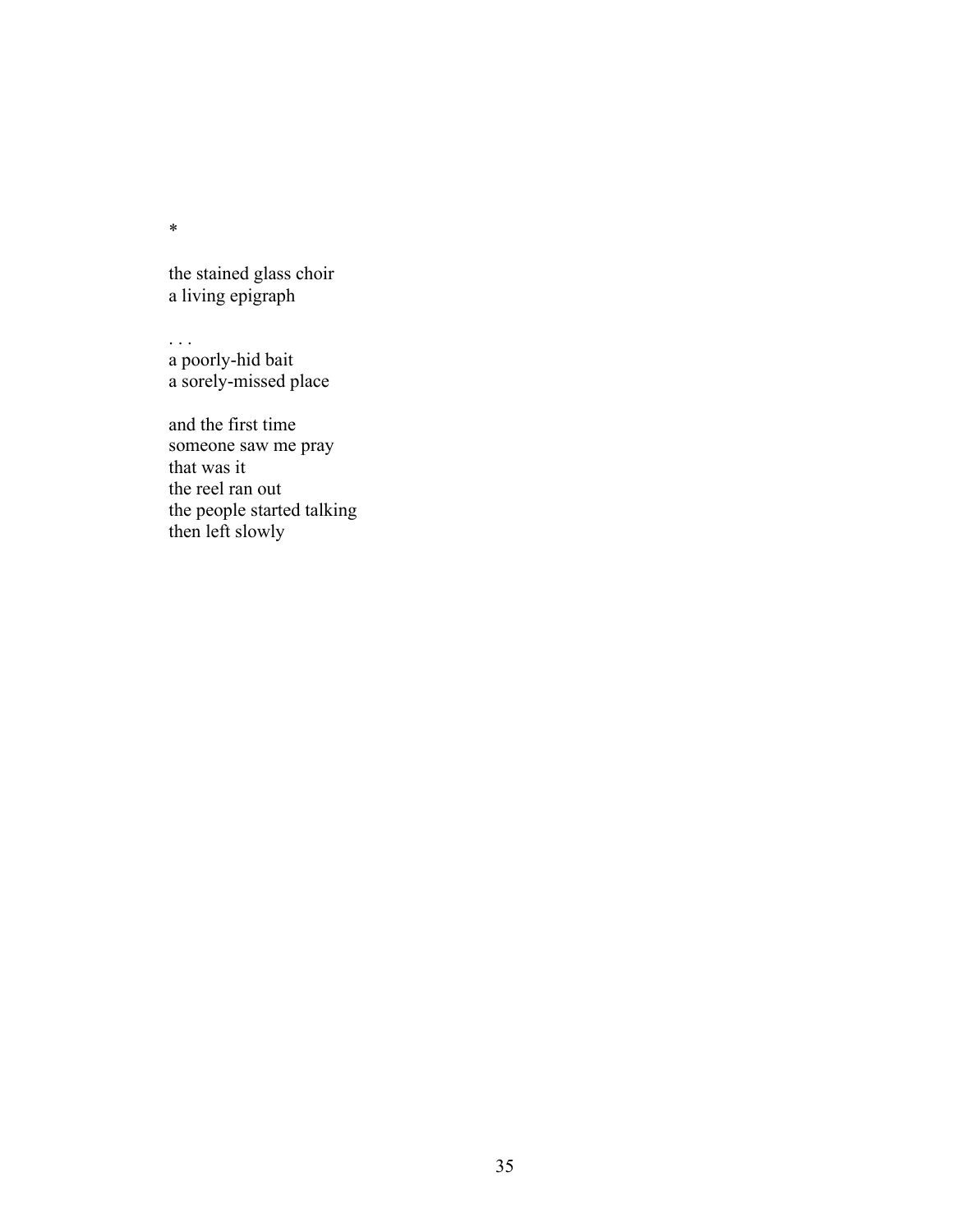a landscape changes the window I watch to years

. . . come to tap my reservoir

. . .

is transparent has many uses

. . .

the room I found myself in not the room I wanted the room I have to decay

a match no matter what direction I'm facing

\*

have a smoke before breakfast with my cat

> a little white ant who smells eggs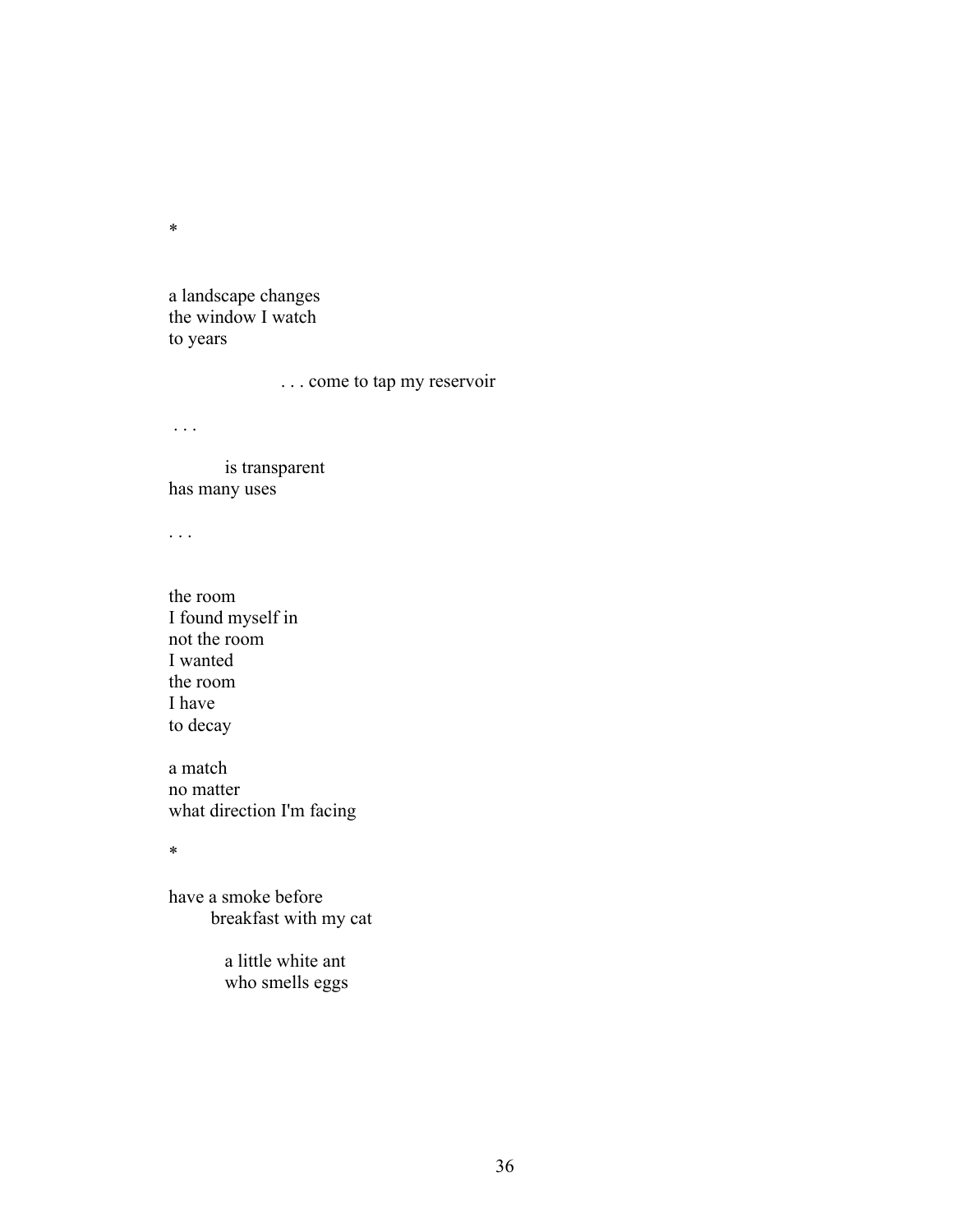a buoy rings in a dream and in real life I get out of bed to clean my room

nor do I read

from behind

my face

every surface clean and contaminated dead and alive

\*

fields frozen

underneath a place I am in love an anonymous priesthood

I am unequipped and I know by not finishing my drink in a place that calls itself a tavern

one more night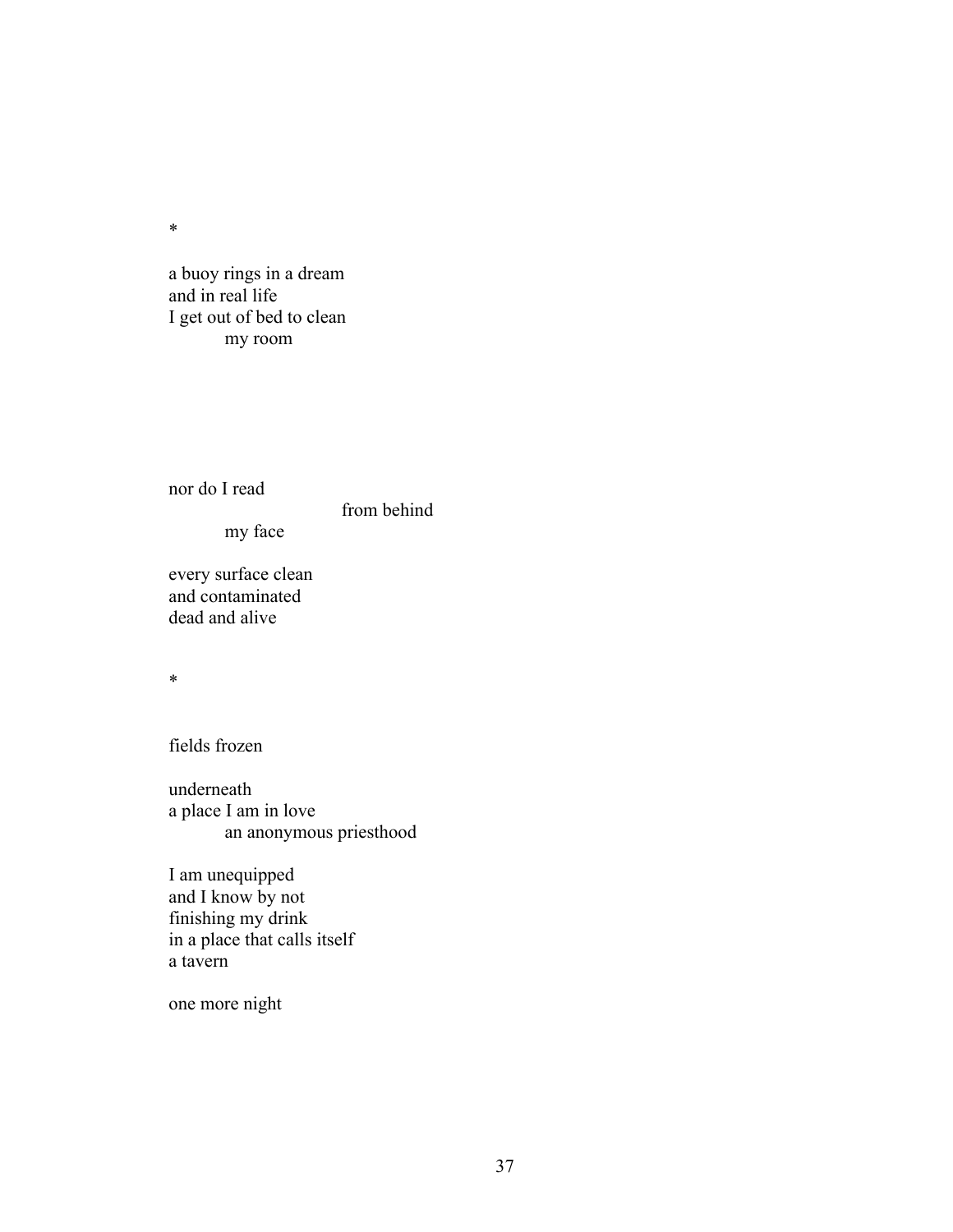I've float and I have sink

and when I pinch my ears the same white light presses in I feel somehow courageous

. . .

I know where I am when I hear where the birds—

child in the edgeless light my name again

again that I'm able to put it outside dominion my body

my third parent who trusts what I see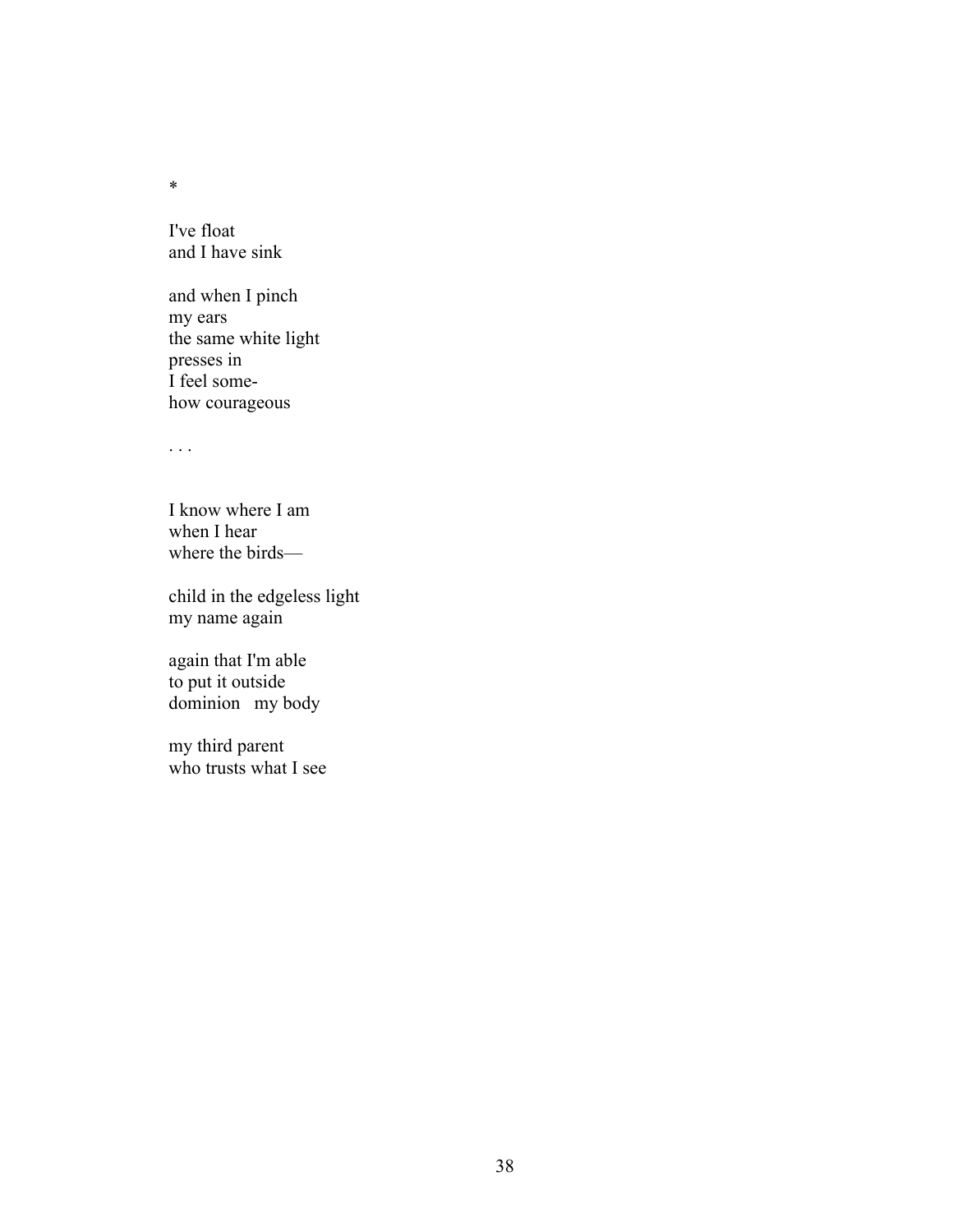once taken as I am amounts to—

time has no *quick*

—an annihilation

one builds an epic in the attic another in a cloud

: a familiar covenant

a sunflower barely can be distinguished from the early hour mist

\*

for cataloging the various spirits is a physical change

through the blackness strange little vehicles make moving targets a hand outstretched in the dark . . .

without intending

. . .

 to invent names for new cloud formations

one of mine: dusk proceeds greenly

. . .

the worm gone in bits leaves a hook wrapped in body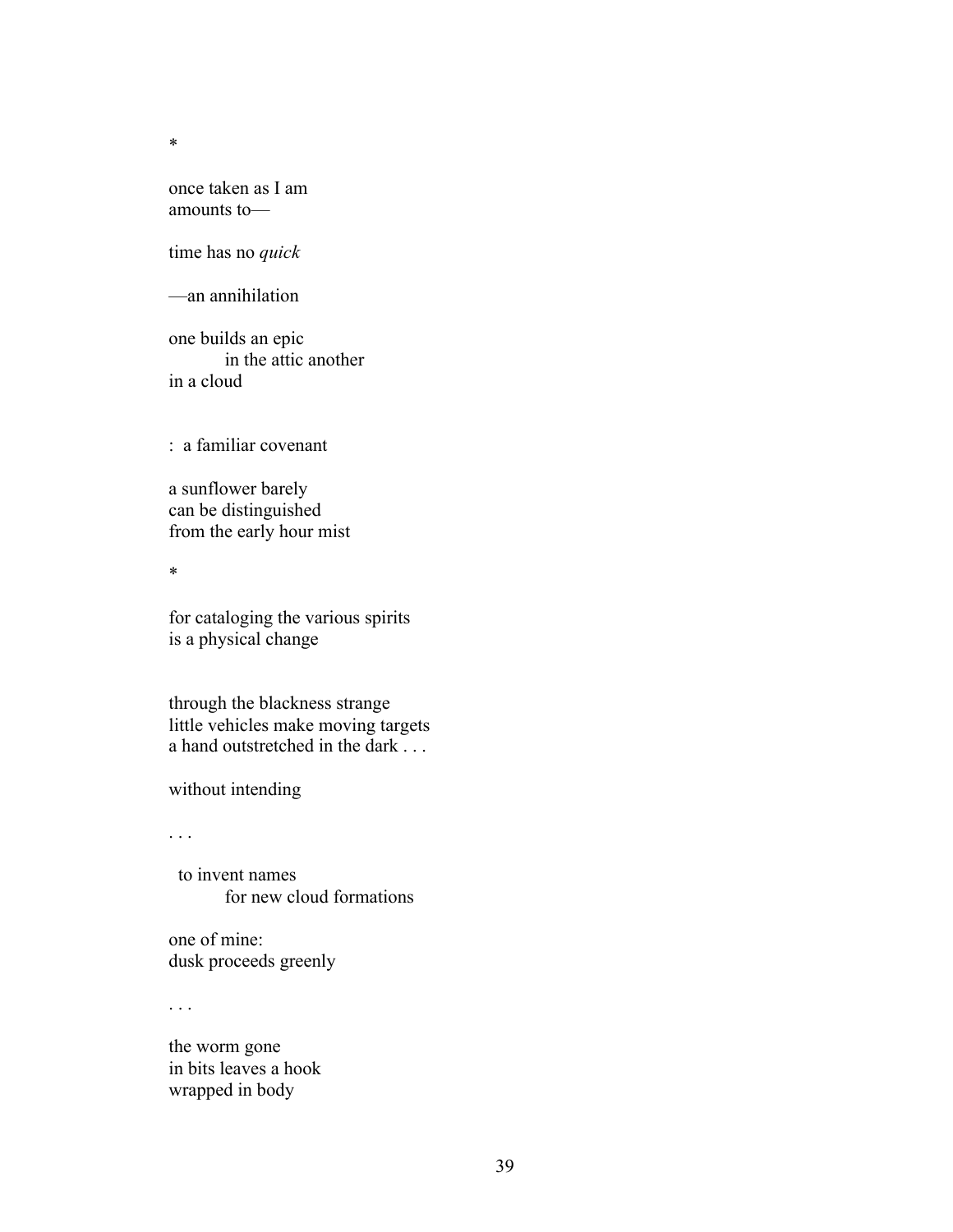wrapped in a lake

and I found that the tea was good so I drank more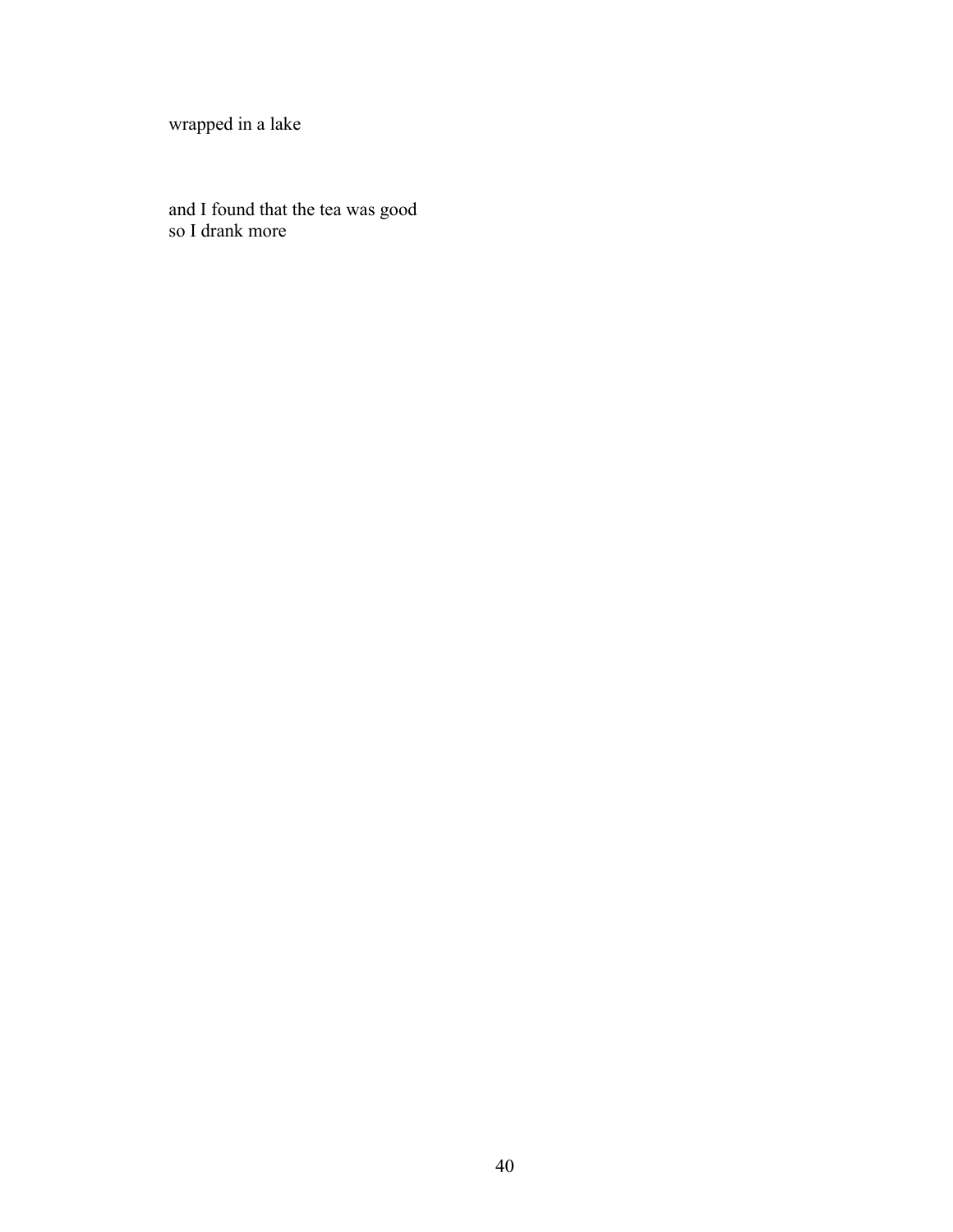pink wound in the sky I found your frequency in the western golden gap summer has come hung from the breast of the clouds that hood and are pricked by minor cathedrals

I planned to sleep for years in the rural sigh in a living ghost town and dream

a city ascended to the clouds cloistered in gray forests

a faint whistle beyond the hill marks the silence before I march

nowhere now and the green-lipped earth cool upon my neck

the sufficient sounds keep me steady on at night drowning out the carnal restless gadgetry

waiting for the lightless winter to arrive new and translucent

I hear the trees exploding from a distance a phantom drum circle—

\*

*believe the birds*

its imprint, its apparent weight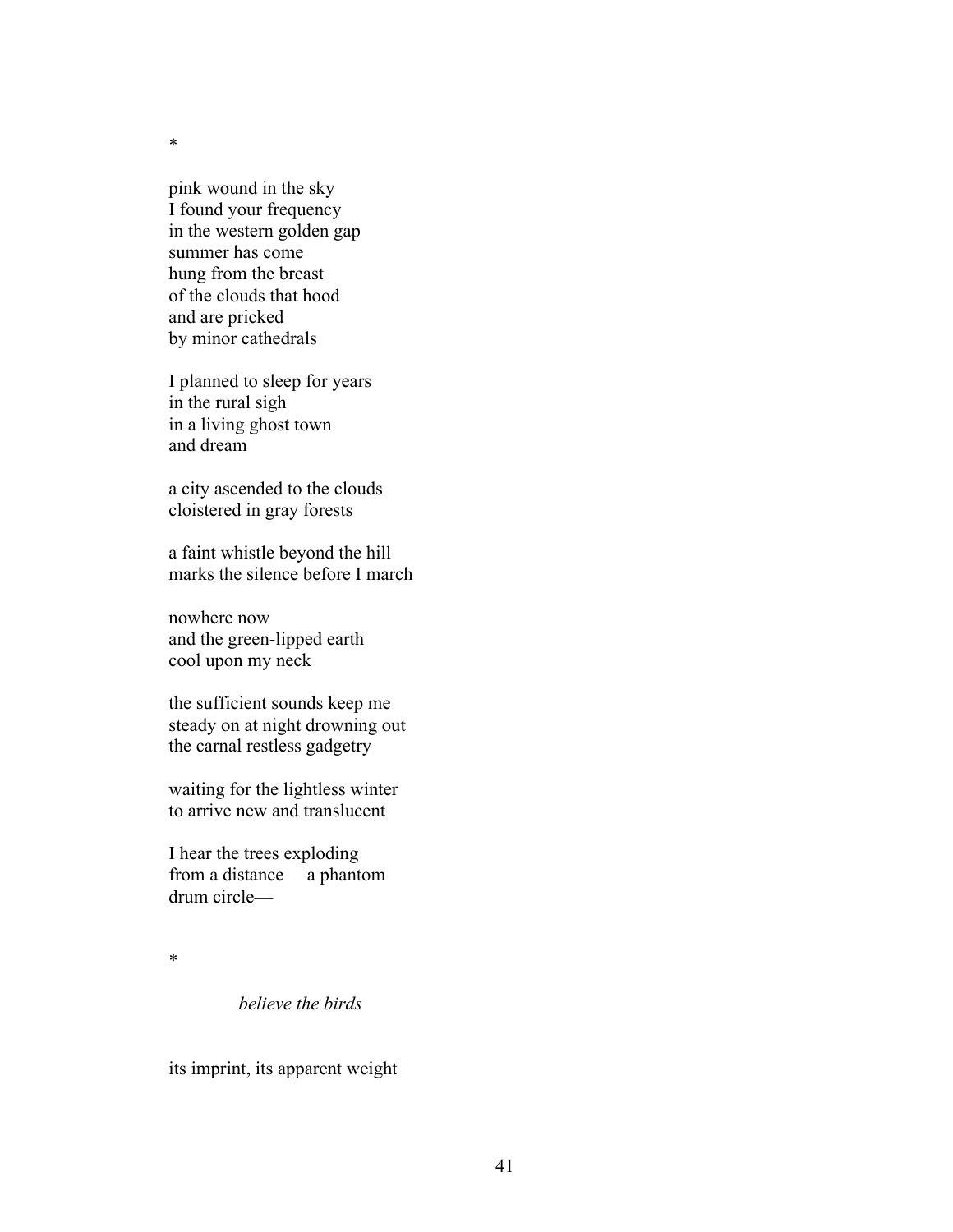begins in winter

. . .

two bent trees form a port in noon warmth and I'm not weary here closing my eyes in the shade

time without direction bendible carrot between words

I have the afternoon to find which way the wu went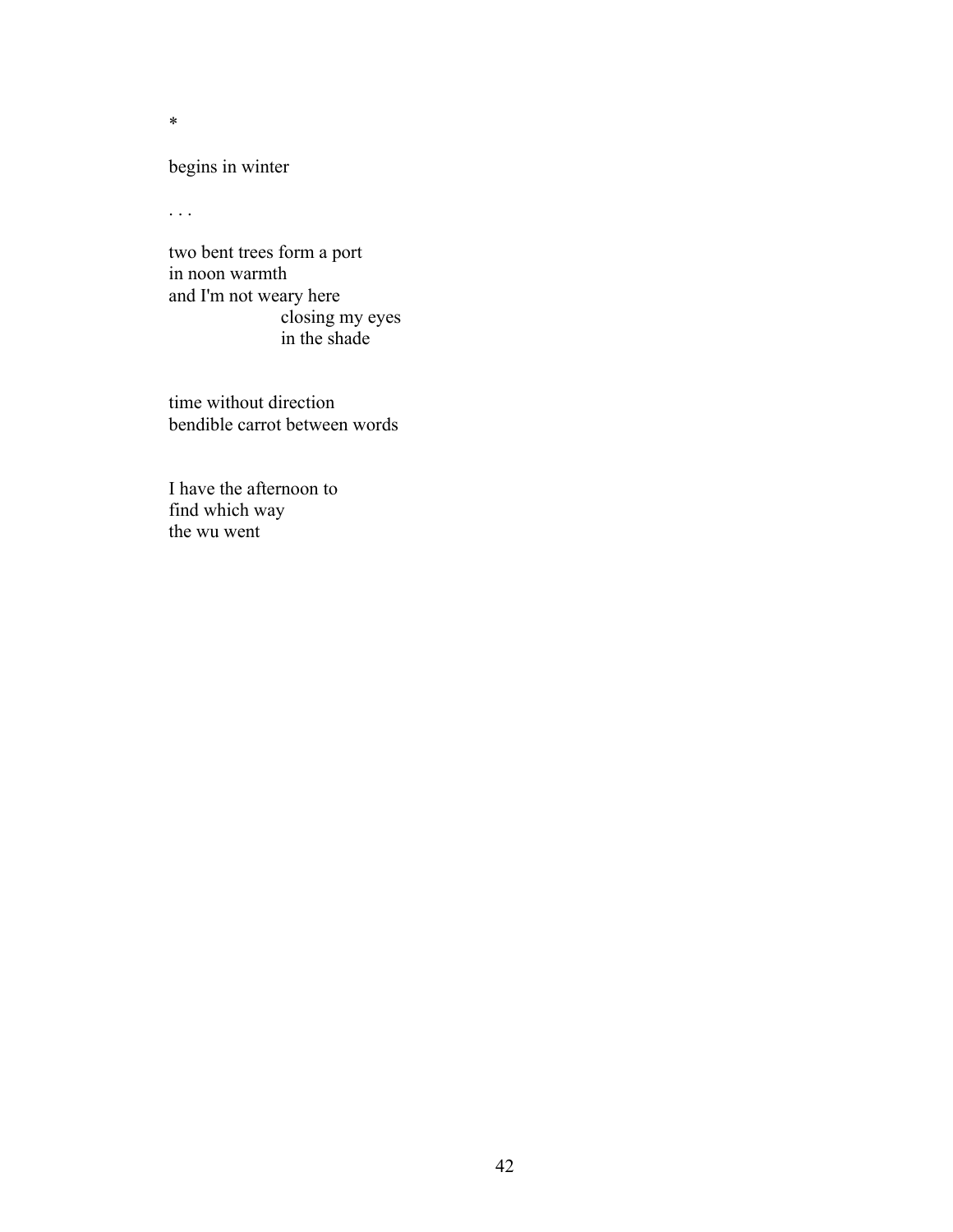this is to be animal not to look at what is shown

### *are you coming*

I know

the world so appetizing no way to keep at living in it

the nucleus is untraceably many —tangled roots alive —

there is always enough time to be wayward

it is a moveable importance —an irregular orbit that I know where I'm going

\*

in a balanced frenzy on pew tops the dialogue changes

> when the sun goes down

my saints never work they do what they are supposed to lock the door reshelve the books

near the tea candles anticipating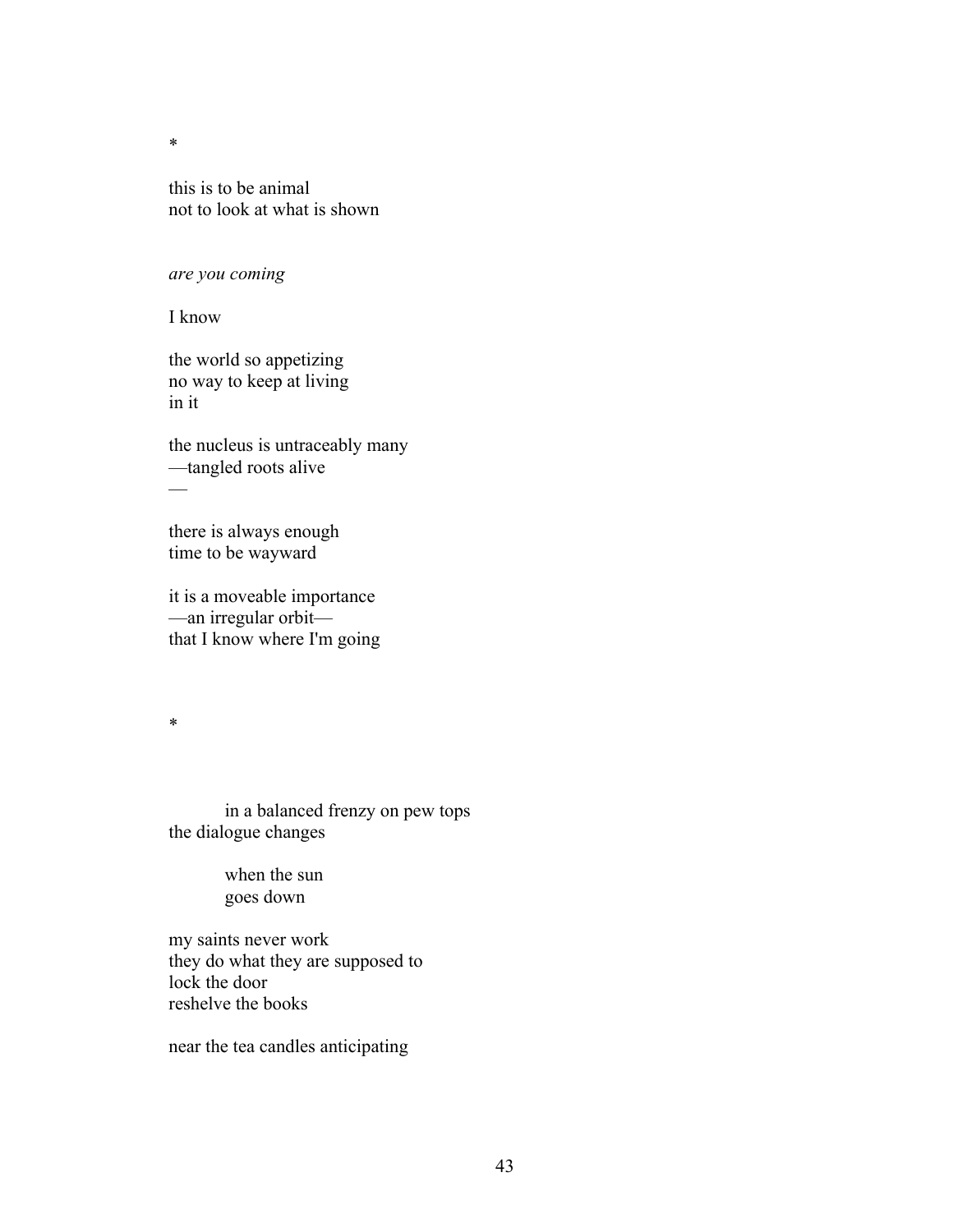a truck with the word *Widest* painted askew on a metal box will continue to be parked where it is for the day waking up in the midwest

> to see more . . . *heh*.

mine is a mine posession posession of the mind

*to be beautiful or to have something to look forward to . . .*

> I did it to make you like me, O, I have both your ears

the camera let me see myself

when wonder wilts

all in bad taste

. . .

rain on mind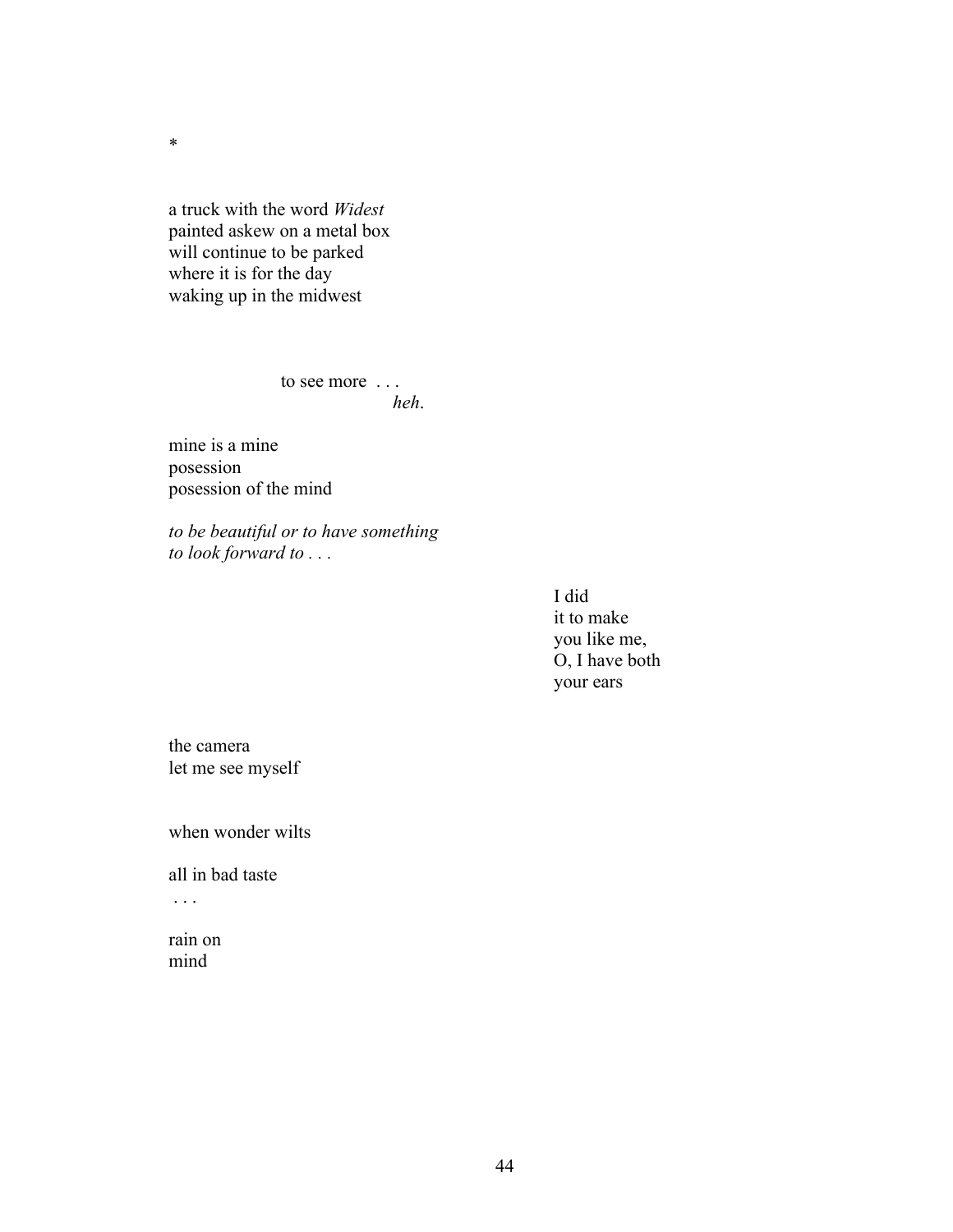the mess after a peach after peaches

little violet boys throwing against a pine a bow

little boy blue hanging himself an ornament

splits the trunk into different notes

let the fruit take and eat

\*

please lop the small branch

please obscure the long branch

please need for mountains

\*

too much

lingering sight forth and forth firelight

with no account no famish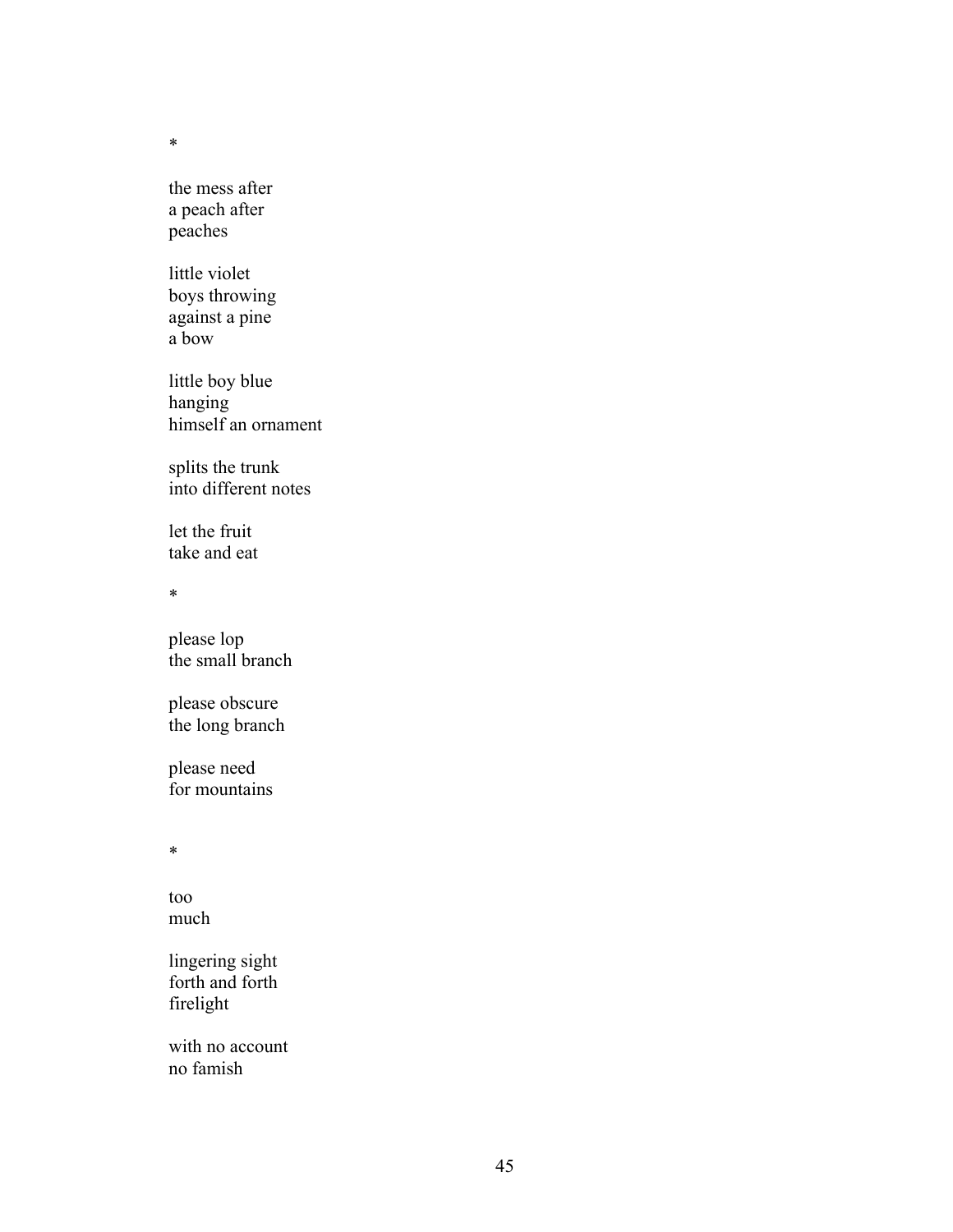. . .

palm the sticky gush and grass

a medicine to doze generously oneself in sunlight

\*

an exit can be green why pause? can't?

spring for drawing out no end

a seed buried in polished un-waking no brain no more burials

\*

why then laugh I the pink folded flame . . .

which flight to drop upon makes the man

with a small mewing in the wall

give the ear the guess as hard as will it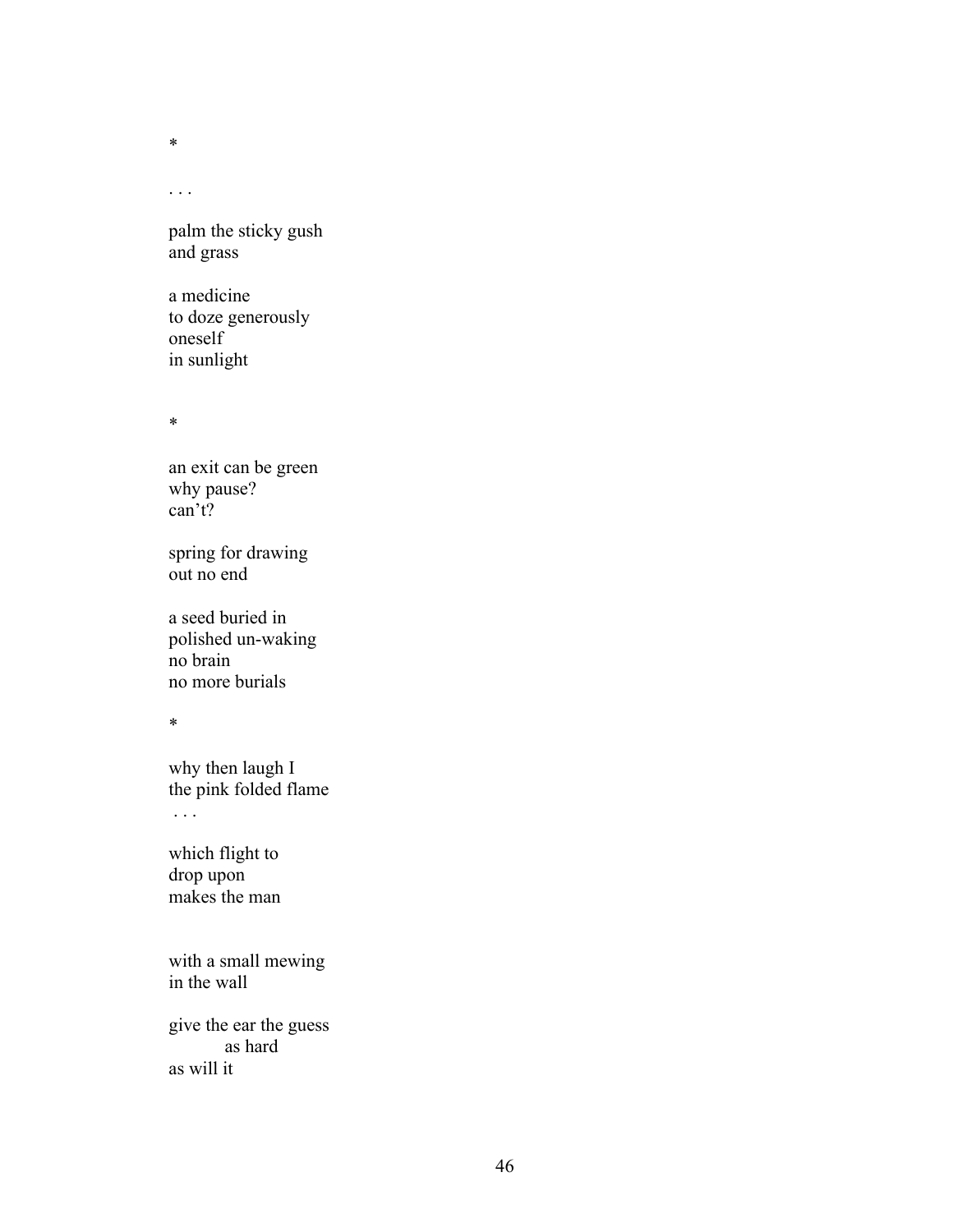I did not want the luxury I wanted sleep in a dark theater across the lighted plains my birthplace a a single edge

dehydrated salty flesh the human mantle the ability to change headings . . . stay ahead of the weather

once the mutt has teeth he's too big to fix too much to suggest too fast to grip moving on through fear stoked cinema

eternity is one jagged color loping cantic dance impossible to trace has come as once has passed

\*

above the cloud deck God is played by a bird on stilts

who pick the pockets of mothers and the wicked born in a nest of cigarettes

(in a single direction) I'm open a noisy stowaway drunk on discontent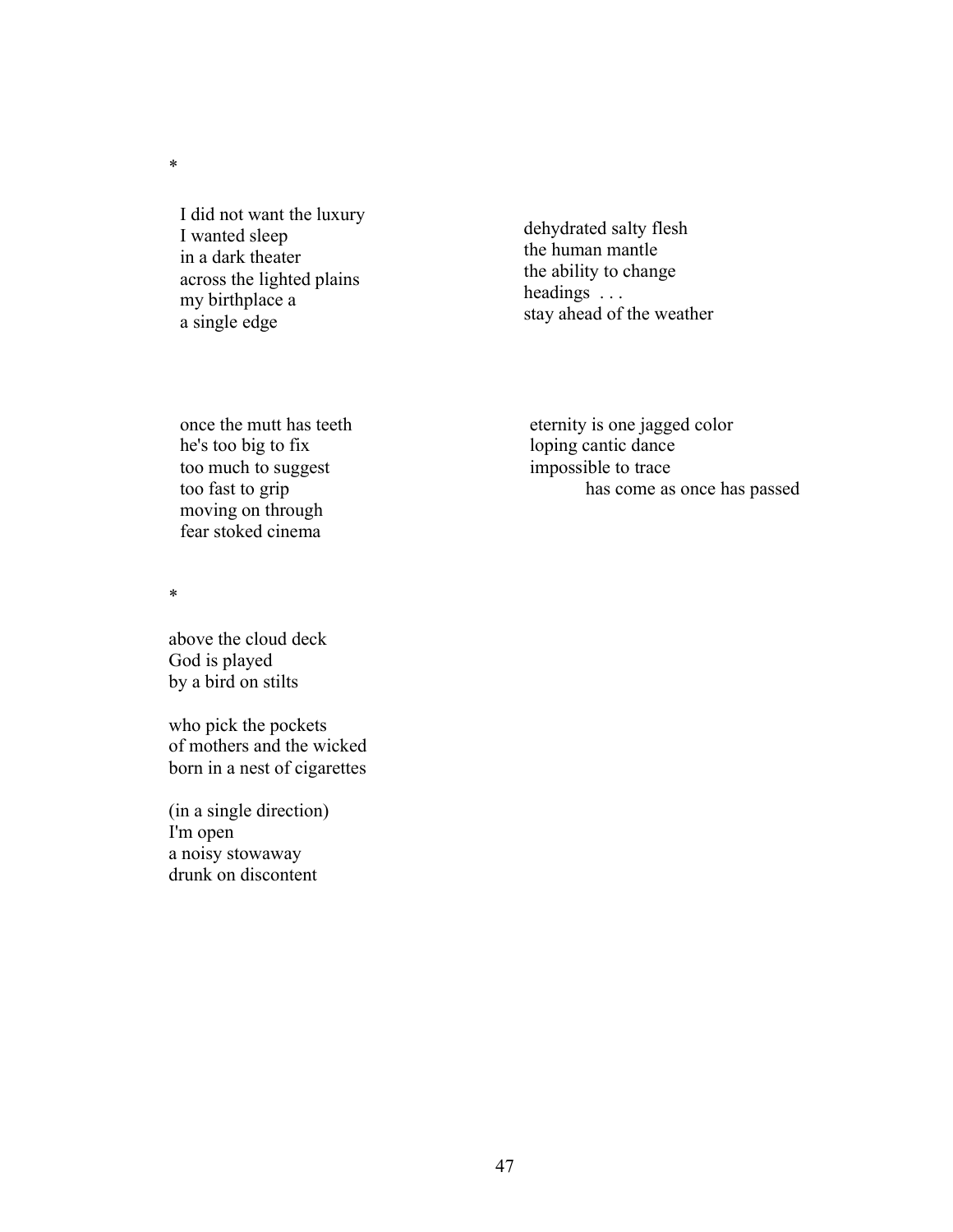there is no feeling

different

I want the lyric

to perfect despising perfection

my father wants to believe I'm not helpless in my way

can't avoid division of labor makes me weak and weakeness will bring me up

a three week seminar a dream of a new year

on my couch on Oscar's I'm a trailing chemical wake

I peek and I am goon my tongue burnt white

I listen again a strange man yells gibberish with a french from a shrinking iron caboose you are on the radio too I am not the only

one left

on the yellow platform the only one squinting in the sun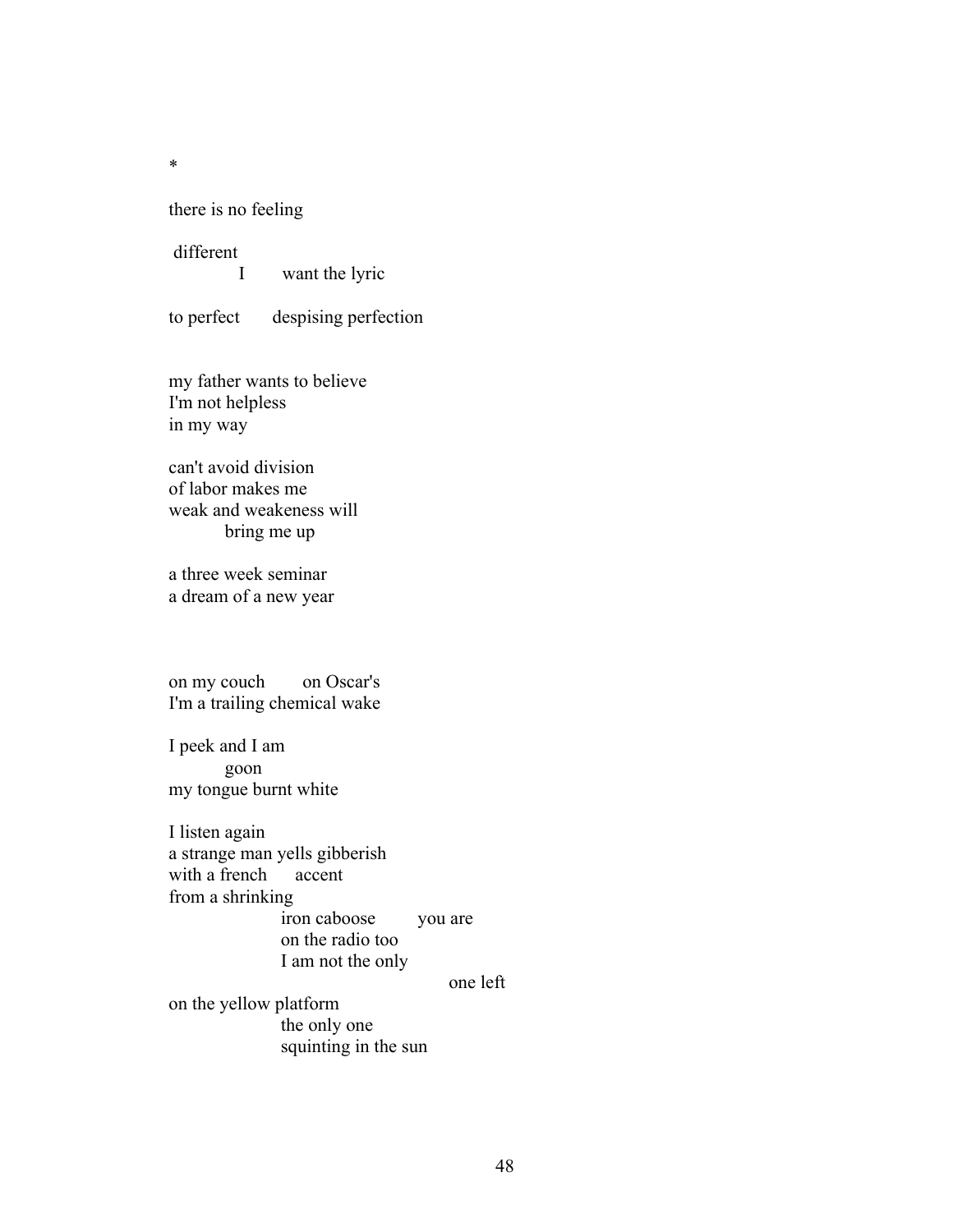background a fur a white noise smear from a blue flower creates a world

thirst on the rocks the sea silent and disappeared and the channel the roar the loose speaker wire needs

the archiving I and I have espressos

art that lasts carries two signatures . vandals spread what isn't theirs

\*

if in the dark our thresholds touch I'd rather be sleeping without awareness or vision

here // now // or not at all

I don't have to look anyone in the eye

why should I live as though I'll live forever

stand up quickly my head is light and not now / / then—

for-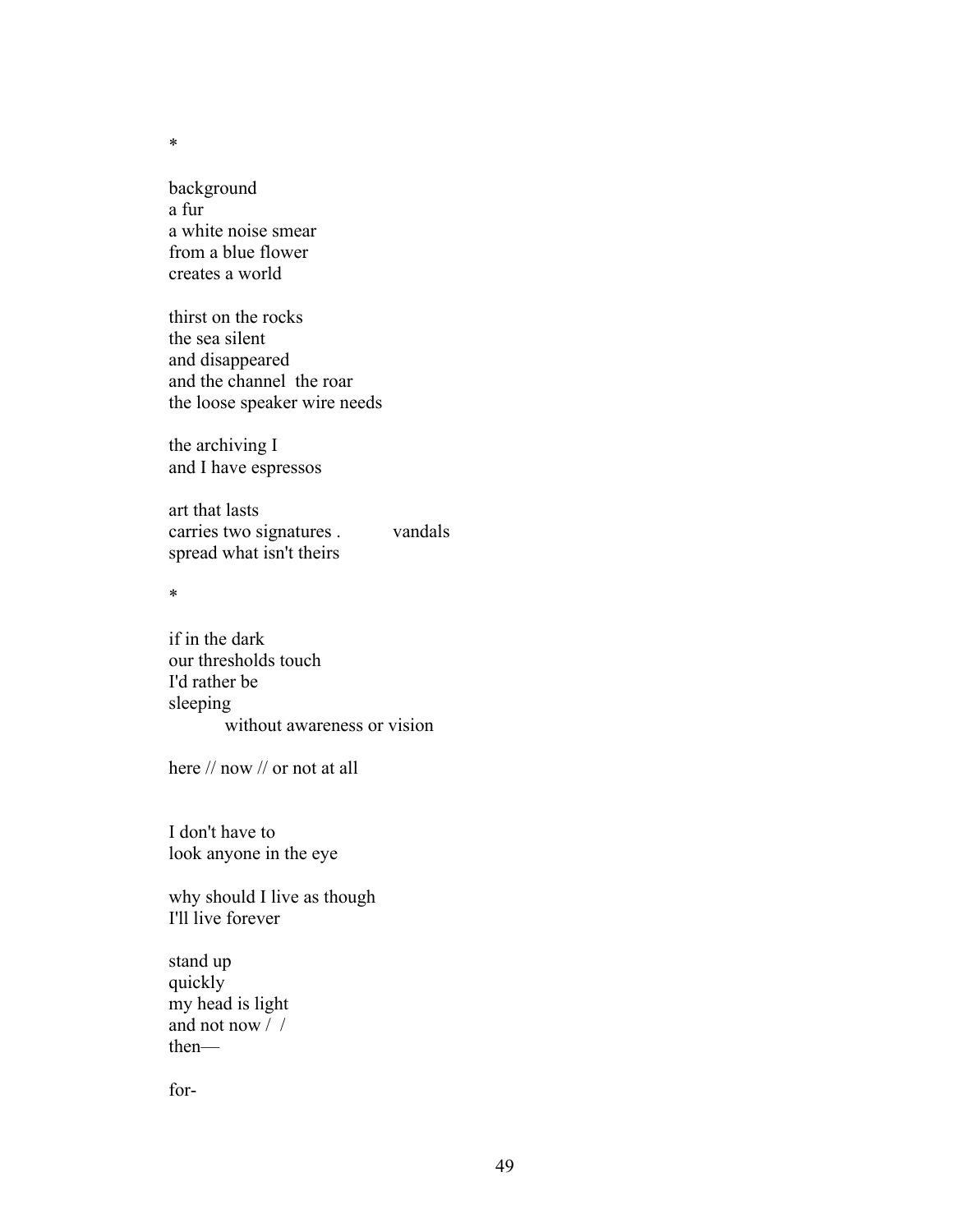#### get

love love that wild settled . myself sings who not it that tilts the Earth felt in a shallow cut Ohio lingers beneath/ on without me

softer

slower

careful I don't get (exactly what I will)

\*

up too late to make the bed again

the book is far enough away the signal weak I burn matches in white air barefoot Barcelona reiterated what's needed

night after day / night day around the trunk of a tree a languish learned

how to pass young and angry what the west coast mourns I don't stay long enough to believe in its haunted vegetation

where the blackbirds are / / big big birds leaf parting leaf has no advantage over me a hot sip — without use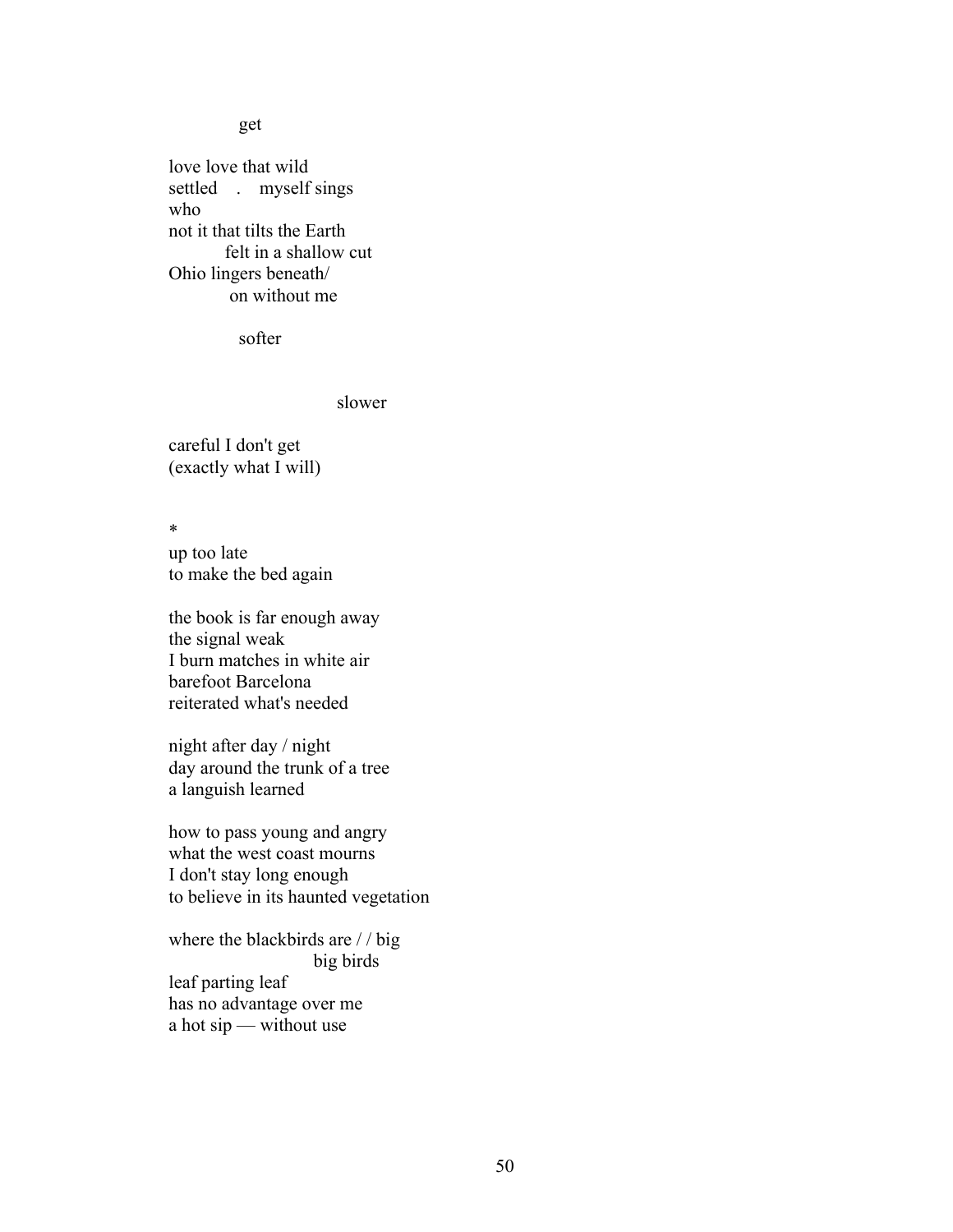heading for high ground a place without airplanes like Enoch

the elements will not take me directly

the light turning the gin north blue

the ragged approaching labors the band plays two more half the audience dances in line to pee

drunk she rubs my arm hair the direction it doesn't grow

another line sinks the last visible world

\*

the orange bread scent comes to me and not to me alone

not asking of me how long has the furnace by the time

. and no longer

a man asks for change I never have to buy my whiskey with cash like/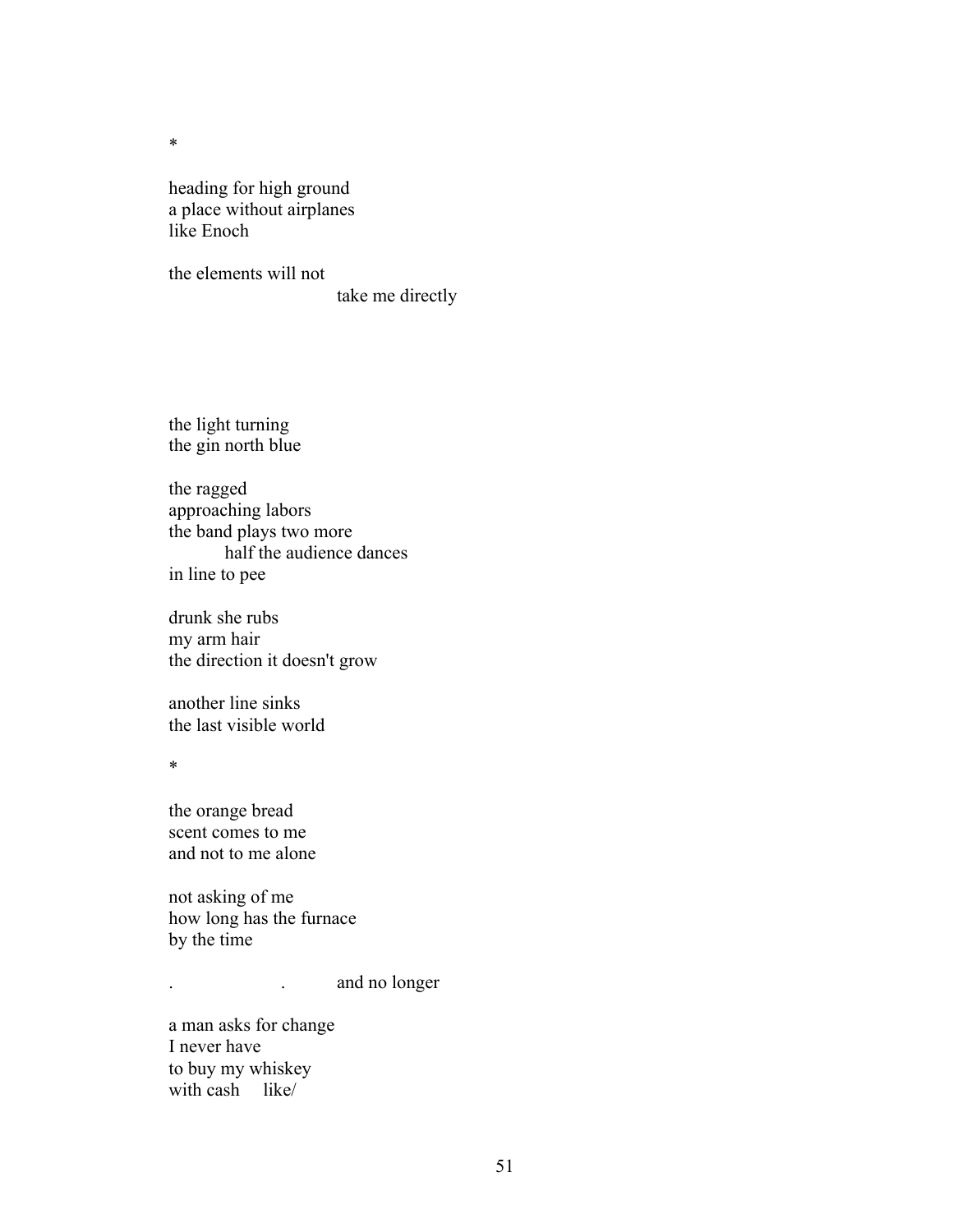giving up the pinecone switching to water . you

always answer me say *later*

these things come in courses in theory in smoke

in practice I fall too far behind to worry

the world belongs to those who plan the next

and those who arrive can't stay

I read the news everyday I know what's happened and the temperature in Cleveland

I am taken in by the city you take it away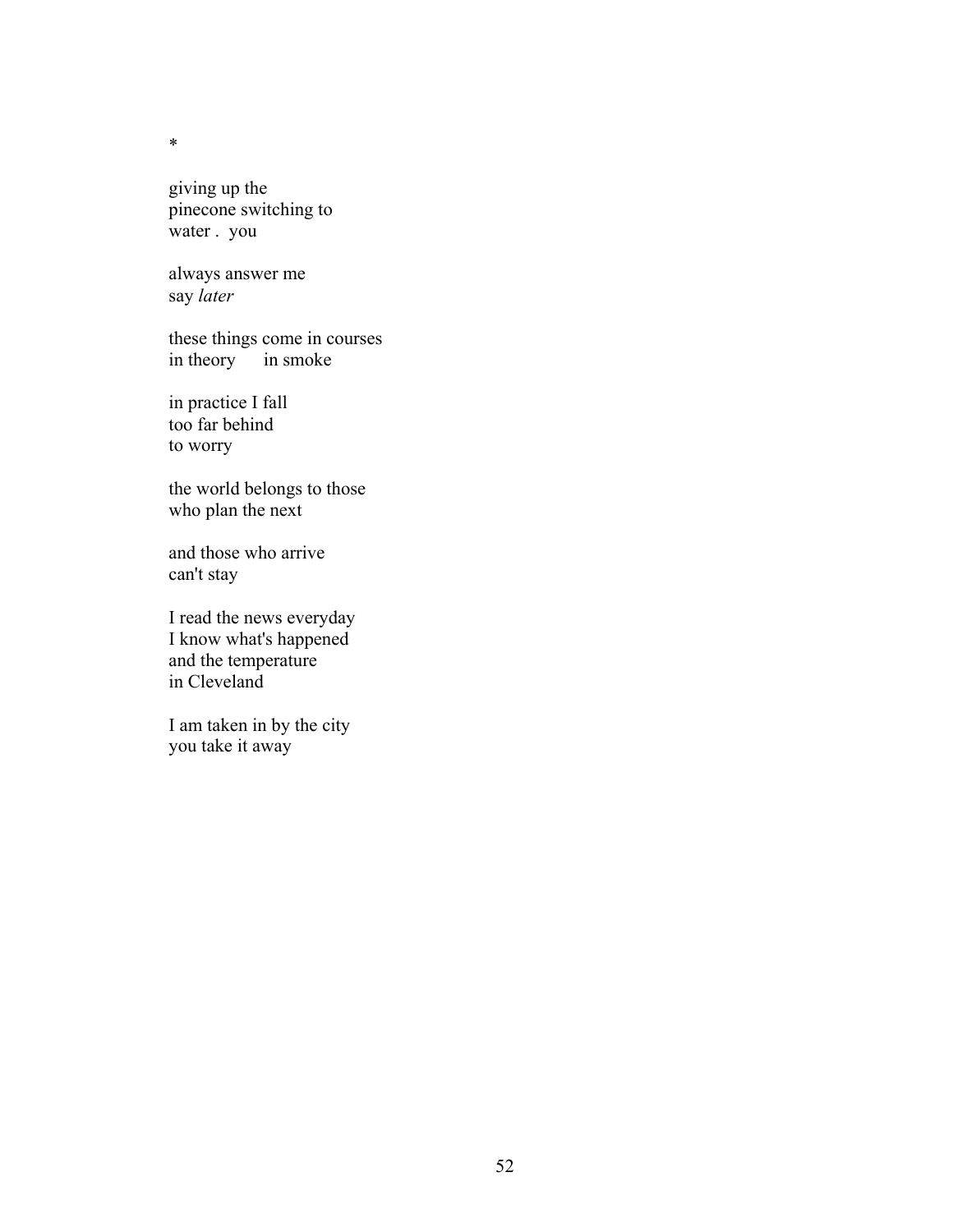afternoon light stretched thin it wasn't then now it's cold

somewhere people the same age a little older are asking

who Osama bin Laden was

soon there is a website to collect them all in one place so the user knows where he is at all times

[bleeds together]

\*

the mountains open and close their night curtain as we drive under the clear

more difficult to remain at home than to make another and another purpose is intertwined a party is a temporary flower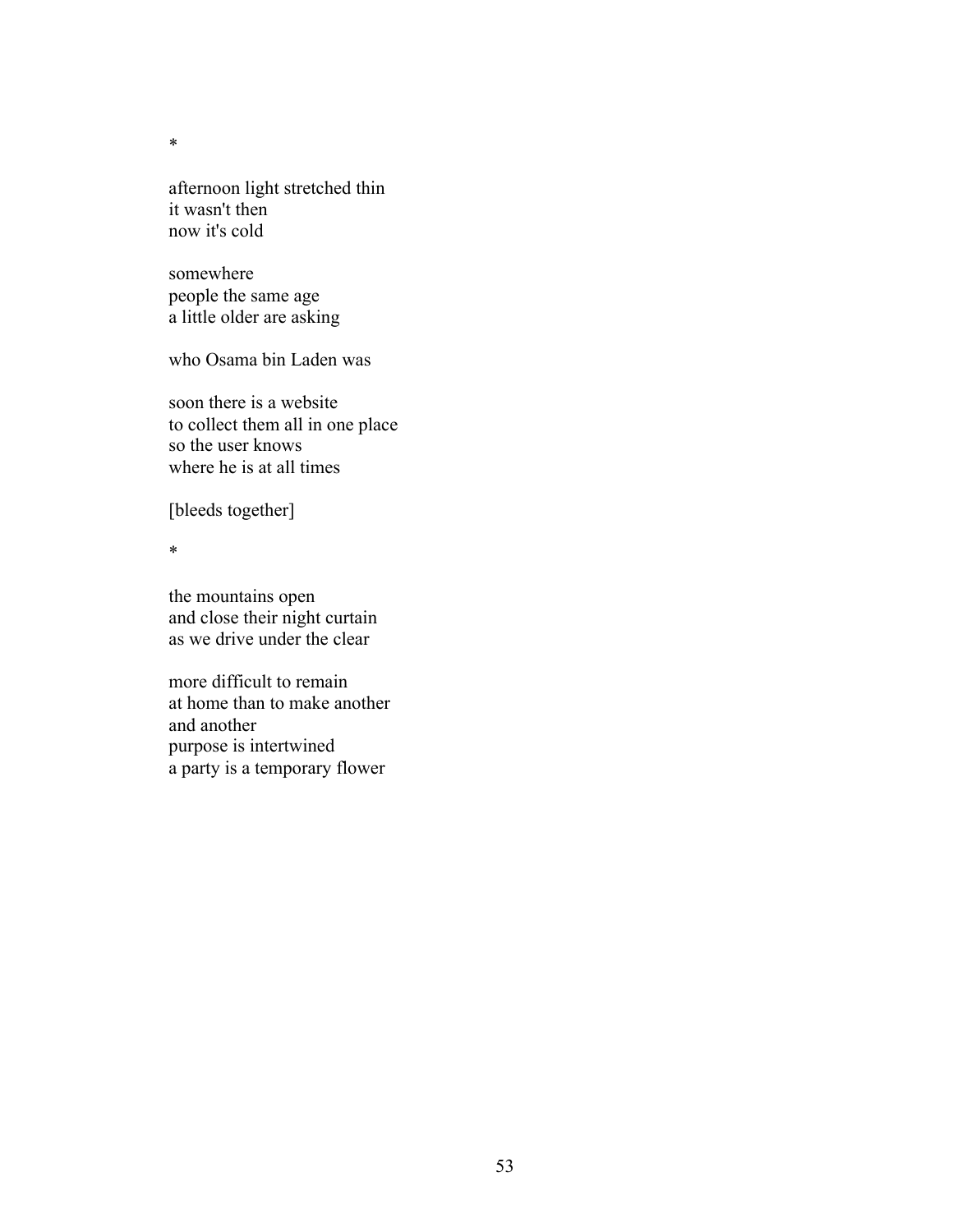change clinking drunk

magnificent pure peaks

red valley back office painting

Las Venturas I felt thee steal my shadow underneath

heaven has a corner for you happy heap that it is

it's always the penultimo when the apron of the night comes off and the long walk back home

to a place I place

to shut off the fat commercial jet hisses hologram people not yet rendered

I have a street to walk the dog in the dark a bar with TVs and a bar without

to my students library is latin for wifi hotspot

I ask Gertrude Stein to extract me from the amusement park on top of the Stratosphere

nothing so perilous

everywhere on the street no one has to drink to throw down but it helps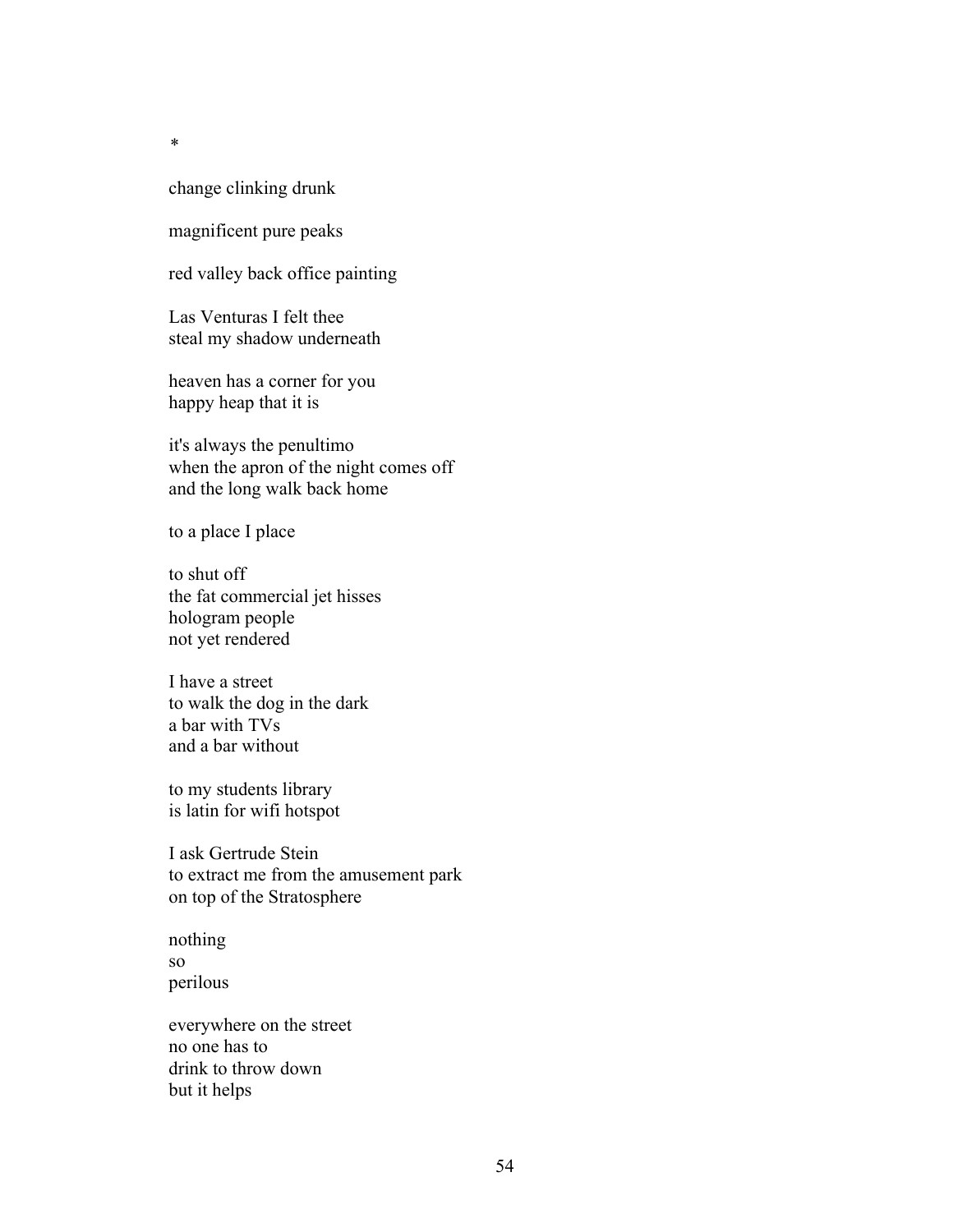I bite my tongue I lose it

it had been thought a hoax

vague and divisible reality. a phantom limb falls asleep

translated from the arabic *shed thy mortal coil* is this an accurate picture

Ovid banished from Rome 1838

do the numbers suggest .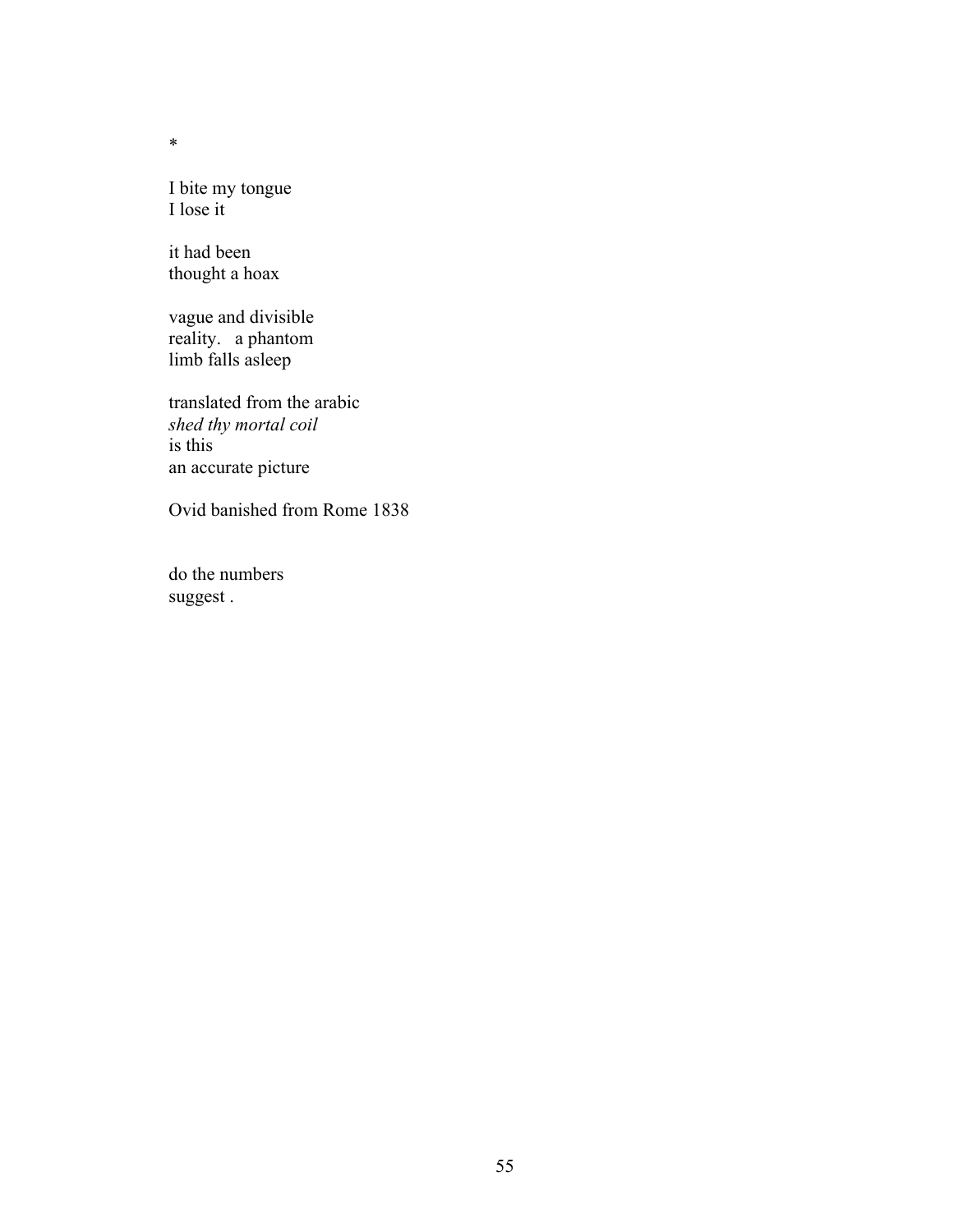### come unstructure

she asks me to sit on her cold toes

between nuisance and pleasure

a reduced file size is preferable

more democratic to take ecstastic // out of

what has what ought which knot

is similar enough to lie alongside and not

know

what to do

\*

is there no place safe from this great effort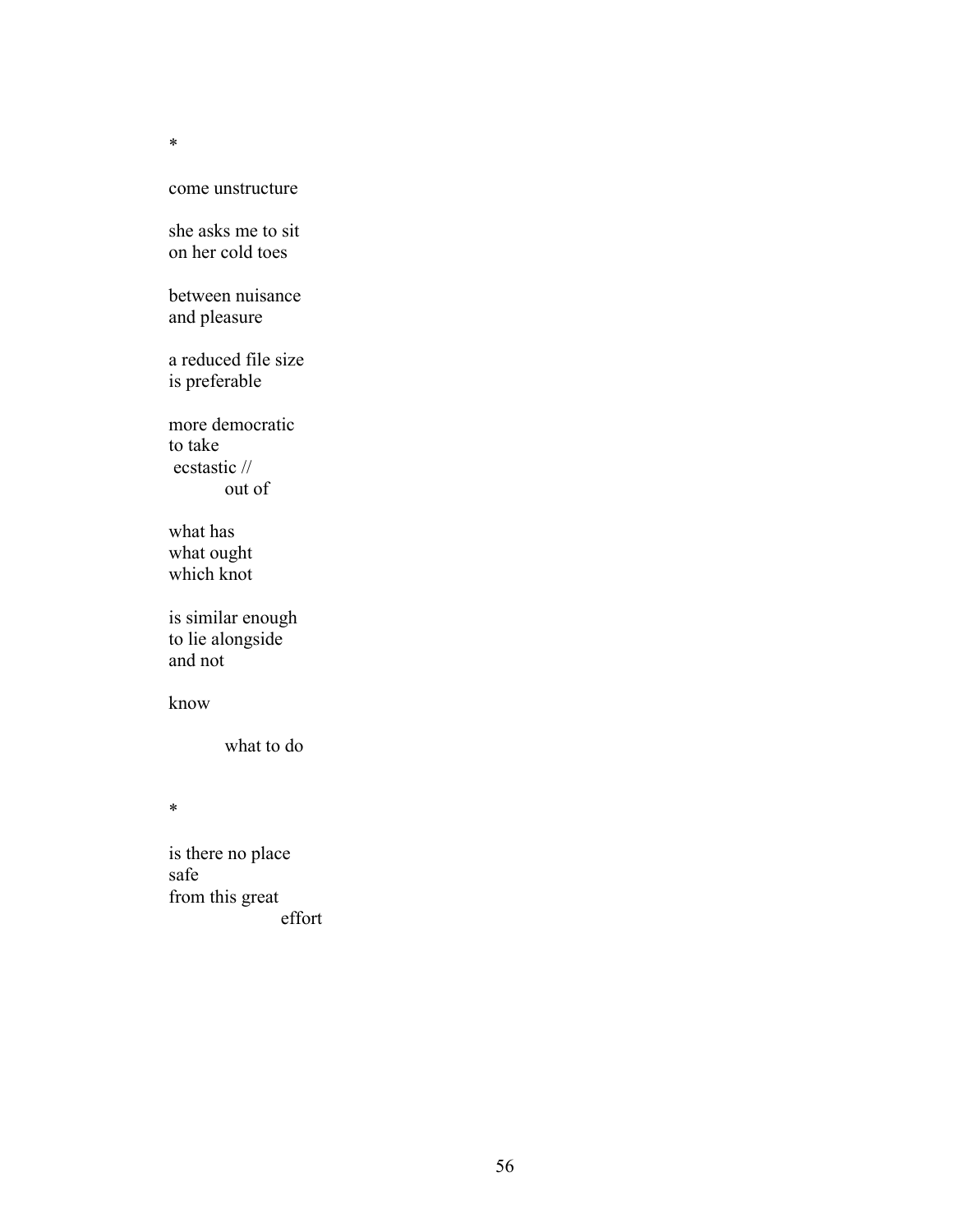very little light is

green

is brown too

so so

busy not meeting people who are in the habit of collecting names

why bee why fly

he's like the Ayrton Senna of

it's easy to go fast it's easy to believe

in the next fat life

\*

I'll be

cat that attacks in

the dark

whence each word has digital meaning and fingers none no more are calloused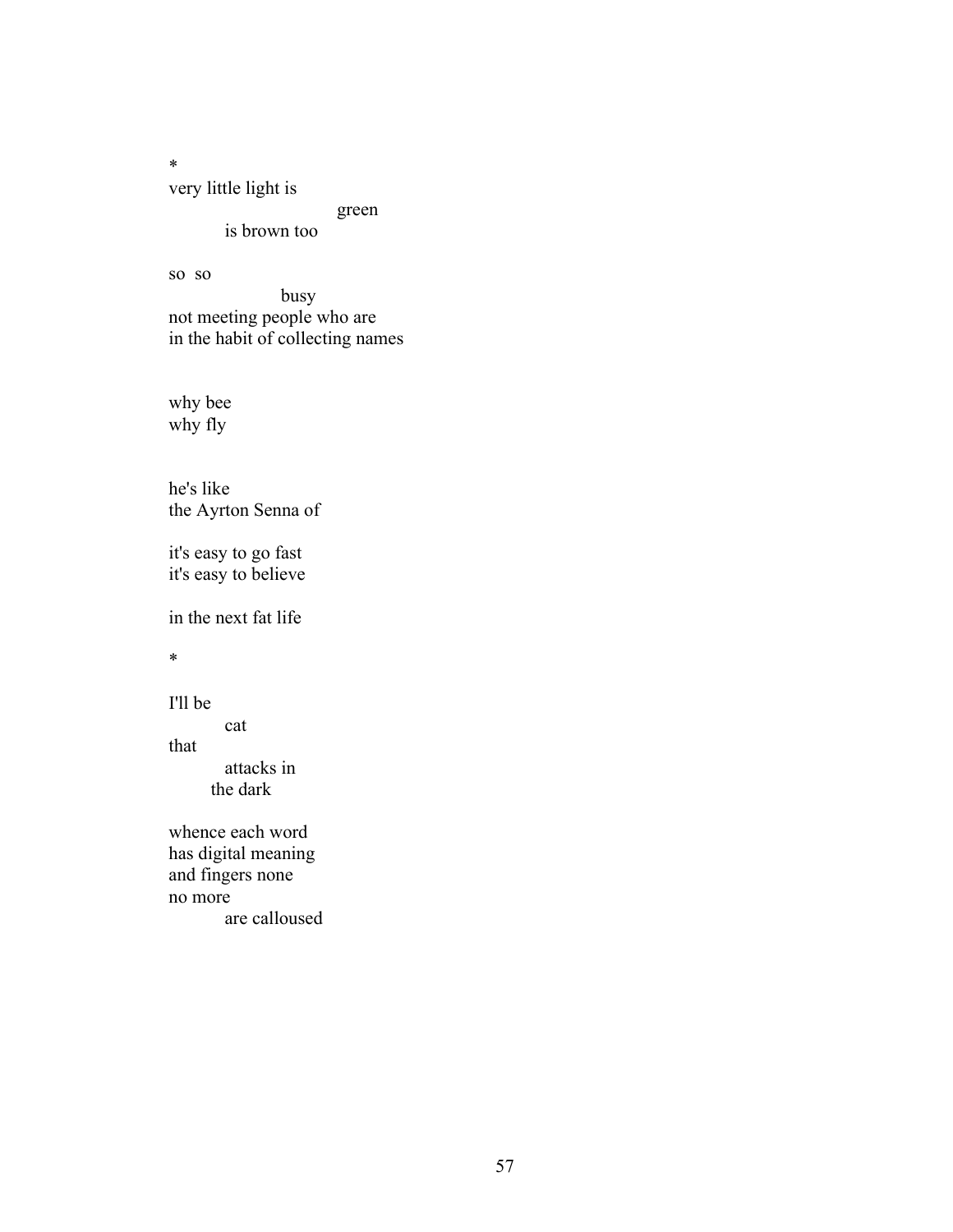grass is real grass who pinch light

what's the matter hither header

the unseen sight of recent memory full and an ashless table needs wiping off glass . pint . warm . flat . top it off now that I know

galaxy sized doll house with a working door bell stuck buzzing

the proselytizer left outside in the cool undodgeable spring

*thank y»»»»». well, thank . . . s .* 

francis of sissy to the widdle aminals it's OK they understand // me too! Aren't I an animal and / there's no talking

me out of it

\*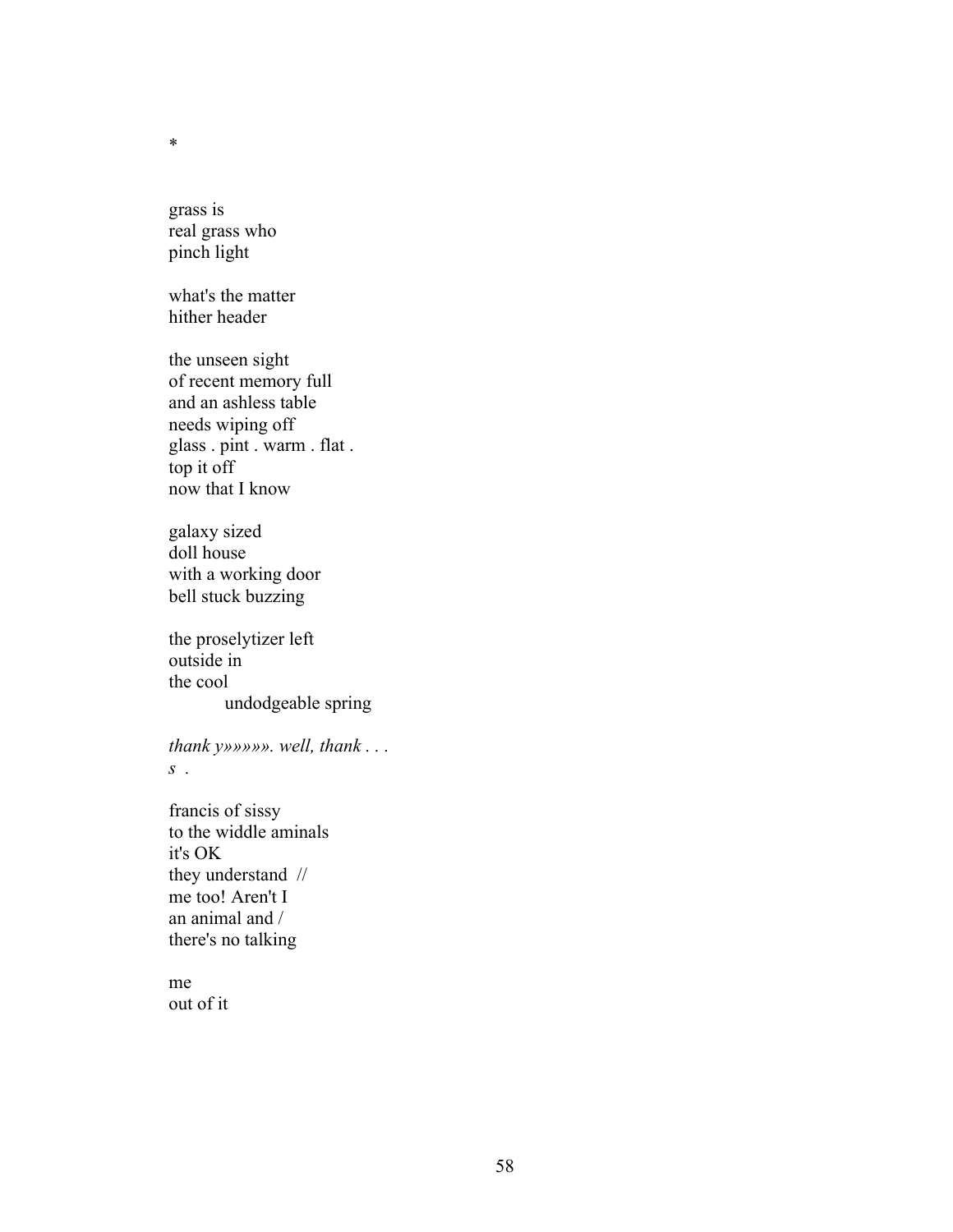I know the phrase but why not

say belly cut

a child<br>likes to pretend<br>have shown he is<br>hows he is likes to pretend he has a shell

*oh my god* I've felt so many times like it never happens to anyone ever

if I said it's because he was plagued by migraines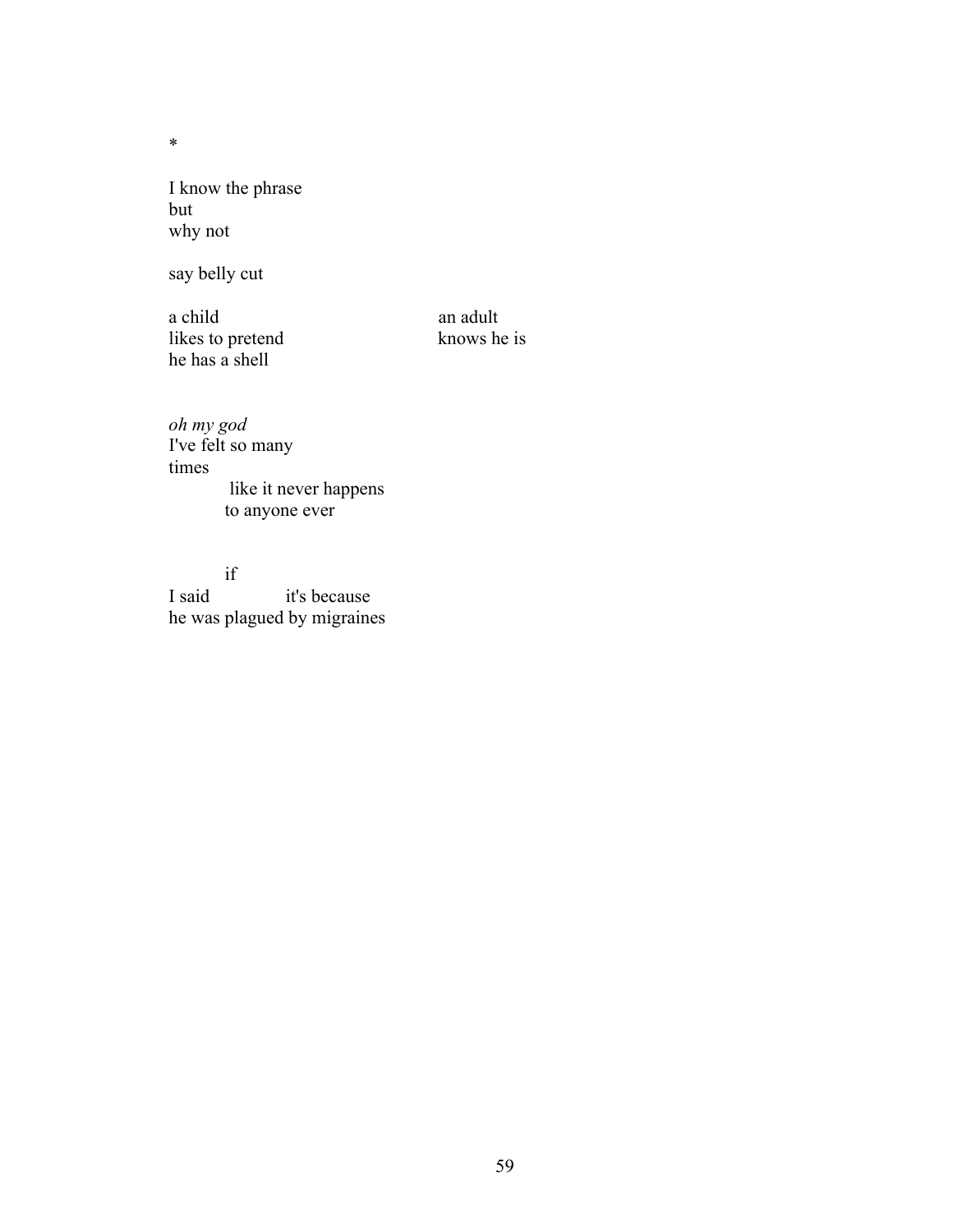I go to this bar where everyone has a phone number cannot be the beginning of a poem

Charles Bukowski and John Keats are having an argument at the bottom of the stairs hidden in the dark

the part about the sloppy corpse now . makes sense

CB: I always tried to write ones that didn't make me sound like a little bitch when I read 'em

JK: It's hard to do though I once knew

a boy<br>named Emily who bullied me and later

tried

to kiss me

\*

and catch the face of darkness before it's gone